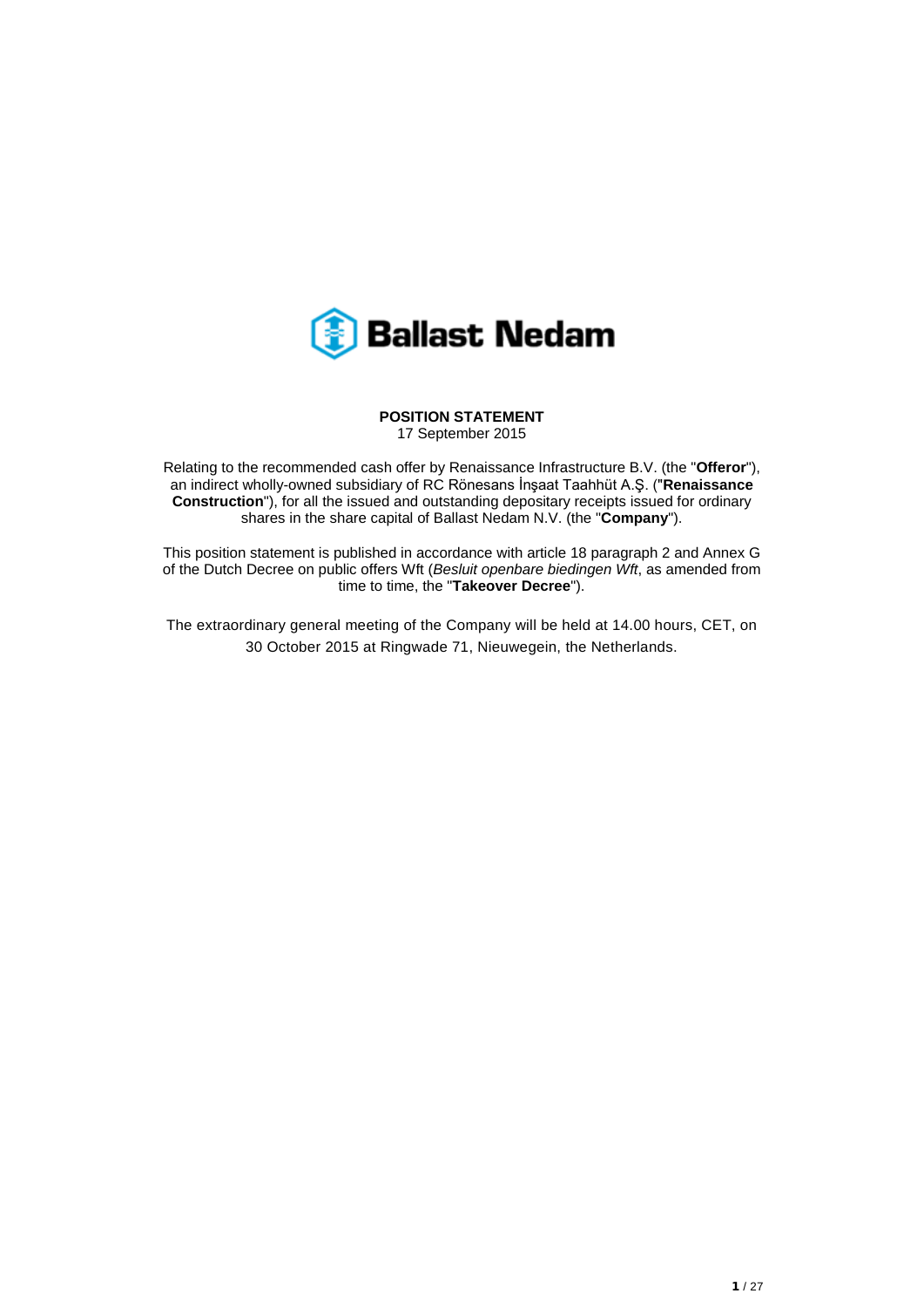## **IMPORTANT INFORMATION**

This position statement has been published by the Company for the sole purpose of providing information to its depositary receipt holders ("**Depositary Receipt Holders**") on the recommended public cash offer by the Offeror for all issued and outstanding depositary receipts issued for ordinary shares in the share capital of the Company ("**Depositary Receipts**") at an offer price, cum dividend, of EUR 0.30 in cash per Depositary Receipt ("**Offer Price**"), as required pursuant to article 18 paragraph 2 and Annex G of the Decree (the "**Position Statement**").

Reference is made to the offer memorandum, as approved by the Netherlands Authority for the Financial Markets (*Stichting Autoriteit Financiële Markten*) relating to the Offer, as made available by the Offeror on 17 September 2015 (the "**Offer Memorandum**"). Any capitalised term in this Position Statement has the meaning attributed to it in the Offer Memorandum, unless defined in this Position Statement. Any reference in this Position Statement to a defined term in plural form constitutes a reference to that defined term in singular form, and vice versa. All grammatical and other changes required by the use of a definition in singular form will be deemed to have been made in this Position Statement and the provisions will be applied as if those changes had been made.

In relation to the Offer, the Company will hold an extraordinary general meeting of shareholders, as described in Section 5 of this Position Statement, at 14.00 hours, CET, on 30 October 2015 at Ringwade 71, Nieuwegein, the Netherlands.

This document does not constitute an offer to sell, or a solicitation of an offer to purchase, any securities to any person in any jurisdiction. This document is not for release, publication or distribution, in whole or in part, in or into Canada or the United States of America.

The information included in this Position Statement reflects the situation as of the date of this Position Statement. The Company does not undertake any obligation to publicly release any revisions to this information to reflect events or circumstances after the date of this document, except as may be required by applicable securities laws or by any appropriate regulatory authority. The Company accepts responsibility for the information contained in this Position Statement. Copies of this Position Statement can be obtained free of charge via the website of the Company (www.ballast-nedam.com).

This Position Statement includes "forward looking statements" including statements about the expected timing and completion of the Offer. Forward looking statements involve known or unknown risk and uncertainty because these statements relate to events and depend on circumstances that all occur in the future. Generally, words such as "may", "should", "aim", "will", "expect", "intend", "estimate", "anticipate", "believe", "plan", "seek", "continue" or similar expressions identify forward looking statements. Although the Company believes the expectations reflected in such forward looking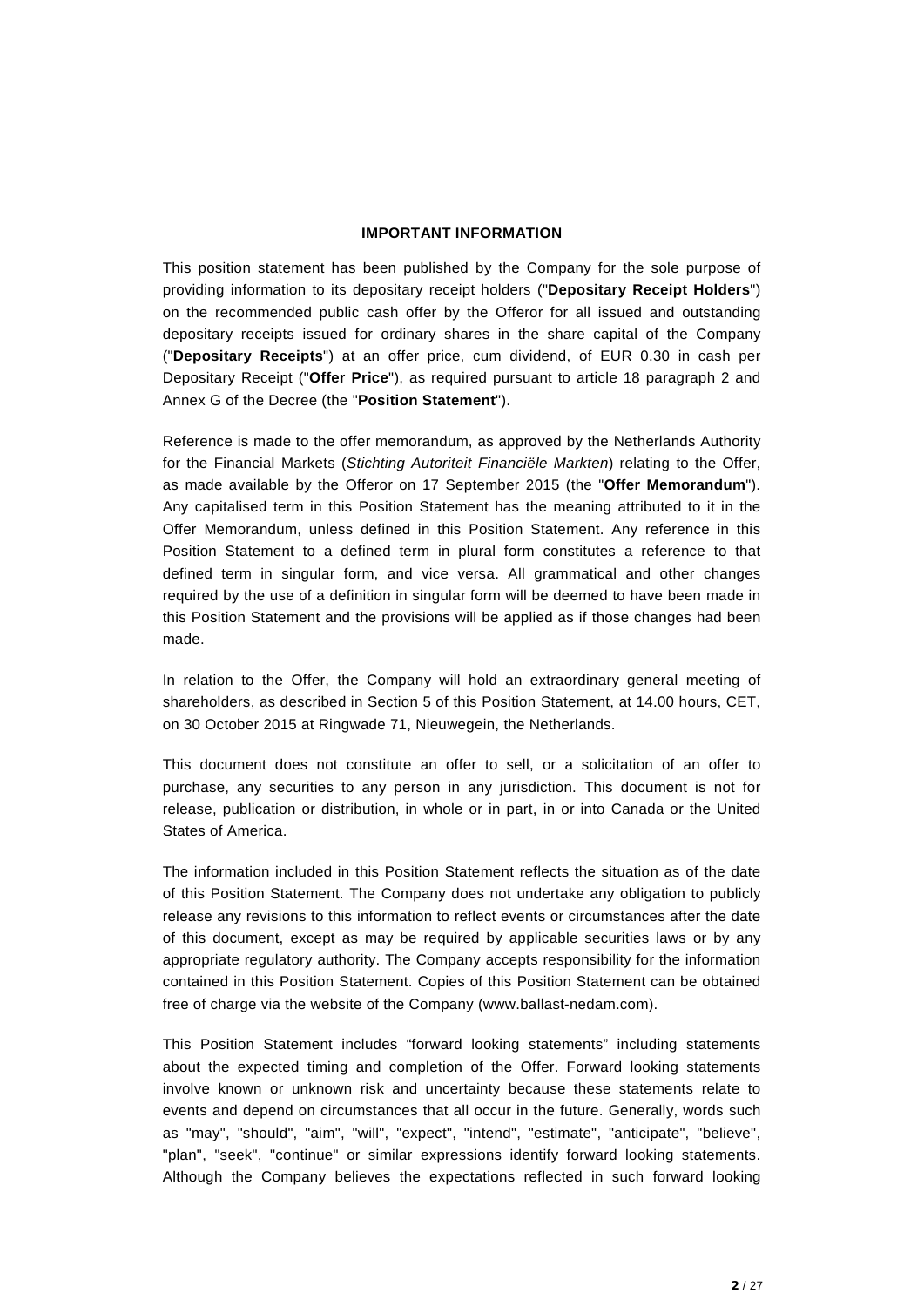statements are based on reasonable assumptions and to the best of its knowledge and beliefs, as of the date of this Position Statement, are true and accurate in all material respects, no assurance can be given that such statements will be fulfilled or prove to be correct, and no representations are made as to the future accuracy and completeness of such statements. Any such forward looking statements must be considered, together with the fact that actual events or results may vary materially from such forward looking statements due to, among other things, political, economic or legal changes in the markets and environments in which the Company does business, to competitive developments or risks inherent to the Company's business plans and to uncertainties, risk and volatility in financial markets and other factors affecting the Company.

This Position Statement is governed by the laws of the Netherlands. The District Court of Amsterdam (*Rechtbank Amsterdam*) and its appellate courts have exclusive jurisdiction to settle any disputes which might arise out of or in connection with this Position Statement. Accordingly, any legal action or proceedings arising out of or in connection with this Position Statement may be brought exclusively before those courts.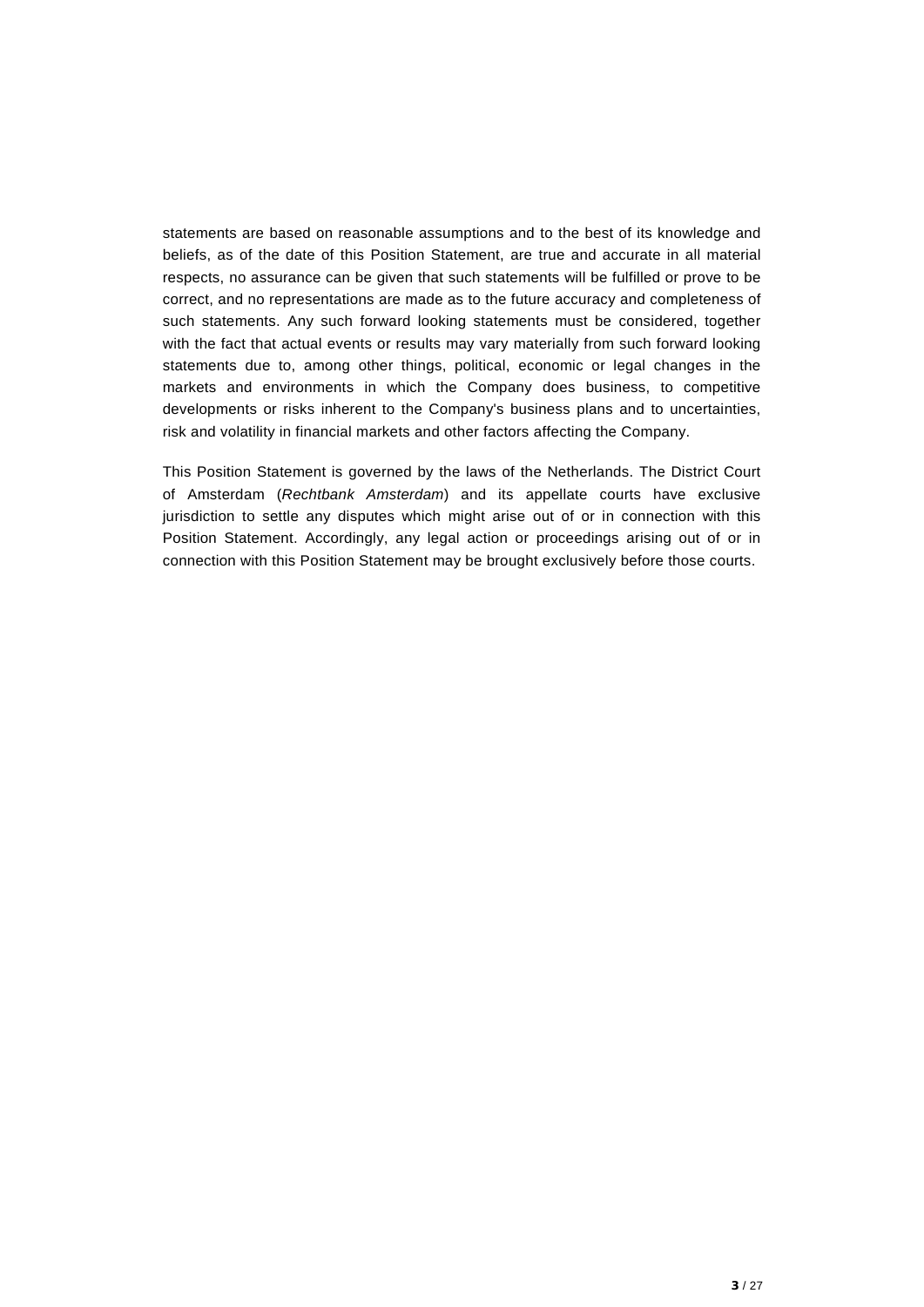# **Contents**

# **Clause**

## Page

| $\mathbf{1}$ |      | LETTER TO SHAREHOLDERS AND DEPOSITARY RECEIPT HOLDERS6       |     |  |
|--------------|------|--------------------------------------------------------------|-----|--|
| 2            |      |                                                              |     |  |
|              | 2.1  |                                                              |     |  |
|              | 2.2  |                                                              |     |  |
|              | 2.3  |                                                              |     |  |
|              | 2.4  |                                                              |     |  |
|              | 2.5  |                                                              |     |  |
|              | 2.6  |                                                              |     |  |
|              | 2.7  |                                                              |     |  |
|              | 2.8  |                                                              |     |  |
|              | 2.9  |                                                              |     |  |
|              | 2.10 |                                                              |     |  |
| 3            |      |                                                              |     |  |
|              | 3.1  |                                                              |     |  |
|              | 3.2  |                                                              |     |  |
|              | 3.3  |                                                              |     |  |
|              | 3.4  |                                                              |     |  |
|              | 3.5  |                                                              |     |  |
| 4            |      |                                                              |     |  |
| 5            |      |                                                              |     |  |
| 6            |      |                                                              |     |  |
|              | 6.1  |                                                              |     |  |
|              | 6.2  |                                                              |     |  |
| 7            |      |                                                              |     |  |
|              | 7.1  |                                                              |     |  |
|              | 7.2  |                                                              |     |  |
|              | 7.3  |                                                              |     |  |
|              | 7.4  |                                                              | .21 |  |
| 8            |      |                                                              |     |  |
|              | 8.1  |                                                              |     |  |
|              | 8.2  | Approvals required for Post-Closing Restructuring Measures22 |     |  |
|              | 8.3  |                                                              |     |  |
| 9            |      |                                                              |     |  |
| 10           |      |                                                              |     |  |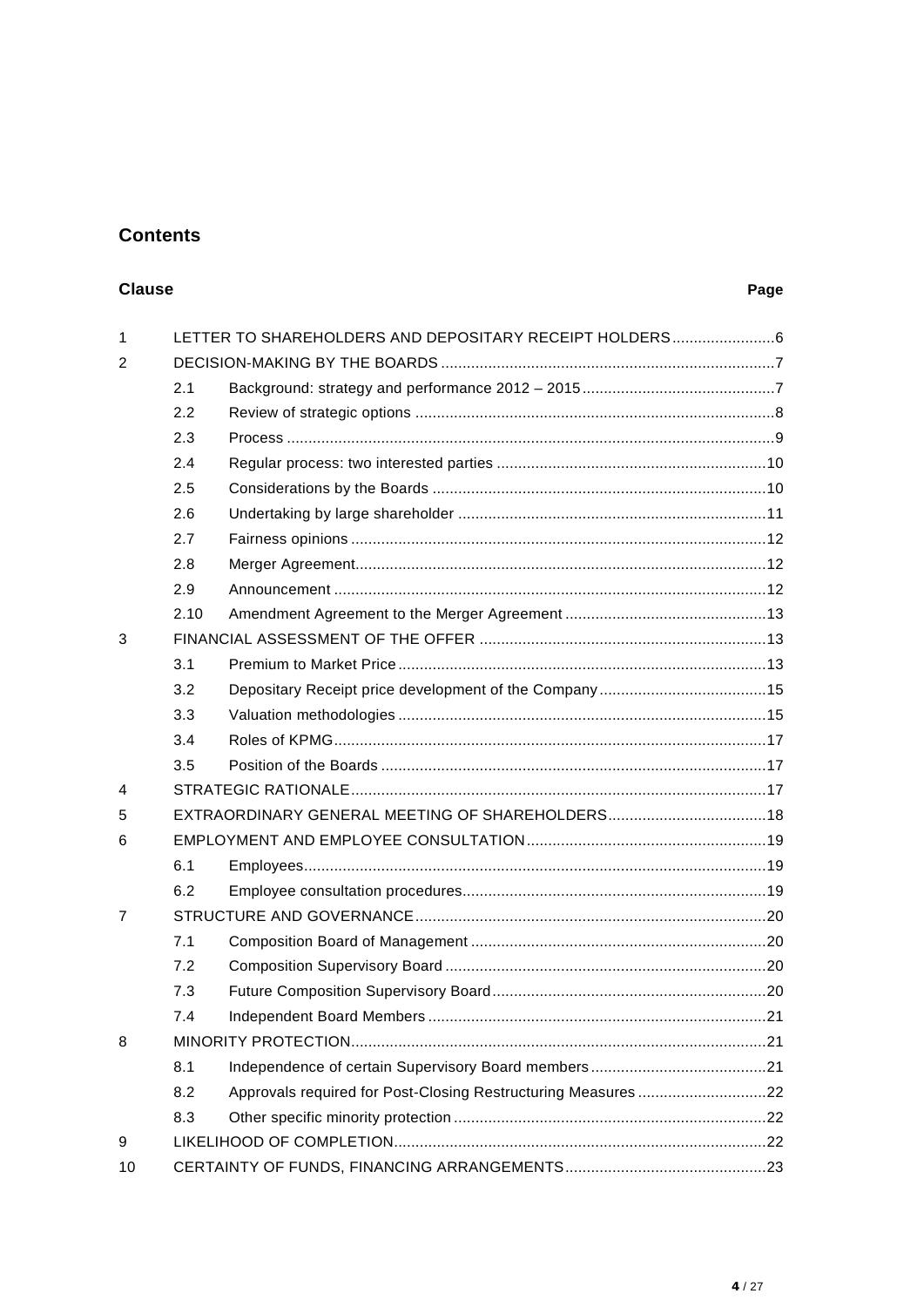| 11 |      | CERTAIN ARRANGEMENTS BETWEEN THE COMPANY AND RENAISSANCE |  |
|----|------|----------------------------------------------------------|--|
|    |      |                                                          |  |
|    | 111  |                                                          |  |
|    |      |                                                          |  |
|    |      |                                                          |  |
| 12 |      |                                                          |  |
| 13 |      |                                                          |  |
|    | 13.1 |                                                          |  |
|    |      |                                                          |  |
| 14 |      |                                                          |  |

# **Schedules**

|            | <b>Schedule 1</b> Fairness Opinion KPMG                                                     |
|------------|---------------------------------------------------------------------------------------------|
|            | <b>Schedule 2</b> Fairness Opinion Leonardo                                                 |
| Schedule 3 | Agenda and explanatory notes to the Extraordinary General Meeting of<br><b>Shareholders</b> |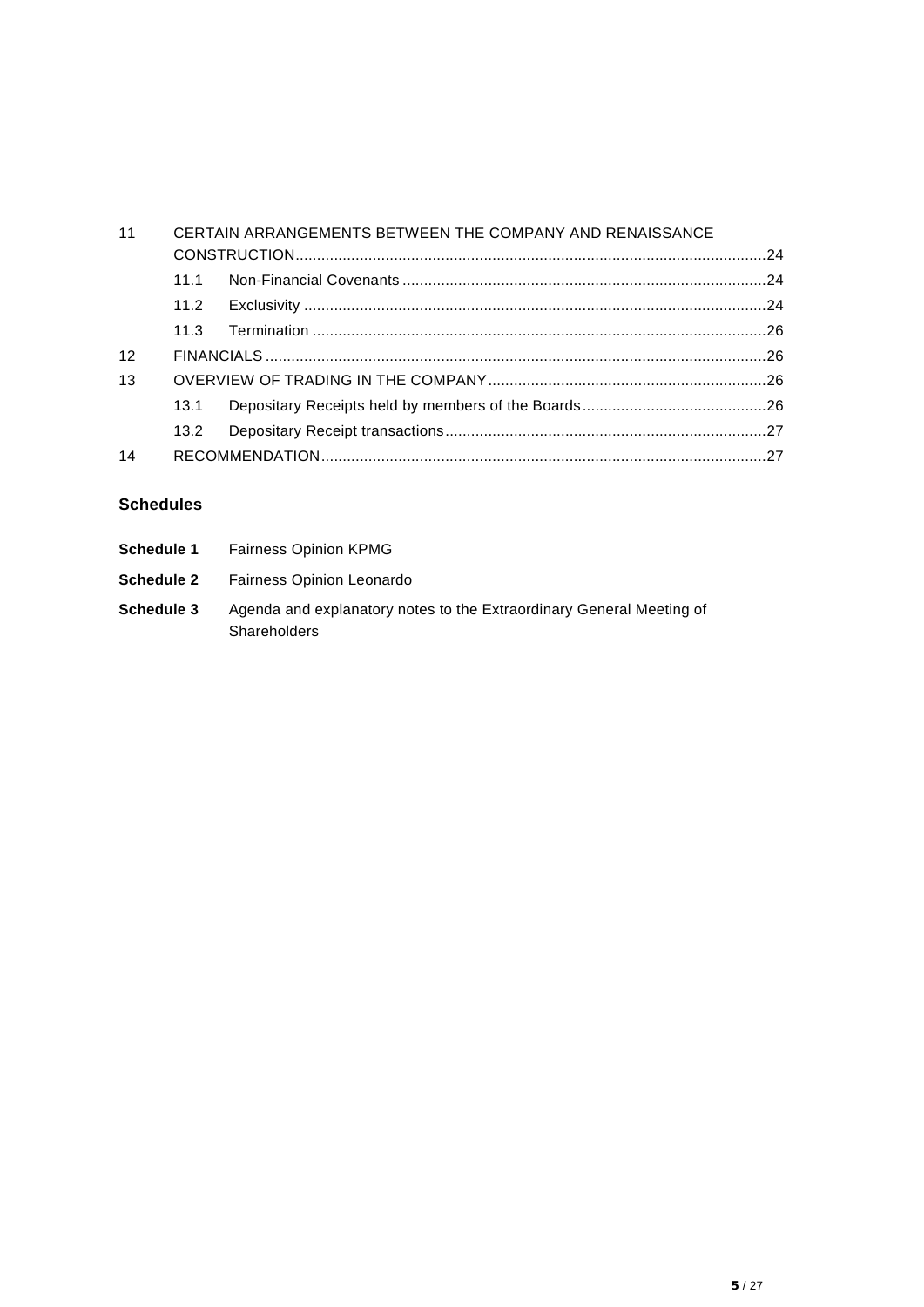## <span id="page-5-0"></span>**1 LETTER TO SHAREHOLDERS AND DEPOSITARY RECEIPT HOLDERS**

Nieuwegein, 17 September 2015,

Dear Shareholder and Depositary Receipt Holder,

By means of a joint press release published on 22 July 2015, the Company and Renaissance Construction announced that they reached agreement in connection with an intended public offer by Renaissance Construction for all Depositary Receipts. On 9 September 2015, the Company and Renaissance Construction announced certain amendments to the terms of the Offer.

Pursuant to the Offer, Depositary Receipt Holders who validly tender their Depositary Receipts under the Offer will receive the Offer Price if the Offer is declared unconditional. The Offer Price is cum dividend.

Today we publish our Position Statement and the Offeror will publish its Offer Memorandum. We find it important to share with you our considerations, views and recommendations with respect to the Offer in this Position Statement and at the upcoming EGM.

The Board of Management and the Supervisory Board (respectively the "**Board of Management**" and the "**Supervisory Board**" and together the "**Boards**") have followed a thorough process and have given careful consideration to determine the best strategic option for the Company. During this process, which is outlined in this Position Statement, we received extensive advice from our financial and legal advisors.

In this Position Statement and at the EGM we will inform you on, among other things, the details of the Offer, the process that preceded the agreement with Renaissance Construction, a review of the Offer in the light of the interests of all stakeholders of the Company, including the shareholders and Depositary Receipt Holders, and our full support for and unanimous recommendation of the Offer.

Based on the rationale as described in this Position Statement, the Board of Management and the Supervisory board believe that the Offer is in the best interest of the Company and all its stakeholders, including its shareholders and Depositary Receipt Holders.

We look forward to welcoming you at the EGM and discussing the Offer and the Merger with you.

Yours sincerely,

Erik van der Noordaa (CEO)

Leo van Doorne (Chairman of the Supervisory Board)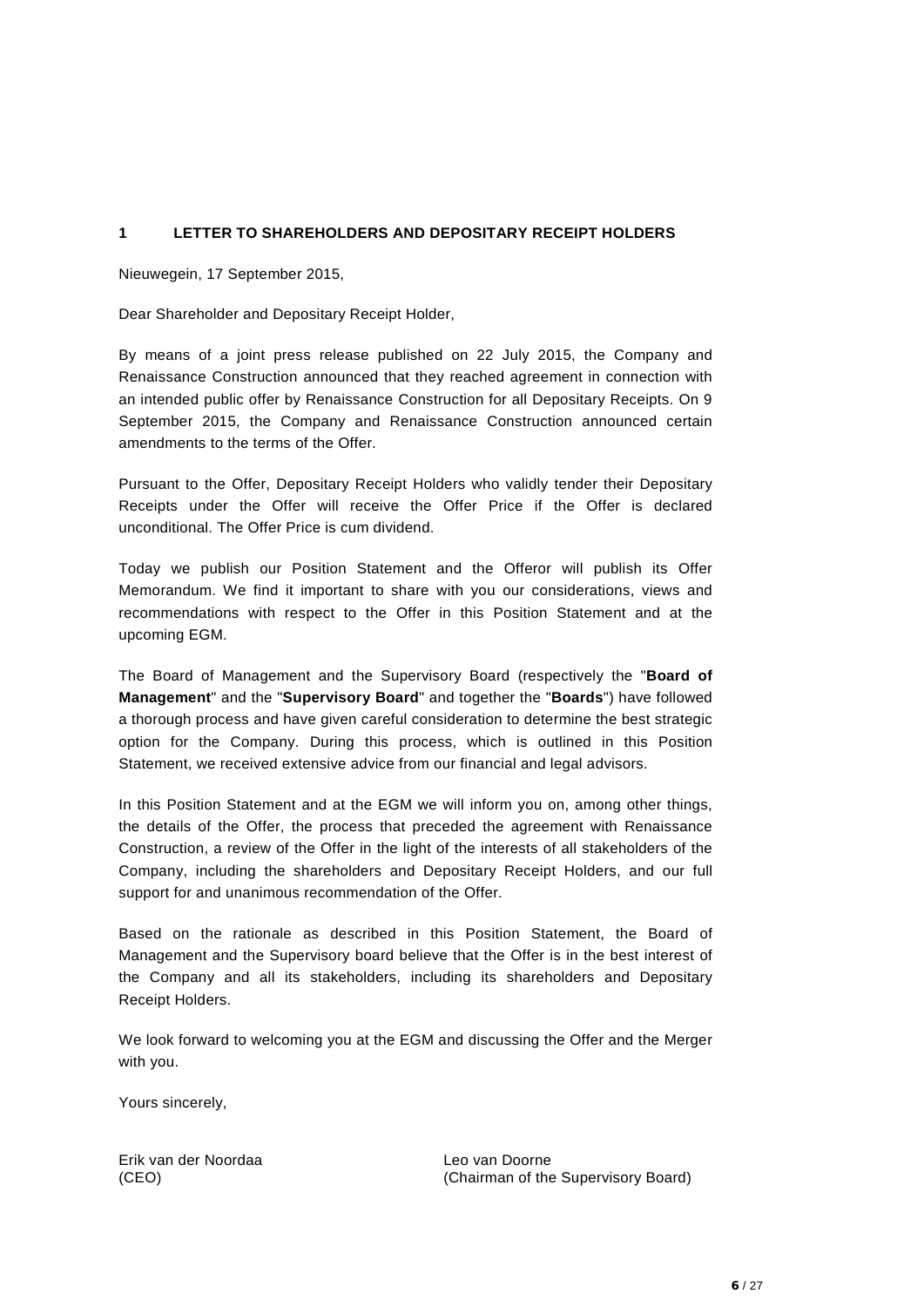## <span id="page-6-0"></span>**2 DECISION-MAKING BY THE BOARDS**

## <span id="page-6-1"></span>**2.1 Background: strategy and performance 2012 – 2015**

As one of the largest construction companies in the Netherlands, the Company has been severely impacted by the developments in the Dutch construction industry in the period 2012 through 2015. The Dutch building market and infrastructure markets showed no or limited growth and the Dutch market has been quite competitive, which has resulted in pressure on the Company's revenues. In combination with major project overruns primarily on the construction of the A2 and the A15 ("**A15/MaVa**"), the Company issued a profit warning in July 2012, after realising an operating profit of EUR 4 million during the first half of 2012.

Over 2013 and 2014 the Company executed a rebalancing strategy that included necessary additional restructuring measures, further portfolio optimisation and a program to accelerate improvements. The Company repositioned its two major divisions BNBO and INFRA, including the execution of a divestment programme to focus its organisation and restore profitability, liquidity and solvency.

The divestment programme included:

- divestment transport truck activities;
- divestment sand stone quarry Yvoir;
- divestment Van Leeuwen Drillings;
- divestments Bontrup;
- divestment Phoenix Recycling (UK); and
- divestment CNG Net/LNG 24.

In June 2014, the Company secured refinancing through a rights issue of EUR 30 million and a financing package of EUR 80 million.

In the course of 2014, two profit warnings were issued. In June 2014, the Company issued a profit warning as the Company expected to realise a net loss of EUR 43 million in the first half of 2014. Major contributor to this loss was the A15/MaVa project.

On 6 October 2014 an additional profit warning was issued by the Company as the cost overrun on the A15/MaVa and A2 project kept increasing. The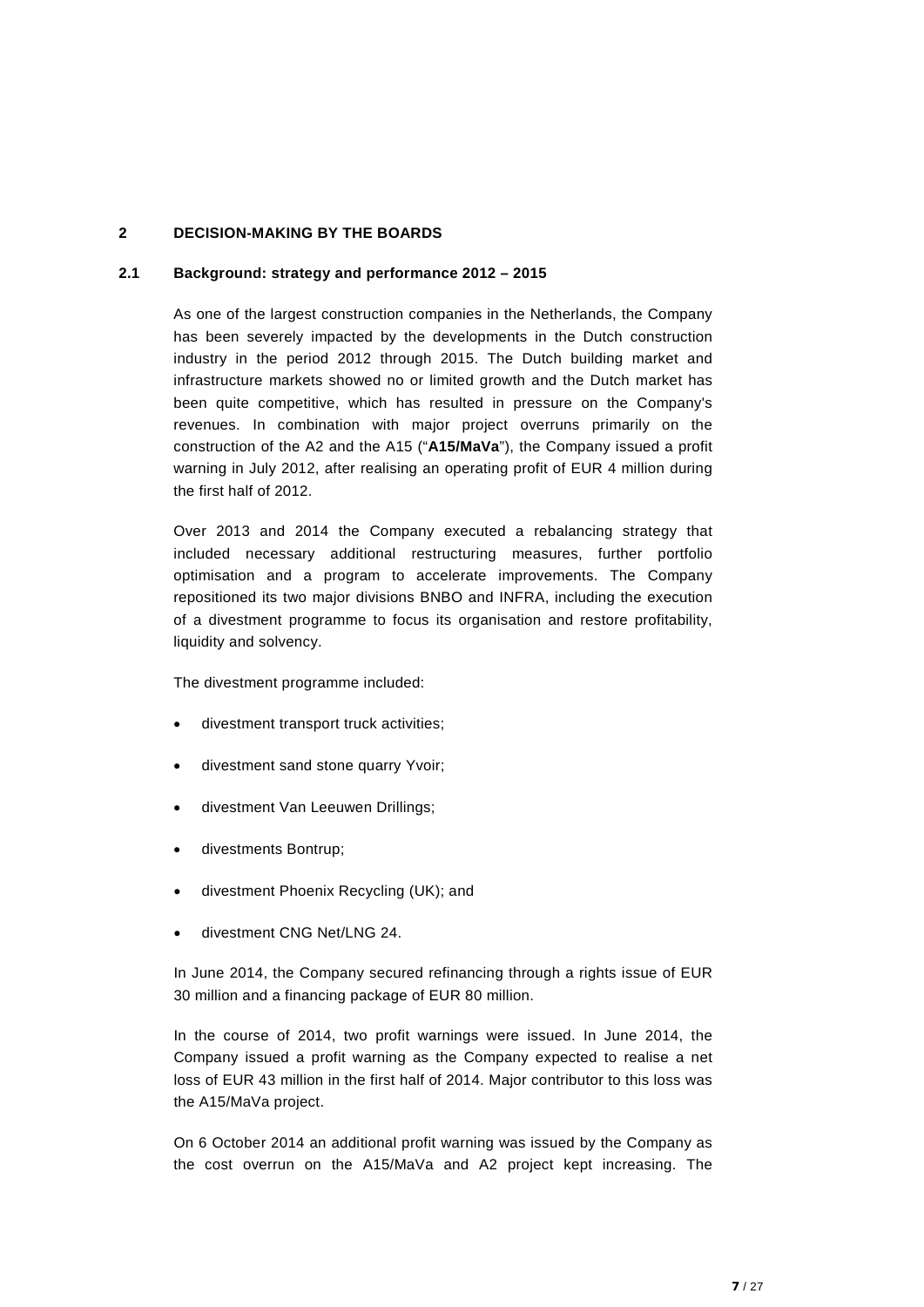Company sold Offshore, including the Svanen vessel, to van Oord in the beginning of 2015.

In April 2015, a second refinancing was announced through a rights issue of EUR 20 million, loans of EUR 83 million and guarantee facilities.

On 1 May 2015 the Company announced its financial results for the year 2014. The total net loss over 2014 exceeded its earlier stated level of EUR 45 million to an amount of EUR 103 million.

Then finally on 9 September 2015, the Company announced a further deterioration of financial results by an amount of approximately EUR 20 million.

Although the Company has benefited from its rebalancing strategy, and financing has been secured, long term financial goals have not yet been met. In addition, market circumstances remain challenging and the Company lacks the liquidity and solvency to invest in its core markets to achieve its long term goals.

In the absence of a sufficiently high solvency ratio, some competitors of the Company have a stronger position to invest and absorb potential project overruns. The Company has therefore a limited capability to strengthen its competitive position through more healthy margins, better growth prospects and adequate financials means for investments.

#### <span id="page-7-0"></span>**2.2 Review of strategic options**

In light of the above a review of strategic options was initiated in the second half of 2014, through a structured process led by the Board of Management in close consultation with and under supervision of the Supervisory Board, the Board of Management requested KPMG Corporate Finance ("**KPMG**") to assist in reviewing the possible options going forward for the Company. The review focused on the question which option would best serve the interest of all stakeholders of the Company and would maximise long term value creation potential.

The Company identified 12 possible strategic options varying from a merger or sale of the Company as a whole or in parts to termination of specific activities in one or more of its divisions.

The Boards met frequently to discuss and explore each alternative. The Boards further carefully evaluated which of the various alternatives would be most beneficial to the Company and its stakeholders.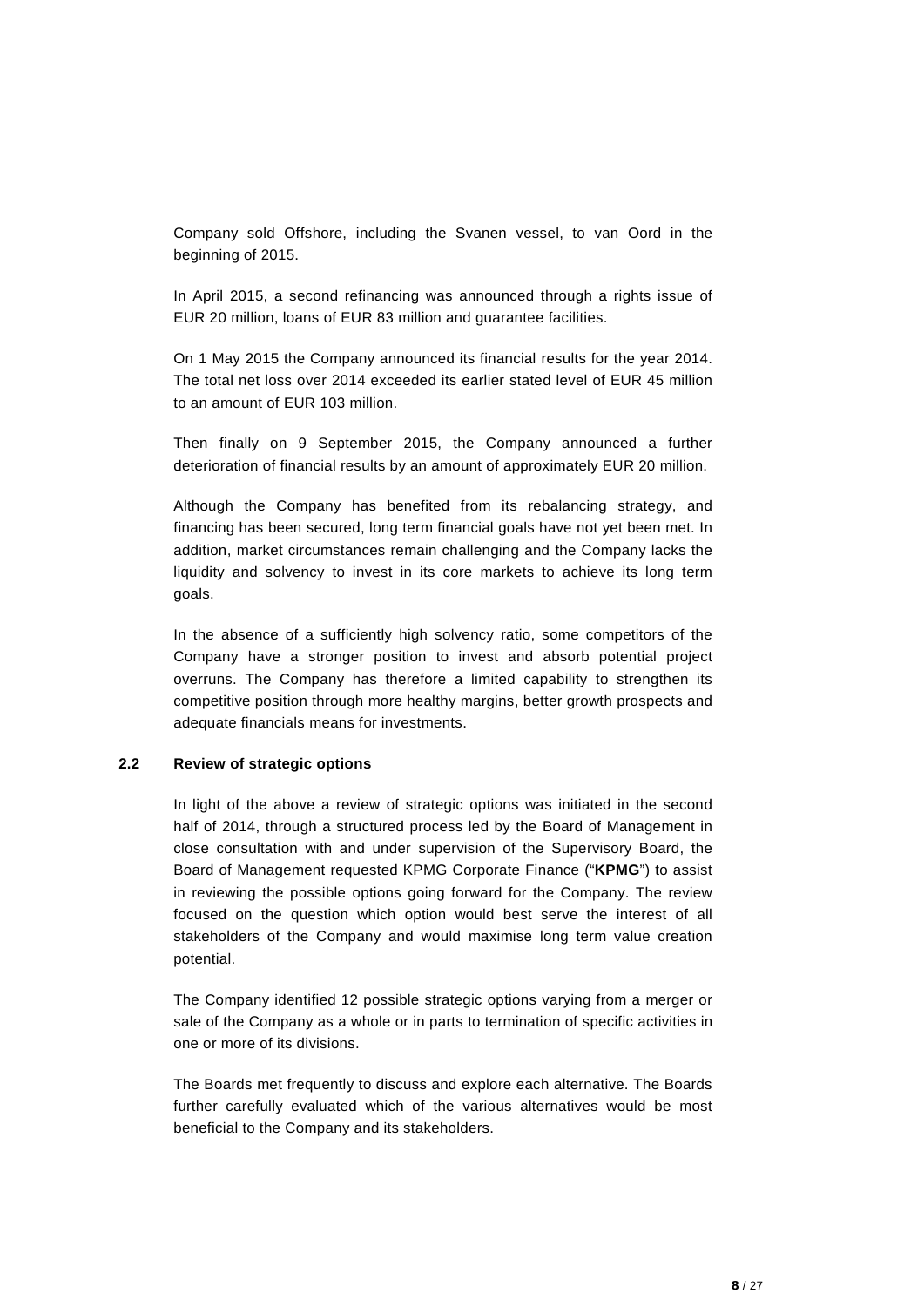Out of 12 options the Company selected four alternatives (i.e. merger or sale of the Company as a whole, stand-alone (status quo), slim down and split sale) that were considered in further detail, of which following careful consideration a merger or sale of the Company as a whole received highest priority.

The Company's rationale was to improve its position in the Dutch market and provide a platform for further growth, financial stability, scalability for further innovations and operational excellence and improve efficiency and reduce operating costs.

In order to find the best partner for the Company, a broad range of companies has been evaluated based on rationale, strategic fit, financial position and transaction feasibility.

A longlist of 119 potential partners was assembled of which 18 in the Netherlands, 42 in Europe and 59 outside Europe.

After further consideration and analysis by the Board of Management and the Supervisory Board, it was decided to approach certain selected strategic parties in the fourth quarter of 2014 in order to test their willingness and ability for a partnership with the Company.

#### <span id="page-8-0"></span>**2.3 Process**

As a simultaneous process to the refinancing process of the Company, the Company, assisted by its advisors, carefully selected a shortlist of 12 companies to be approached by the Company or resulting from an approach from potential buyers themselves. Although some of the contacts led to initial discussions with potential partners, Renaissance Construction proved to be the most seriously interested party and willing to engage in further discussions. A second potential party also indicated to be interested but did not follow through at that time.

In October 2014, the Company and Renaissance Construction had their first discussions on a potential merger. An important consideration for the Company was that Renaissance Construction approached the Company with a strong interest in acquiring the Company as a whole. In addition, Renaissance would provide access to international markets, which could result in decreased exposure of the Company to the challenging Dutch construction market.

Although the Company and Renaissance Construction remained in close contact, the deterioration of financial results made it necessary for the Company to prioritise and focus on securing the refinancing package with the banks. This financing agreement was agreed in principle and announced in April 2015. As of that moment, the Company started a more formal process, in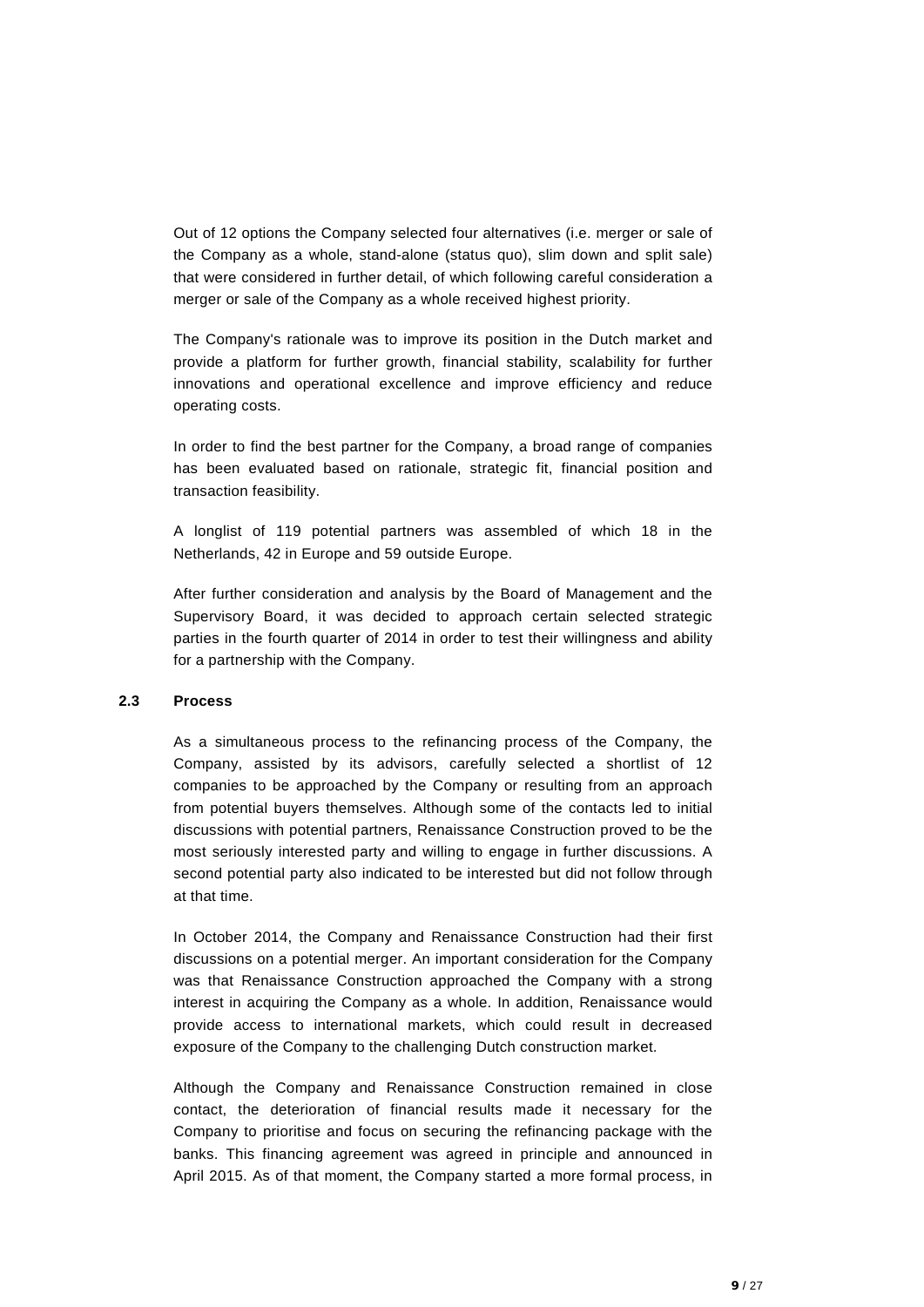which the earlier interested party also actively participated. In addition to KPMG, acting as financial advisor to the Company in the process, the Supervisory Board of the Company retained Leonardo & Co as its own independent financial advisor.

After announcement of the refinancing agreement with the banks, the process was re-ignited and on 19 May 2015 the Company issued a press release announcing that it was in discussions with a number of parties in relation to a potential offer for the Company.

#### <span id="page-9-0"></span>**2.4 Regular process: two interested parties**

Two parties proved to be serious and willing to engage in further discussions with the Company. An offer made by a third potential investor was considered not to be sufficiently attractive for the Company and its stakeholders, including Depositary Receipt Holders, for a variety of reasons. Renaissance Construction submitted a non-binding offer for all of the outstanding ordinary share capital of the Company on 5 June 2015. After a thorough review, the Board of Management and the Supervisory Board concluded that the offer by Renaissance Construction provided an acceptable basis for the Company to proceed to the next phase of the process.

On 9 June 2015, the second interested party submitted a non-binding offer letter to make a substantial investment into the Company. This offer letter was followed up with a number of improvements and clarifications of the offer.

Both potential buyers then performed due diligence, including access to key personnel. When discussions with Renaissance Construction were in the final stage, the Company decided to inform the second potential buyer that the Company would put the process with them on hold to try to reach an arrangement with the preferred buyer. The Boards considered Renaissance Construction to be the preferred party based on the interests of the Company and all its stakeholders, including Depositary Receipt Holders, indicating that both financial and non-financial terms were perceived to be superior with Renaissance Construction.

## <span id="page-9-1"></span>**2.5 Considerations by the Boards**

The Board of Management and the Supervisory Board, in close consultation with their financial and legal advisors, have gone through a diligent decisionmaking process. To ensure a focused process two transaction committees (the "**Transaction Committees**") were formed. One Transaction Committee comprised of Mr J.S.T. Tiemstra and Ms C.M. Insinger, both members of the Supervisory Board, Mr P. van Zwieten, and Mr E. van der Noordaa, both members of the Board of Management, and Mr. O.P. Padberg, Company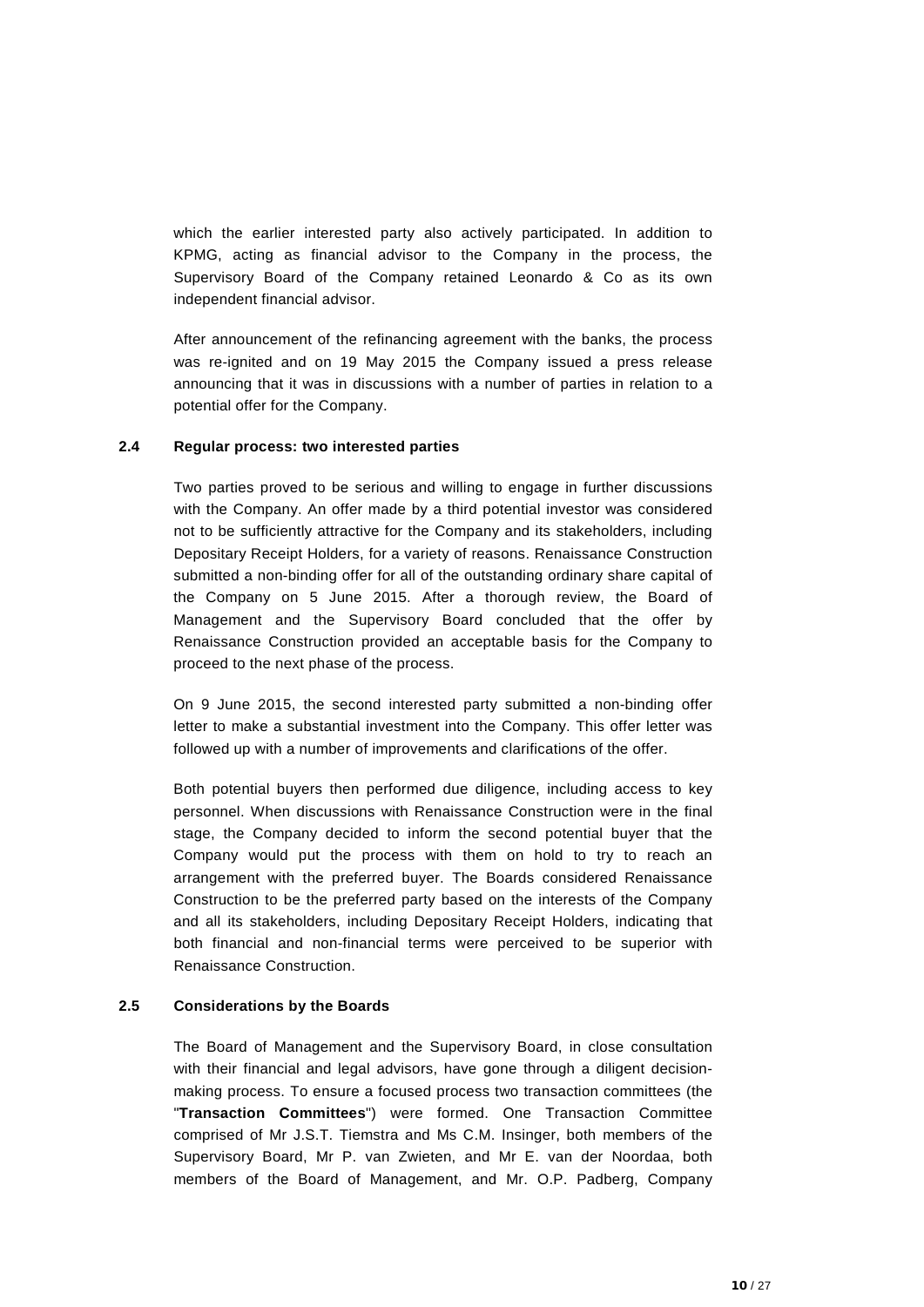secretary. The other Transaction Committee was formed separately by the Supervisory Board in order to intensify its supervision and comprised of Mr J.S.T. Tiemstra and Ms C.M. Insinger. Both Transaction Committees included representatives of the financial advisor of the Company, KPMG Advisory, and the legal advisor of the Company, De Brauw Blackstone Westbroek N.V., representatives of the financial advisor of the Supervisory Board, Leonardo, and the legal advisor of the Supervisory Board, NautaDutilh N.V.

In the process the following aspects were, amongst others, carefully considered: the strategic rationale for a combination of the Company and Renaissance Construction and the continuity of the Company's business; the interests of the Depositary Receipt Holders, the employees, the clients and other stakeholders of the Company; the financial aspects of the Offer; the protection of minority Depositary Receipt Holders; non-financial covenants between the Company and Renaissance Construction; integration of the combined businesses; governance and the structure of the combined businesses after completion of the Offer; conditions upon which completion of the Offer could take place; likelihood of completion of the Offer; and potential competing interest from third parties. In this decision-making process the interests of the Company and all its stakeholders were constantly monitored and carefully taken into account by the Boards and the Transaction Committees specifically.

The Company anticipates that full integration of its business with the Renaissance Construction business will deliver substantial operational, commercial, organisational and financial benefits. Such benefits could not, or only partially, be achieved if the Company were to continue as a standalone entity. Specifically, access to foreign markets, leveraging on the strong current position of Renaissance Construction is expected to have a significant positive impact on the Company's business. In addition, the Boards considered that the Offer, which was amended as a result of the further deterioration of the financial results of the Company announced on 9 September 2015, including the Capital Contribution the Offeror committed to, is vital for the continuity of the Company and in the best interest of the Company and its stakeholders.

## <span id="page-10-0"></span>**2.6 Undertaking by large shareholder**

When the discussions between the Company and Renaissance Construction were at a stage where it was deemed necessary to approach the Company's major shareholder, Navitas Capital was invited to a meeting, subject to a confidentiality and standstill obligation. After being informed by the Boards on the discussions between the Company and Renaissance Construction on the contemplated Offer, Navitas Capital had further negotiations with Renaissance Construction, leading to an agreement on the purchase by Renaissance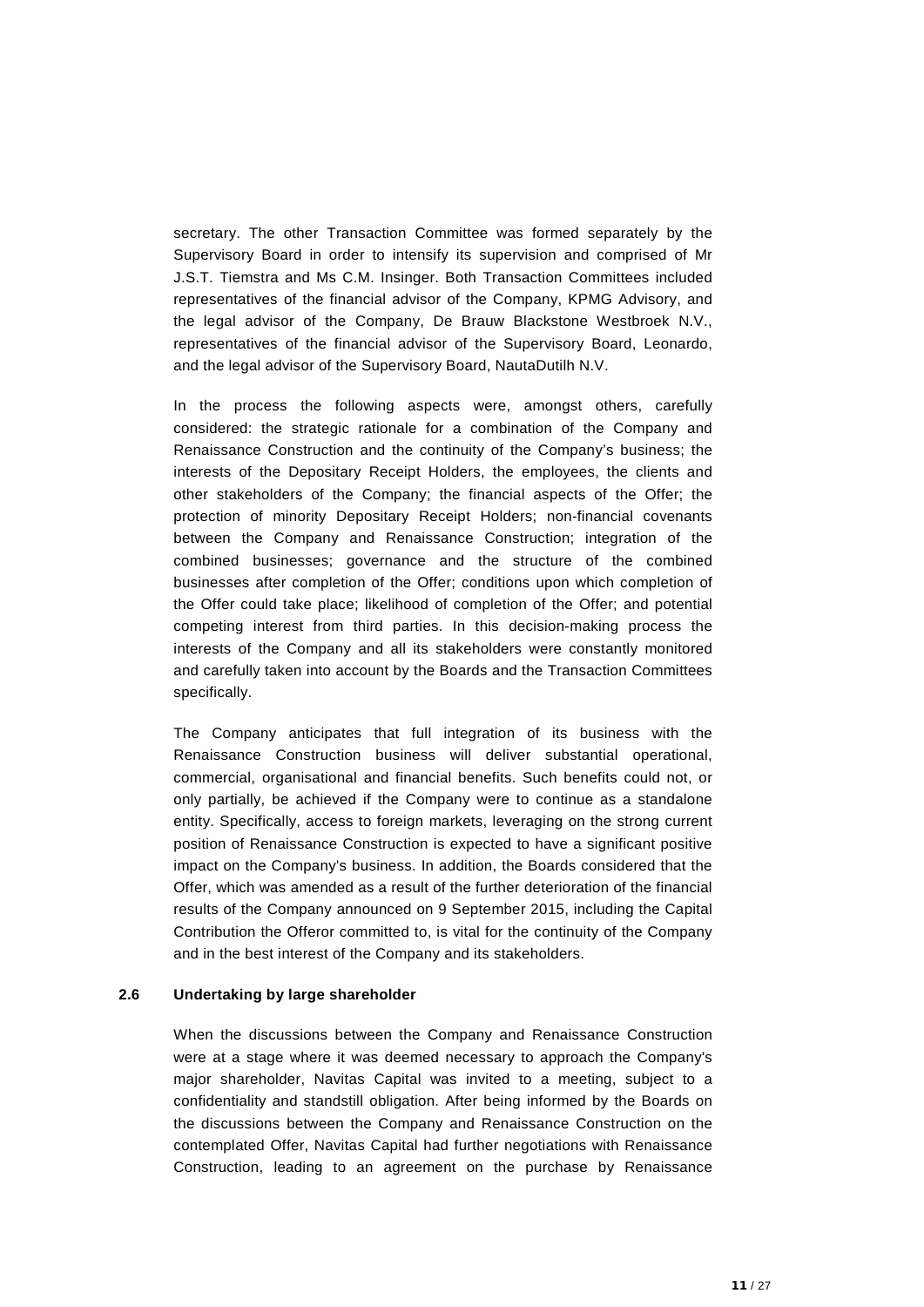Construction of 3,930,567 Depositary Receipts from the Company's largest Depositary Receipt holder, Navitas Capital, representing approximately 19.99% of all issued Depositary Receipts, for a consideration per Depositary Receipt equal to the initial offer price of EUR 1.55. Following settlement of this transaction and subsequent open market transactions Renaissance Construction currently holds 5,703,575 Depositary Receipts, representing approximately 29% of all issued Depositary Receipts.

## <span id="page-11-0"></span>**2.7 Fairness opinions**

On 21 July 2015 KPMG issued a fairness opinion to the Company and Leonardo issued a fairness opinion to the Supervisory Board, and both have opined that the initial offer price of EUR 1.55 is fair to the Depository Receipt Holders from a financial point of view (the "**Fairness Opinions**"). At the time of announcement of the deteriorating results of the Company at 9 September 2015, it was communicated that the initial offer price of EUR 1.55 was amended to EUR 0.30 per Depositary Receipt. In light of these changing circumstances at the Company and the amended Offer Price, KPMG issued a fairness opinion to the Company and Leonardo issued a fairness opinion to the Supervisory Board. Both have opined that, in light of the new developments with deteriorating results as mentioned in the press release of 9 September 2015, the Offer Price is fair to the Depositary Receipt Holders from a financial point of view. Reference is made to these Fairness Opinions as attached to this Position Statement as Schedule 1 and Schedule 2.

## <span id="page-11-1"></span>**2.8 Merger Agreement**

After careful and extensive deliberation by the Boards and in consultation with their respective financial and legal advisors, the Board of Management unanimously resolved to enter into a merger agreement with Renaissance Construction (the "**Merger Agreement**") and the Supervisory Board unanimously approved such resolution. Subsequently, the Merger Agreement was executed on 21 July 2015 by the Company and Renaissance Construction representatives.

#### <span id="page-11-2"></span>**2.9 Announcement**

On 22 July 2015, before opening of the Dutch stock exchange, the intention of the Company and Renaissance Construction to join forces and the signing of the Merger Agreement was publicly announced by means of a joint press release, followed by a press conference and analyst and investor meeting.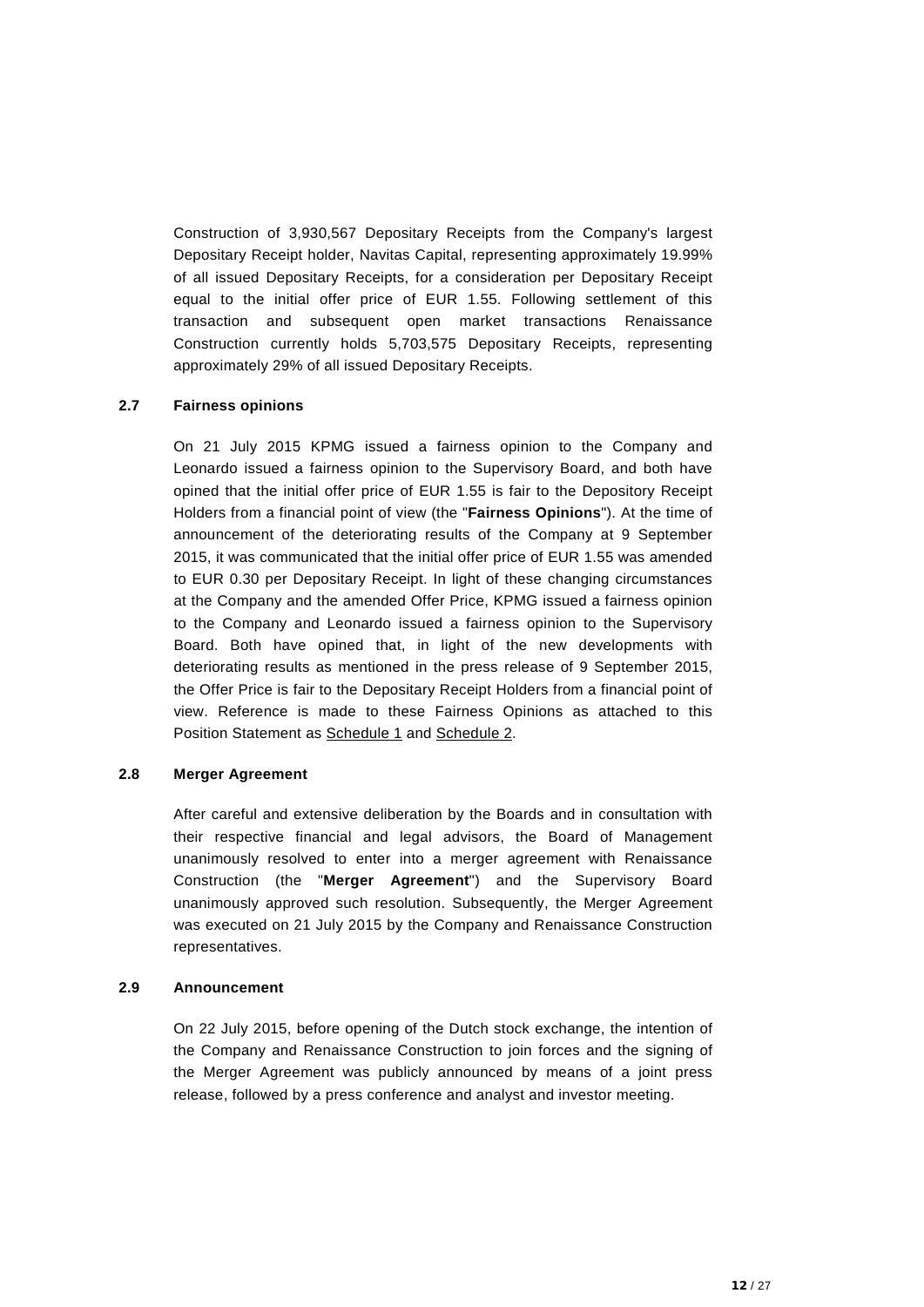## <span id="page-12-0"></span>**2.10 Amendment Agreement to the Merger Agreement**

On 4 September 2015, the Company informed the Offeror that it would incur material additional losses of approximately EUR 20 million, which caused the Offeror to invoke the "No Material Adverse Change" Commence Condition as included in the Merger Agreement.

Discussions between the Company and the Offeror took place on a possible continuation of the Offer. On 8 September 2015, the Offeror and the Company agreed to continue the Offer on the terms agreed in the Merger Agreement as amended by an amendment agreement (the "**Amendment Agreement**"). At the same time, the Company and the Offeror reached agreement with the Company's banks ING, Rabobank and RBS (the "**Bank Syndicate**") in respect of certain changes to the Company's financing arrangements.

On 9 September 2015, the Offeror and the Company jointly announced the amended terms of the Offer.

## <span id="page-12-1"></span>**3 FINANCIAL ASSESSMENT OF THE OFFER**

The initial offer price, as announced on 22 July 2015, was at the time set at EUR 1.55 per tendered Depositary Receipt. Due to the recent developments, the Offer Price as announced on 9 September 2015 was set at EUR 0.30 per Depositary Receipt.

The Offer that was announced on 9 September 2015 valued 100% of the issued and outstanding Depositary Receipts at approximately EUR 6 million.

The Boards considered a number of key financial aspects associated with the Offer as described in the following paragraphs.

## <span id="page-12-2"></span>**3.1 Premium to Market Price**

The initial offer price of EUR 1.55 (cum dividend) in cash per Depositary Receipt represented a premium of approximately:

- 29.2% to the closing price per Depositary Receipt on Euronext Amsterdam on 18 May 2015 (the date before the announcement by the Company that it was conducting exploratory discussions with several foreign parties on the possibilities for a merger or takeover of the Company; the "**Reference date**").
- (6%) to the closing price per Depositary Receipt on Euronext Amsterdam on 21 July 2015 (the last trading date prior to the announcement of preliminary interest in the Company on 22 July 2015);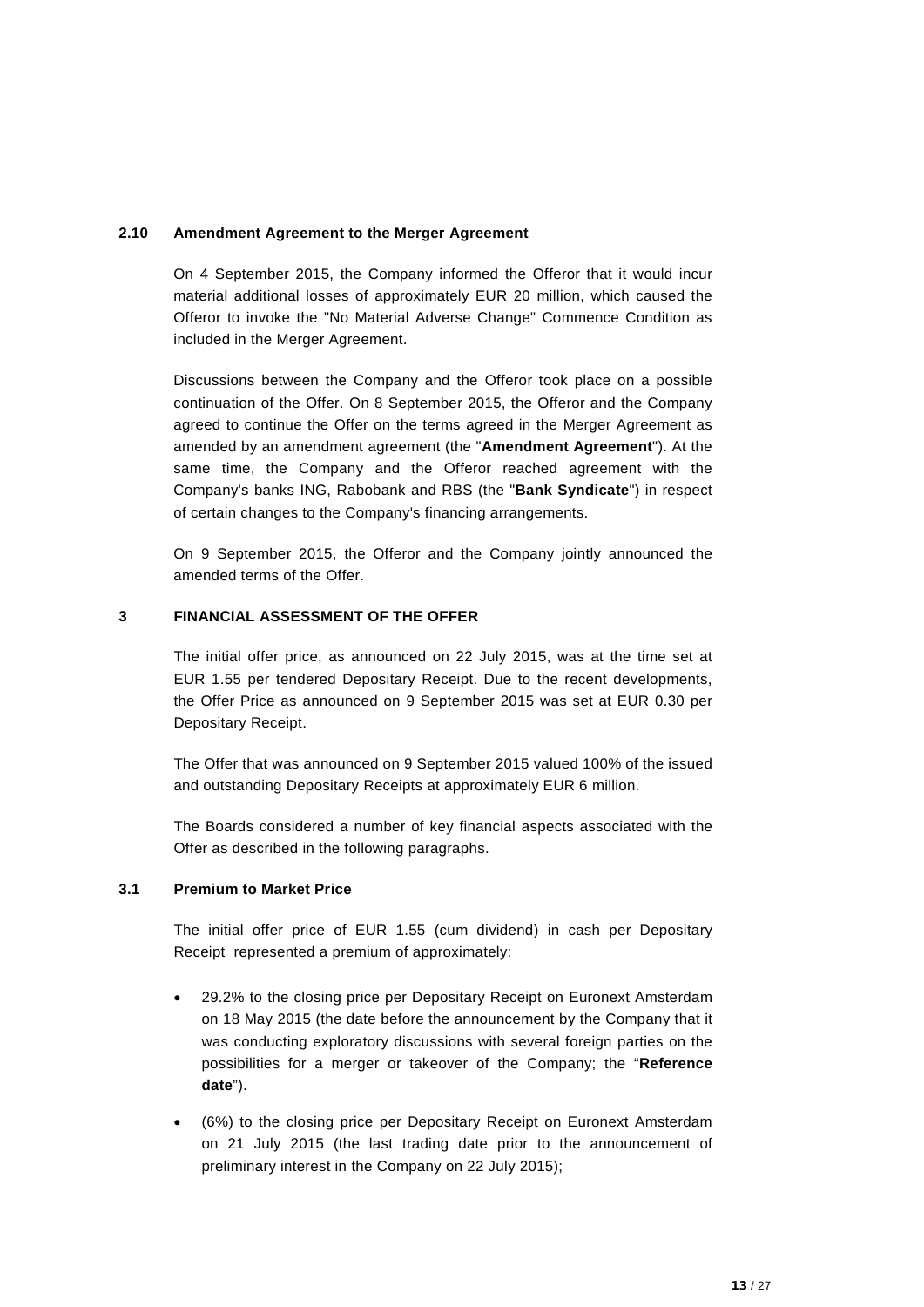- (5.7%) to the average closing price per Depositary Receipt on Euronext Amsterdam for the three (3) months prior to and including 21 July 2015;
- (32.8%) to the average closing price per Depositary Receipt on Euronext Amsterdam for the six (6) months prior to and including 21 July 2015; and
- (44.1%) to the average closing price per Depositary Receipt on Euronext Amsterdam for the twelve (12) months prior to and including 21 July 2015.

By comparison, the median premium to the unaffected share price (closing price one day prior to the earlier of transaction announcement or material, public speculation of a transaction, if any) is 17% for public cash offers for 100% of the share capital of Dutch companies listed on Euronext Amsterdam with equity values below EUR 500 million that were announced and completed, or are pending completion, in the last five (5) years to the Reference Date.

The Offer Price of EUR 0.30 (cum dividend) in cash per tendered Depositary Receipt represents a discount of approximately:

- 75.0% to the closing price per Depositary Receipt on Euronext Amsterdam on 18 May 2015 (the date before the announcement by the Company that it was conducting exploratory discussions with several foreign parties on the possibilities for a merger or takeover of the Company);
- 81.8% to the closing price per Depositary Receipt on Euronext Amsterdam on 21 July 2015 (the last trading date prior to the announcement of preliminary interest in the Company on 22 July 2015);
- 81.7% to the average closing price per Depositary Receipt on Euronext Amsterdam for the three (3) months prior to and including 21 July 2015;
- 87.0% to the average closing price per Depositary Receipt on Euronext Amsterdam for the six (6) months prior to and including 21 July 2015; and
- 89.2% to the average closing price per Depositary Receipt on Euronext Amsterdam for the twelve (12) months prior to and including 21 July 2015.

The initial offer price of EUR 1.55 represented a higher premium than the Offer Price, but the initial offer price was established before the material additional losses were known.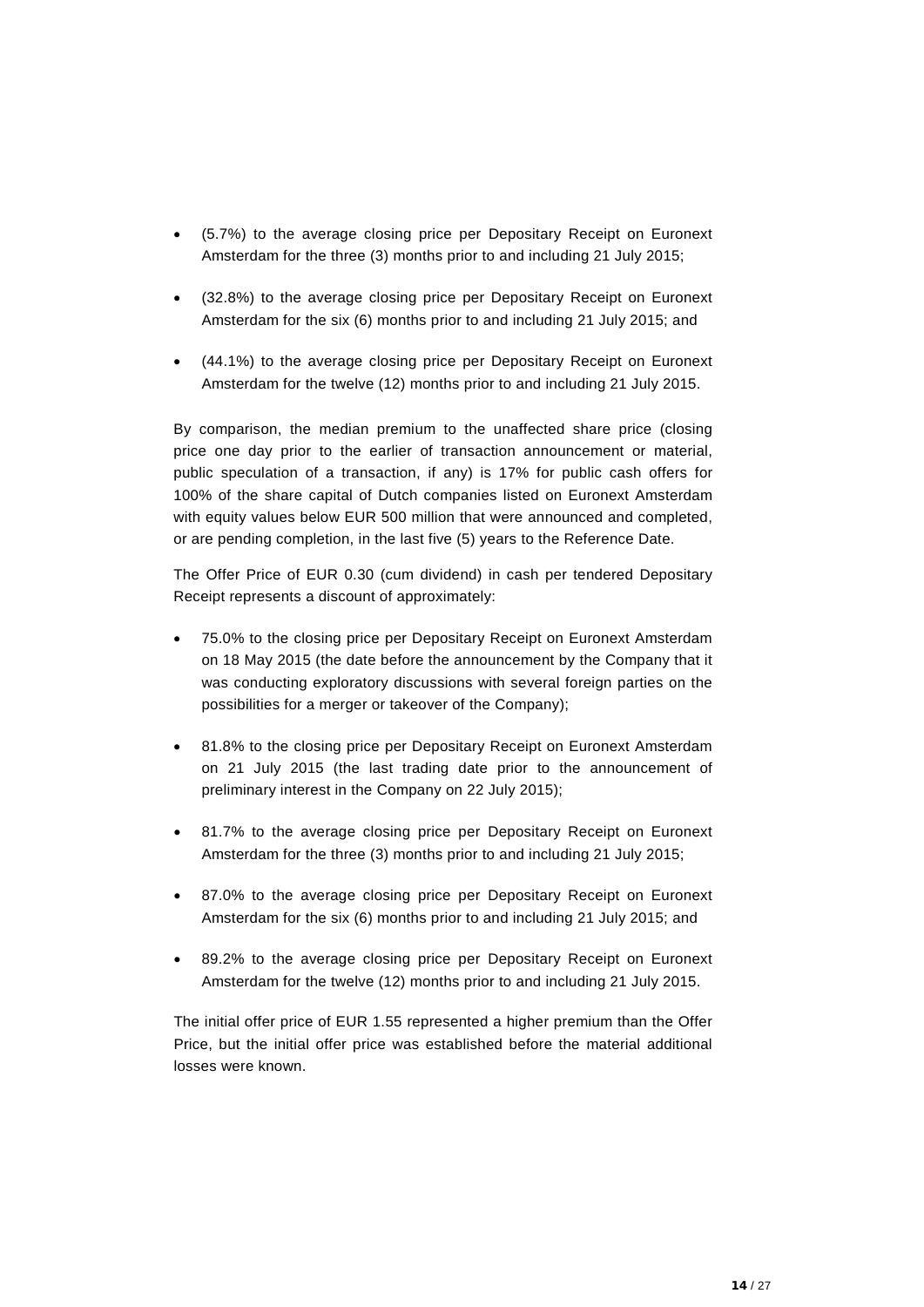<span id="page-14-0"></span>



## <span id="page-14-1"></span>**3.3 Valuation methodologies**

The Company has applied a range of valuation methodologies and financial analyses for various scenarios that are customarily used towards their financial assessment of the Offer. These included amongst others:

- Discounted cash flow sum of the part analysis;
- Comparable transaction multiples analysis;
- Comparable company multiples analysis;
- Analyst reports; and
- Depositary Receipt price analysis.

### **3.3.1 DCF analyses**

The financial advisers to the Company have based a comprehensive discounted cash flow analysis on both the most recent financial forecasts as agreed with the banks ("bank case"), and on the most recent business planning exercise for all component parts of the Company. This "sum of the parts" analysis was comprised of valuation analyses of the following individual components of the Company:

- **Infra Division**
- BNBO (Building and Development Division)
- S&T (Supplies and Specialised Companies)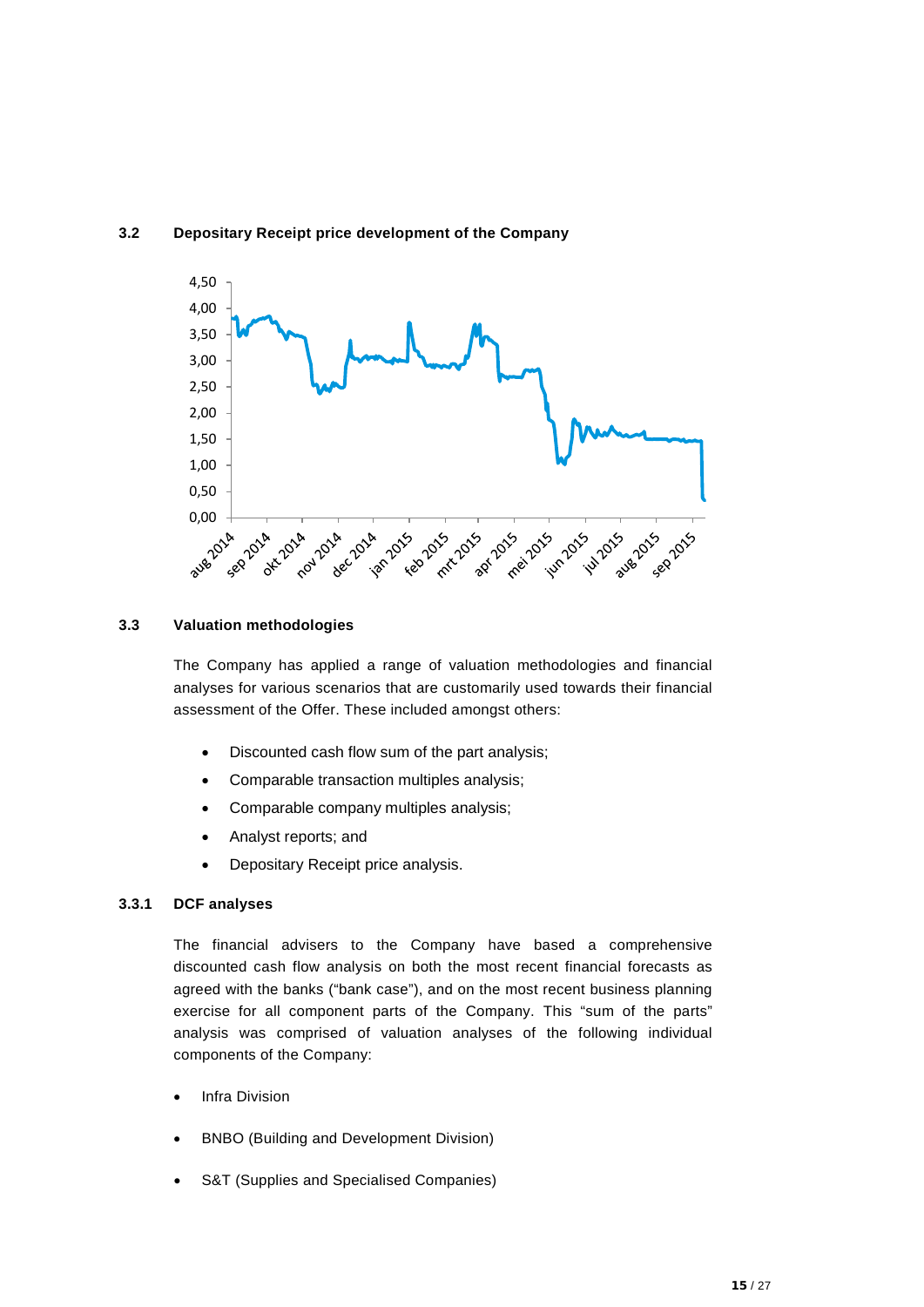- Holding and other activities
- Separate valuation of deferred tax assets
- Separate valuation of claims on third parties
- Separate valuation of (excess) land positions
- Valuation of net debt.

Depending on the activities of the individual parts of the Company, a weighted average cost of capital of 14.1-15.2% was used. In addition, certain sensitivity scenarios were calculated. In all scenario's, the value of the public offer by Renaissance Construction was considered to be attractive compared to the valuation ranges in any realistic discounted cash flow scenario for the Company.

## **3.3.2 Comparable transactions and comparable company multiples**

The Company made use of data from a peer group consisting of comparable companies. This peer group was constructed based on similarity of operations of the business (operating segments and geographical locations) and comparability of sales growth and EBITDA margins between the period 2005 to 2014. Based on these criteria, the following companies were selected to construct the peer group for the Company:

- Heijmans N.V.
- Koninklijke BAM Groep N.V.
- Ballast Nedam N.V.
- Hochtief A.G.
- NCC A.B.
- **Kier Group PLC**
- Skanska A.B.

However, the abovementioned peer group was considered to be of limited comparability to the Company, due to the current operational and financial situation of the Company. Sales multiples have been ignored, as these would not properly reflect differences in profitability levels.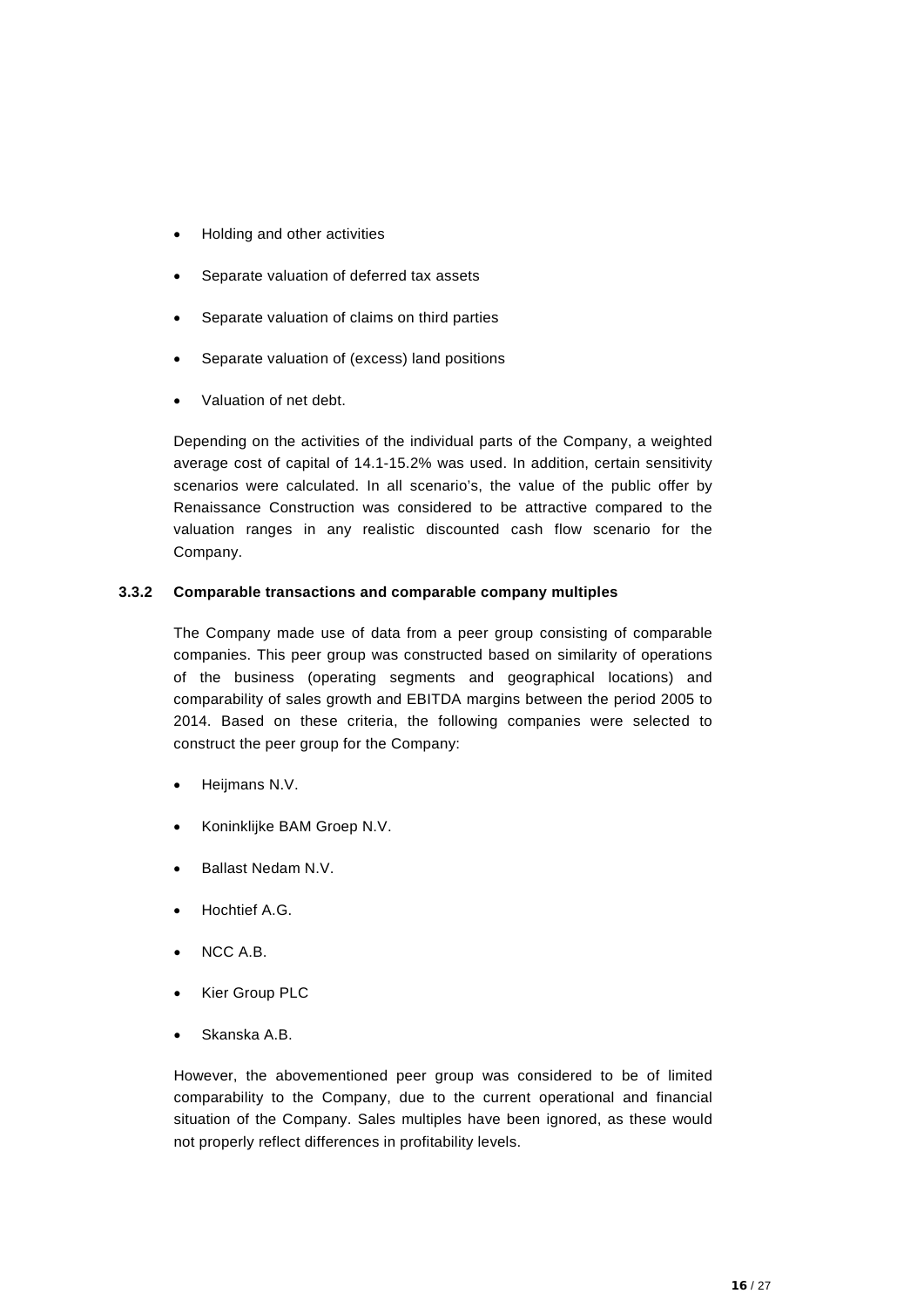The outcomes of analyses based on Enterprise Value / EBITDA market multiples for 2014, 2015 and 2016 forecasts all resulted in negative equity values for the Company. As a result, this analysis was deemed to be of only limited value. The same conclusion was reached when analysing a number of comparable transactions in the market.

## **3.3.3 Analyst reports**

An analysis of reports provided by equity analysts covering the Company during the period 1 January 2015 to 14 June 2015 was also performed. During this period, the Company had only limited coverage from external analysts, as only SNS Securities provided updated reports. In its latest report (19 May 2015), SNS Securities reduced its target share price for the Company to EUR 1.50.

## <span id="page-16-0"></span>**3.4 Roles of KPMG**

In the period up to and at the time of providing its fairness opinion, KPMG acted as financial advisor to the Company in relation to i.e. the following aspects:

- Acting as financial advisor to the Company in relation to the transaction as described in this Position Statement;
- Financial advisory role in supporting the Company in the process of reaching agreement on refinancing with the banks;
- Financial advisory role in reviewing strategic options for the Company, as described in this Position Statement; and
- Financial advisory role of KPMG Transaction Services in providing independent business reviews for the benefit of the banks financing the Company.

## <span id="page-16-1"></span>**3.5 Position of the Boards**

Based on the above, the Boards concluded that the Offer Price is fair to the Depositary Receipt Holders from a financial point of view.

## <span id="page-16-2"></span>**4 STRATEGIC RATIONALE**

The Offer reflects the long term growth perspective of both companies. In Renaissance Construction, the Company will have a strong shareholder willing to inject capital to increase its solvency and reduce its vulnerability. In addition, the Company will be less vulnerable to the consequences of cost over-runs of large projects. The Offer provides the Depositary Receipts Holders with an opportunity to exit for a cash consideration versus an upcoming rights issue, the envisaged capital injection requirements and an uncertain market outlook.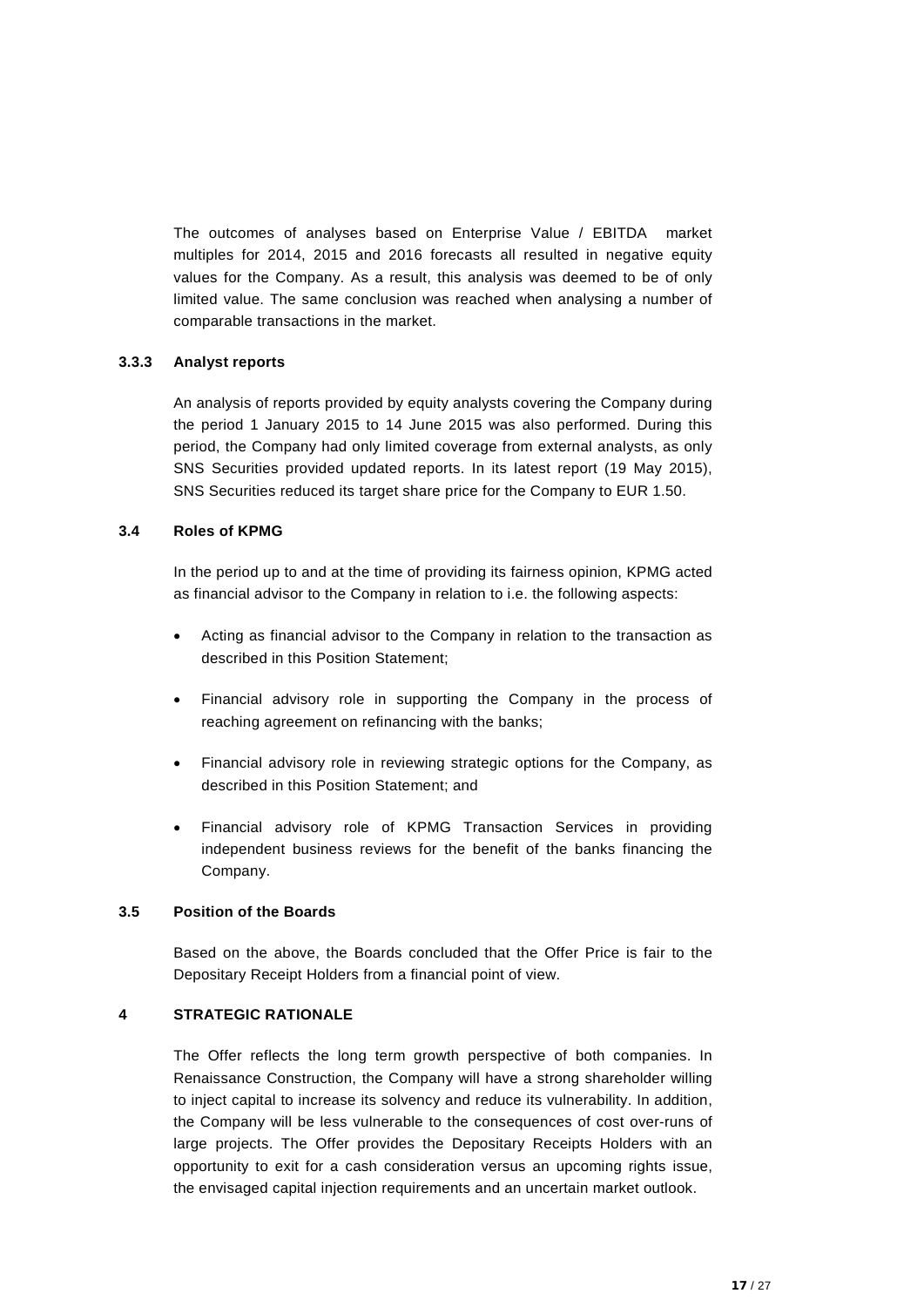The Company will eventually benefit from international expansion to higher margin business which would not be available on a standalone basis. The combination will be an attractive platform for management and employees to become part of a diversified group with enriched (international) career opportunities.

This will also enable the Company to enhance its strategic agenda, set at optimizing cost management, risk management and project planning, on the one hand, and improving contract management, on the other hand. By striking the right balance between capacity, risk and return and tightening financial control the Company seeks to improve its performance.

Renaissance Construction considers the Company's knowledge and expertise in designing, engineering and managing integrated infrastructure projects, combined with its innovative development of modular construction concepts, complementary additions to its current international portfolio.

#### <span id="page-17-0"></span>**5 EXTRAORDINARY GENERAL MEETING OF SHAREHOLDERS**

In accordance with article 18, paragraph 1 of the Takeover Decree, the Company will convene an extraordinary general meeting of shareholders ("**EGM**") to discuss the Offer. The EGM will be held at 14.00 hours CET on 30 October 2015.

At the EGM, the shareholders of the Company and Depositary Receipt Holders who have obtained a voting proxy will be requested to:

- (a) appoint Ipek Ilicak Kayaalp, Huseyin Avni Akvardar and Emre Baki as Supervisory Board members;
- (b) accept the resignation of, and give discharge to, all resigning members of the Supervisory Board;
- (c) approve amendments of the Company's Articles of Association as available on the Company's website at [www.ballast-nedam.com;](http://www.ballast-nedam.com/) and
- (d) approve the Capital Contribution as described in Section 3.17.1 (*Capital and financing aspects*) of the Offer Memorandum, whereby the Depositary Receipt Holders will be asked to vote in favour of a private placement at a discount of 30% to the theoretical ex-rights price,

#### (together the "**Resolutions**").

The Resolutions will be conditional upon Settlement taking place and will become effective as of the Settlement Date.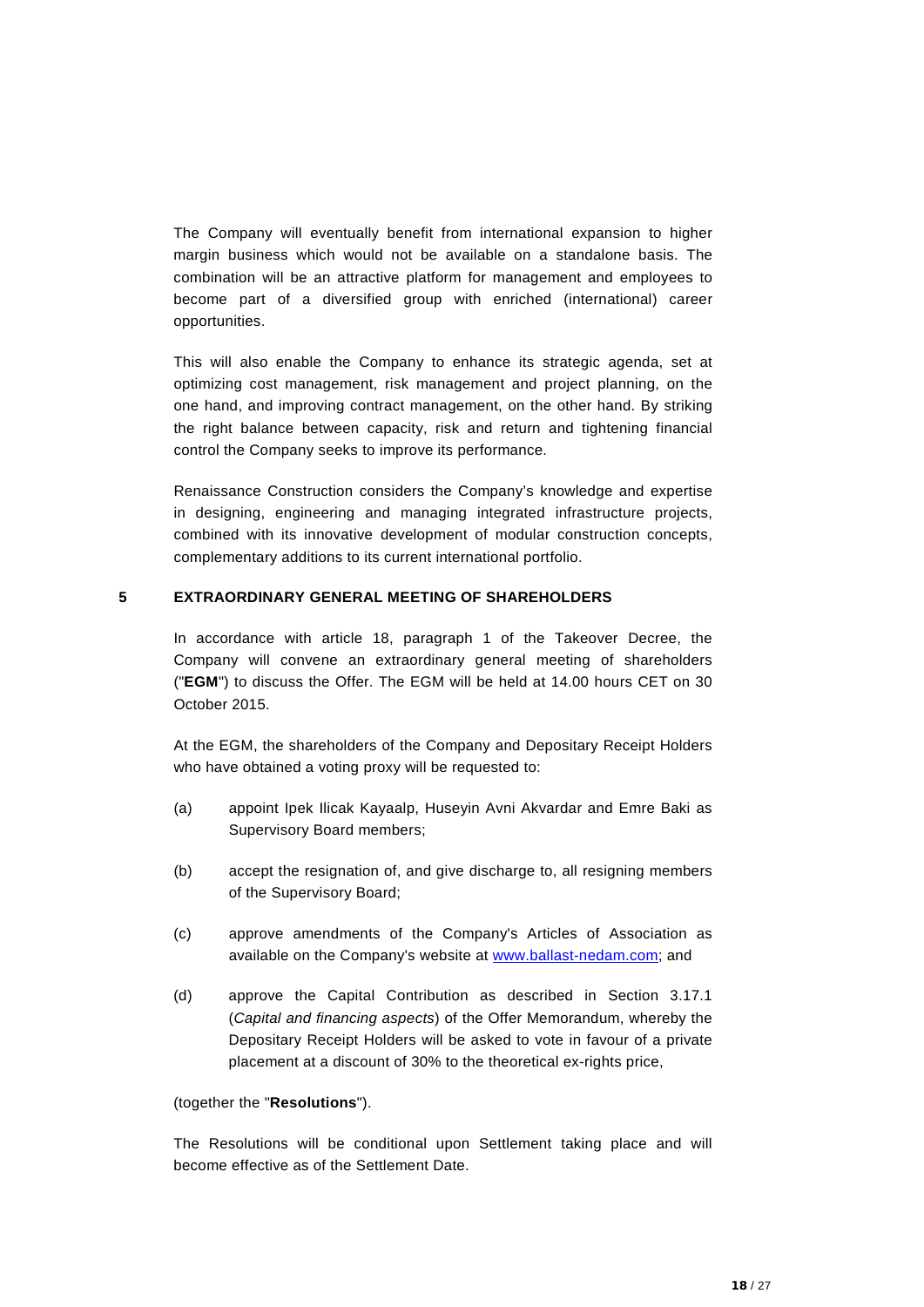Subject to Settlement, the Company's Articles of Association will be amended to reflect that (i) the Company applies the mitigated large company regime, pursuant to which the general meeting of shareholders appoints the members of the Board of Management and (ii) the number of members of the Supervisory Board will be increased to five.

## <span id="page-18-0"></span>**6 EMPLOYMENT AND EMPLOYEE CONSULTATION**

## <span id="page-18-1"></span>**6.1 Employees**

With regard to the employees of the Company, the Offeror will procure that:

- (a) the existing arrangements with the Group's works councils and relevant trade unions, will be respected and not changed unilaterally;
- (b) there will be no reorganisation or restructuring plan resulting in significant job losses in the Group as a direct consequence of the Offer, except to the extent currently contemplated and/or proposed by the Board of Management;
- (c) the existing rights and benefits of the employees of the Group will be respected, including existing rights and benefits under their individual employment agreements, collective labour agreements, social plans; and
- (d) subject to the Board of Management's future review and amendments of the Group's pension arrangements, the current pension arrangements will be respected.

## <span id="page-18-2"></span>**6.2 Employee consultation procedures**

The Company has requested the works council of the Company (the "**Works Council**") to render its advice with regard to the Boards' intention to recommend the Offer. Fulfilment of the information and consultation obligations of the Company pursuant to the Merger Code (*SER-besluit Fusiegedragsregels 2000*) and the Works Council Act (*WOR*) regarding the Offer and the Merger is necessary for commencement of the Offer.

The secretariat of the Social Economic Council (*Sociaal Economische Raad*) and the relevant trade unions have been informed in writing of the Offer in accordance with the Rules relating to Mergers of the Social and Economic Council (*SER Fusiegedragsregels 2000*).

The Works Council has been informed regarding the change of control contemplated by the Offer. On the basis thereof, the Works Council has given its positive advice in respect of the Offer.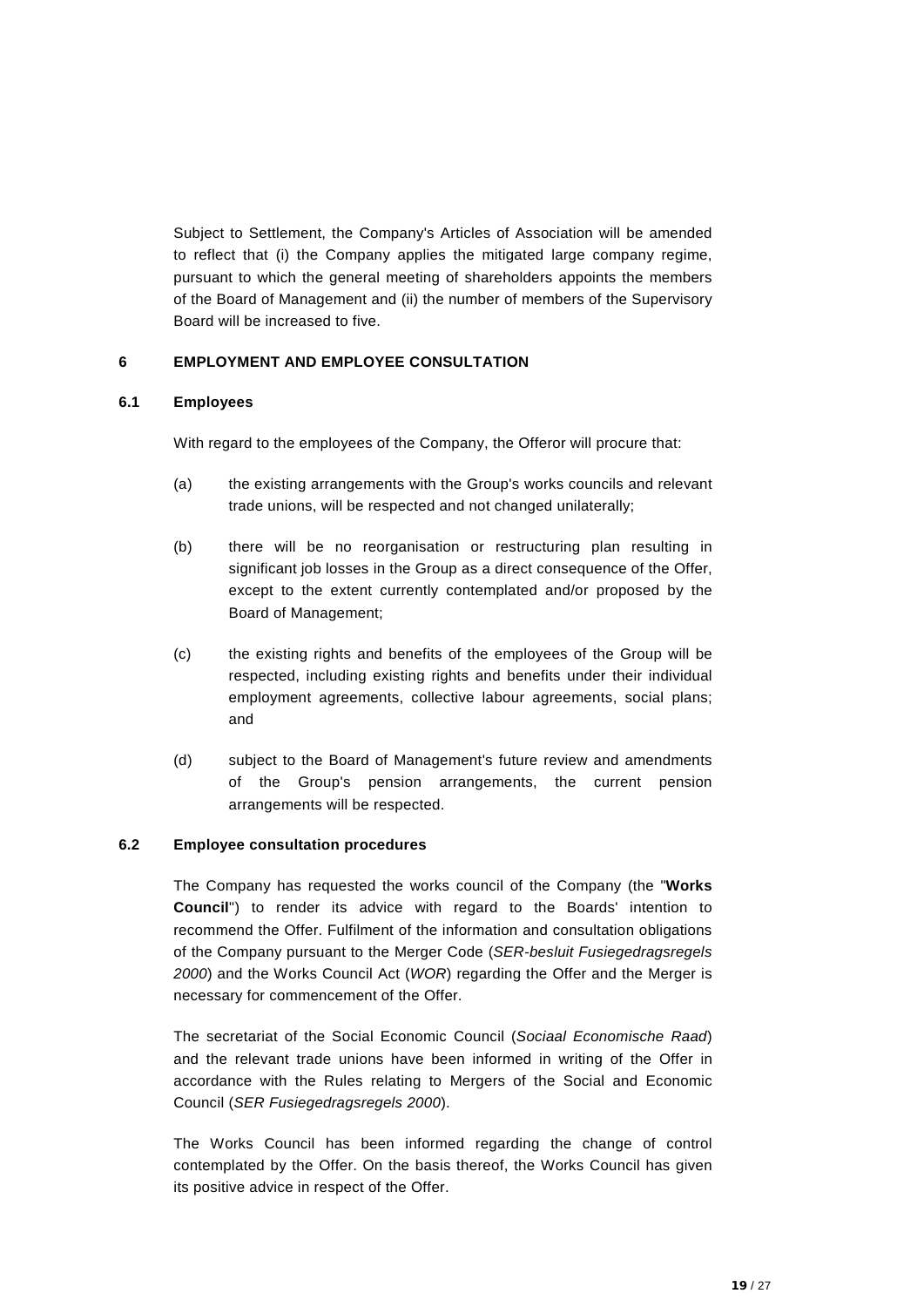To the extent that intended decisions regarding any future integration or restructuring will be subject to the Works Council's advice, the proper procedures will be followed pursuant to the Dutch Works Council Act (*Wet op de Ondernemingsraden*).

## <span id="page-19-0"></span>**7 STRUCTURE AND GOVERNANCE**

## <span id="page-19-1"></span>**7.1 Composition Board of Management**

As of the date hereof, the Board of Management consists of the following members:

- (i) Erik van der Noordaa; and
- (ii) Peter van Zwieten.

Immediately following the Settlement Date, Cenk Düzyol will also become a member of the Board of Management.

## <span id="page-19-2"></span>**7.2 Composition Supervisory Board**

Tjalling Tiemstra and Jan Bout have resigned from their positions as members of the Supervisory Board with effect from the Settlement Date.

Immediately following the Settlement Date, subject to the relevant Resolution being adopted at the EGM, the Supervisory Board will consist of:

- (i) Ipek Ilicak Kayaalp, Huseyin Avni Akvardar and Emre Baki as members nominated by the Offeror; and
- (ii) Leo van Doorne and Charlotte Insinger as the Independent Board Members nominated by the Company and the Offeror, whereby one of the Independent Board Members will qualify as recommended by the Works Council.

## <span id="page-19-3"></span>**7.3 Future Composition Supervisory Board**

Renaissance Construction and the Company have agreed that as of the Settlement Date, the Offeror may at its discretion, procure any subsequent appointments and dismissals of Supervisory Board members, provided the Offeror will ensure that:

- (a) the Supervisory Board will not exceed five (5) members;
- (b) the Supervisory Board will include two (2) Independent Board Members; and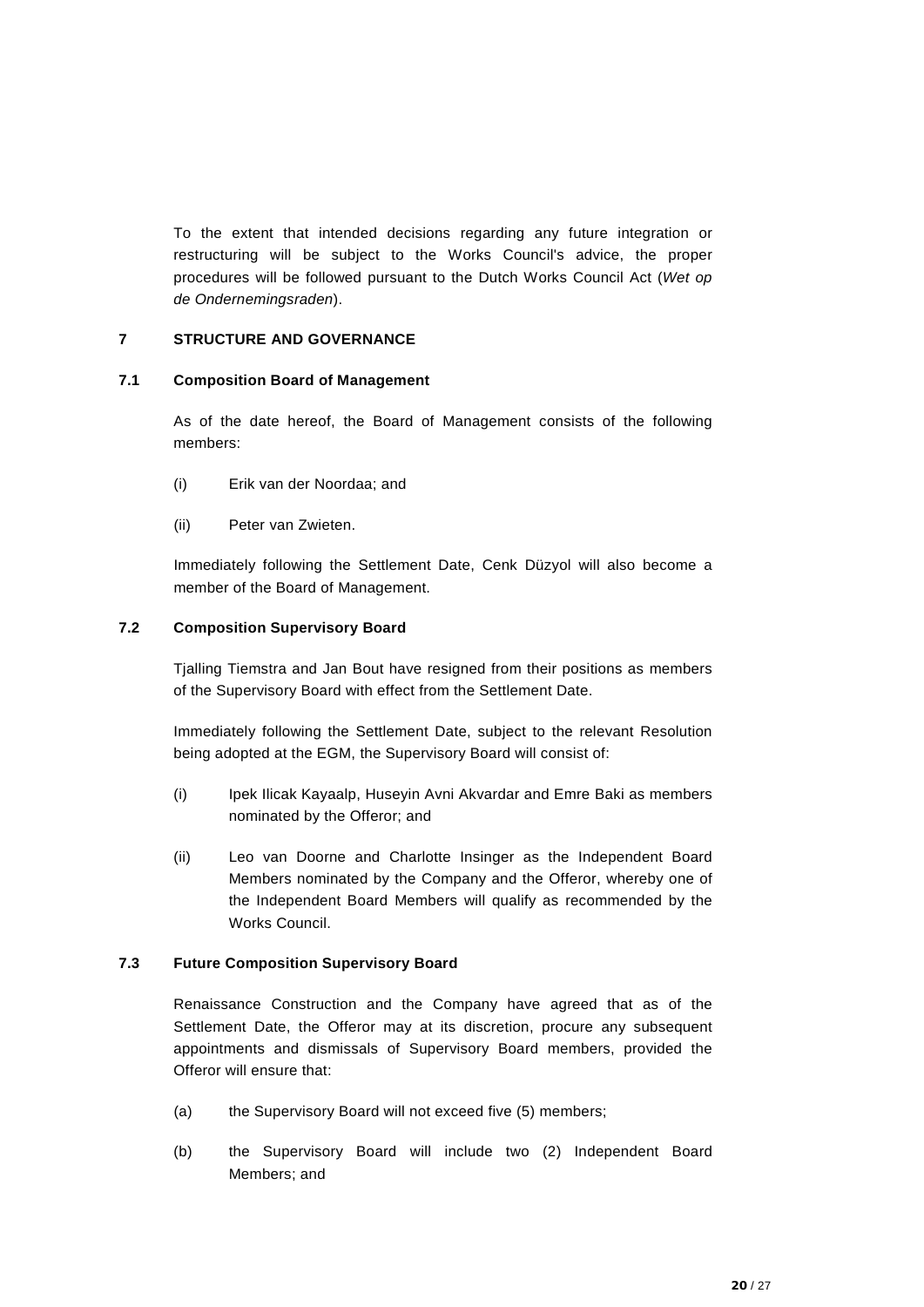(c) an Independent Board Member can only be appointed by the general meeting of shareholders upon nomination by the Supervisory Board, whereby the Works Council has a reinforced right to recommend one Independent Board Member of the Supervisory Board. The resolution of the Supervisory Board to make a nomination for the appointment of an Independent Board Member requires the vote in favour of such nomination by the Independent Board Members, except in the event that it concerns his or her own re-appointment, in which case such appointment requires a vote in favour of such appointment by the other Independent Board Member and except in the event no Independent Board Members are in office.

The composition of the Supervisory Board will be such that it is both diverse and capable of acting as an effective and harmonious Supervisory Board, and that all individuals are sufficiently qualified and have the experience and background that they can be reasonably expected to contribute to the future growth of the Company and the realisation of its strategy.

#### <span id="page-20-0"></span>**7.4 Independent Board Members**

The Supervisory Board will have no more than five members. At least for as long as there are minority shareholders, two members (the "**Independent Board Members**") must be "independent" within the meaning as described in the Dutch Corporate Governance Code. The Independent Board Members will monitor and act in the interests of the Company and all of its stakeholders, including in particular and as long as these apply, monitoring compliance with the Non-Financial Covenants. All decisions with respect to the Non-Financial Covenants require the prior approval of the Supervisory Board, with the affirmative vote of at least one of the Independent Board Members.

## <span id="page-20-1"></span>**8 MINORITY PROTECTION**

#### <span id="page-20-2"></span>**8.1 Independence of certain Supervisory Board members**

At least for as long as there are minority shareholders the Supervisory Board will have two Independent Board Members. This ensures that, on all matters under consideration by the Supervisory Board, the interests of all stakeholders, including minority shareholders or Depositary Receipt Holders, will be heard without undue weighing of the Company's interests.

Although these arrangements deviate from the Dutch Corporate Governance Code with respect to the number of independent supervisory board members, the Independent Supervisory Board members have greater powers than envisaged under the Dutch Corporate Governance Code. Any deviation from the Non-Financial Covenants as set forth in Section 3.4 of the Offer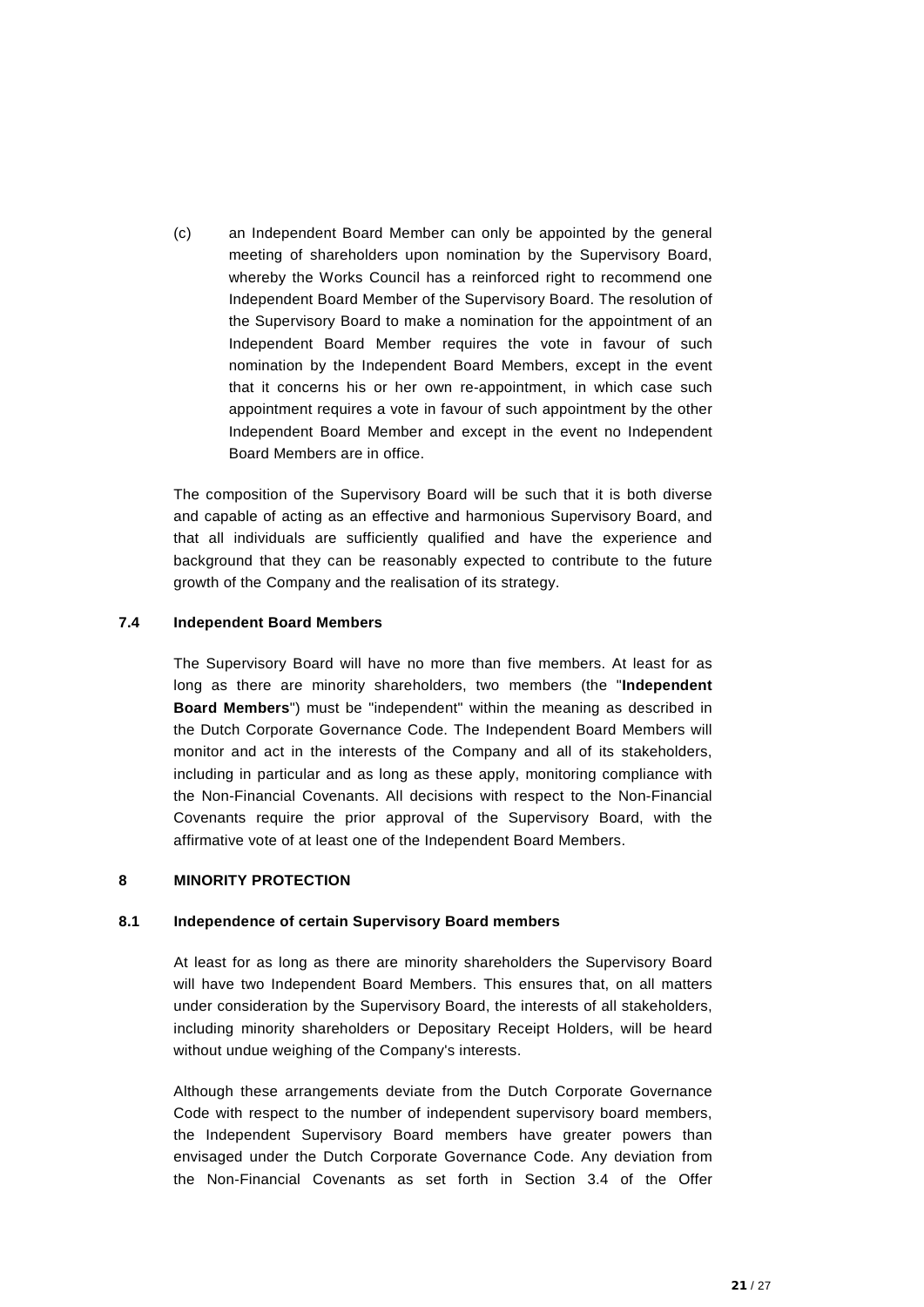Memorandum will only be permitted with the prior approval of a majority of the Supervisory Board, including a vote in favour of such approval by at least one Independent Board Member.

## <span id="page-21-0"></span>**8.2 Approvals required for Post-Closing Restructuring Measures**

As described by Renaissance Construction in Section 3.15 and 3.16 of the Offer Memorandum, Renaissance Construction seeks to acquire 100% of the shares, Depositary Receipts or the business and operations of the Company. If necessary, Renaissance Construction may pursue Post-Closing Restructuring Measures.

The implementation of any Post-Closing Restructuring Measure will be subject to the approval of the Supervisory Board, which will be required to consider the interests of all stakeholders. In addition, any Post-Closing Restructuring Measures will be subject to the approval of the Independent Board Members.

## <span id="page-21-1"></span>**8.3 Other specific minority protection**

The Company also agreed with Renaissance Construction to enter into specific undertakings for the protection of minority shareholders, as set out in the Non-Financial Covenants as described in Section 3.4.3 of the Offer Memorandum. These specific undertakings will continue for as long as the Company has minority shareholders.

The Offeror will procure that the Company will, save as otherwise provided in the Merger Agreement, not take any of the following actions:

- (a) issue additional shares for a cash consideration to any person (other than members of the Group) without offering pre-emption rights to minority shareholders;
- (b) agree, and procure that no member of the Group agrees, to and enter into a related party transaction with any material shareholder or other person which is not at arm's length; and
- (c) take any other action or vote in favour of any resolution which disproportionately prejudices the value of, or the rights relating to the minority's shareholding.

## <span id="page-21-2"></span>**9 LIKELIHOOD OF COMPLETION**

The Boards believe that, subject to certain offer conditions (as included in section 3.9 of the Offer Memorandum) being satisfied or waived, the Offer will likely be completed based on, among other things, the following: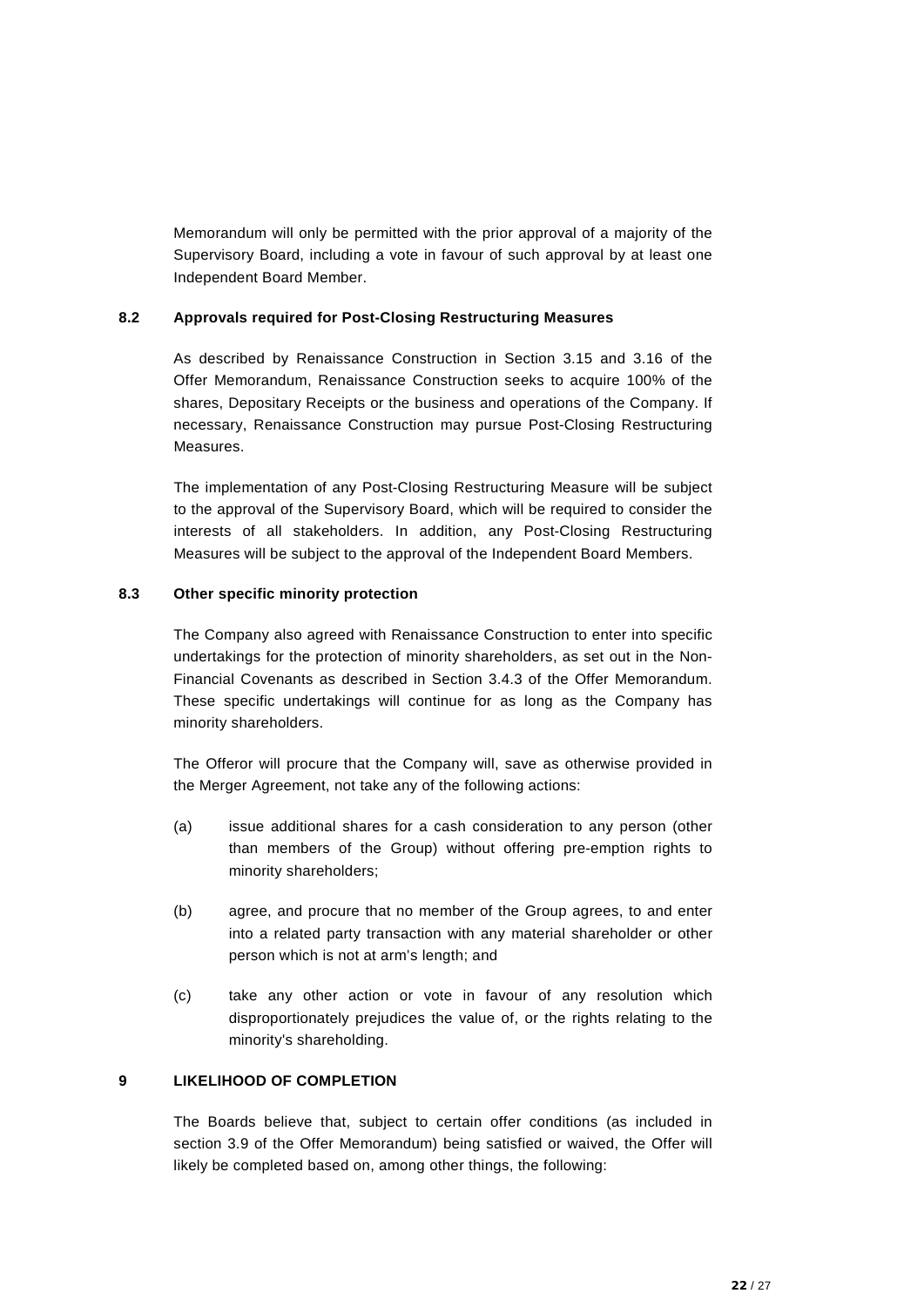- the Offeror has already obtained approximately 29% of all issued and outstanding Depositary Receipts; and
- the Offeror has already obtained the required regulatory approval from the German competition authority in the context of the Merger.
- the Works Council has given its positive advice in respect of the Offer on 8 September 2015.

## <span id="page-22-0"></span>**10 CERTAINTY OF FUNDS, FINANCING ARRANGEMENTS**

Subject to the Offer having been declared unconditional (*gestand gedaan*), the Offeror will make a capital contribution to the Company in the amount of EUR 47.6 million (a) either in the form of a rights issue of EUR 20 million (against a discount to be determined) and a private placement of EUR 27.6 million at a discount of 30% to the theoretical ex-rights price of the rights issue or (b) in the event that 95% or more of the issued share capital or a percentage of the Depositary Receipts equal thereto is held jointly by Renaissance Construction and the Offeror following the Post Acceptance Period, in a form to be determined by the Offeror at its own discretion (the "**Capital Contribution**")

In addition, Renaissance Construction, the Company and the Bank Syndicate have entered into arrangements in respect of the continued availability of the financing and the separate bank loans as well as certain amendments to the existing terms and conditions, in each case in connection with the intended Offer. In connection with the Offer, the implementation of the rights issue that was previously announced has been put on hold. Upon or after completion and settlement of the Offer:

- Renaissance Construction will make the Capital Contribution, which the Company will apply in full prepayment towards the bridge loans and for strengthening its liquidity position;
- The stand-by subordinated debt of the Company will be repaid and cancelled in full;
- The Bank Syndicate agreed to a financial covenant holiday until 31 December 2016;
- The rights issue announced on 29 April 2015 will not take place;
- The liabilities under the subordinated bank loan of EUR 43 million will be reduced with an amount of EUR 16 million;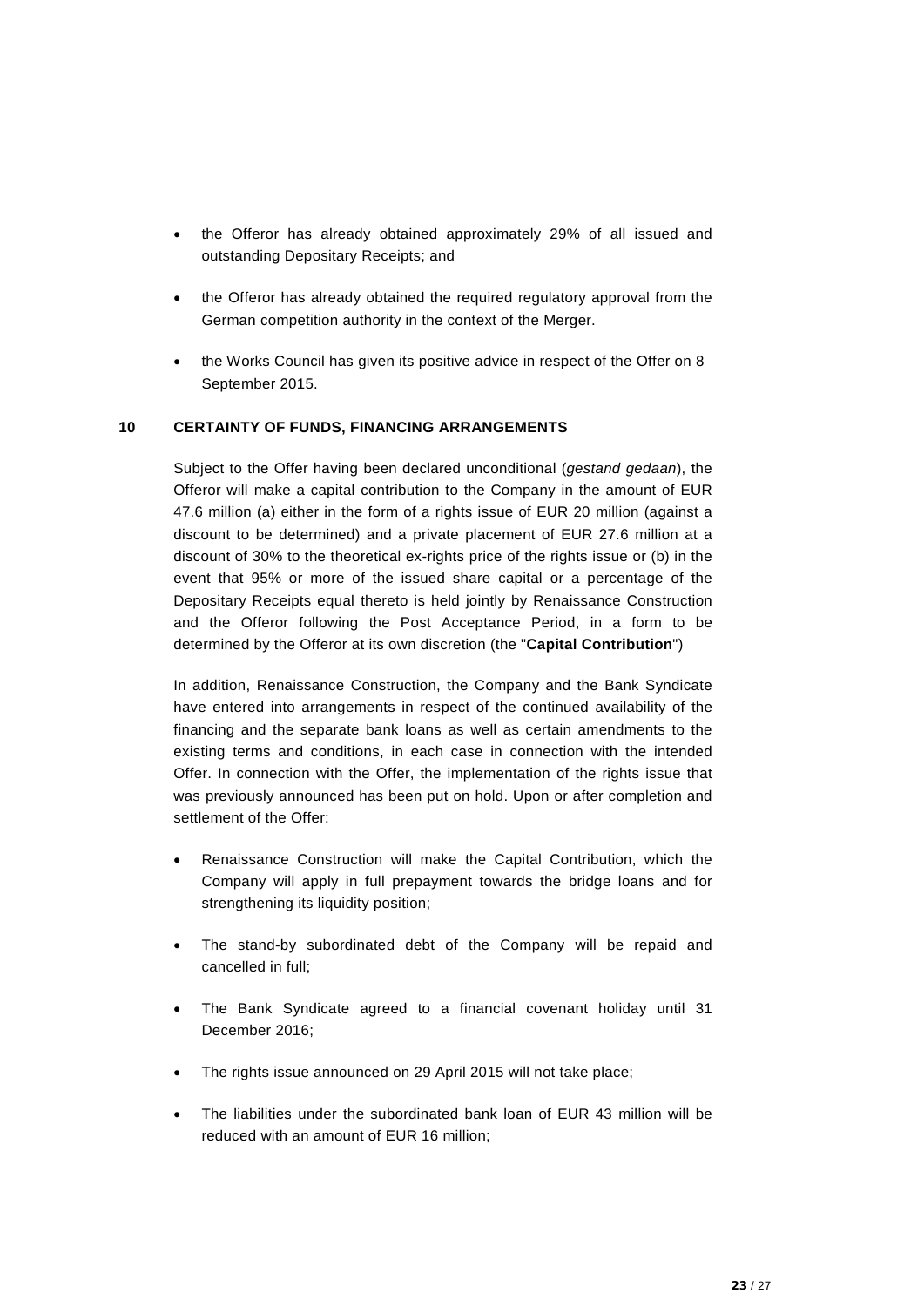- Renaissance Construction will provide an on demand parent guarantee to the bank syndicate for EUR 16.5 million of the liabilities of Ballast Nedam under the subordinated bank loan of EUR 43 million (as reduced); and
- The Company will be under an obligation to make repayments on the separate bank loans in a total amount of EUR 10 million before 1 July 2016.

The Offeror will pay the Offer Price and the Capital Contribution with cash from its own available resources.

## <span id="page-23-0"></span>**11 CERTAIN ARRANGEMENTS BETWEEN THE COMPANY AND RENAISSANCE CONSTRUCTION**

## <span id="page-23-1"></span>**11.1 Non-Financial Covenants**

Renaissance Construction has undertaken to comply with various Non-Financial Covenants, described in detail in Section 3.4 of the Offer Memorandum.

The Company has negotiated these Non-Financial Covenants with Renaissance Construction for the protection of all stakeholders, including potential future minority Depository Receipt Holders. In the event that Renaissance Construction wishes to deviate from any of the Non-Financial Covenants, the Supervisory Board's prior approval, including the affirmative vote of at least one Independent Board Member will be required.

The Non-Financial Covenants have been agreed between the Company and Renaissance Construction on the following topics: business strategy, structure and governance, minority shareholders and employment.

The Non-Financial Covenants titled "Minority Depositary Receipt Holders" (described in Section 3.4.3 of the Offer Memorandum) will continue for as long as the Company has minority Depositary Receipt Holders. All other Non-Financial Covenants will continue for two years after the Settlement Date.

## <span id="page-23-2"></span>**11.2 Exclusivity**

## *Approaches in general*

The Company has agreed with Renaissance Construction that the Company may not directly or indirectly, approach, initiate, encourage, solicit, provide confidential information to or engage in negotiations or enter into any transaction with any third party regarding an Alternative Proposal.

*Approaches that are Potential Competing Offers*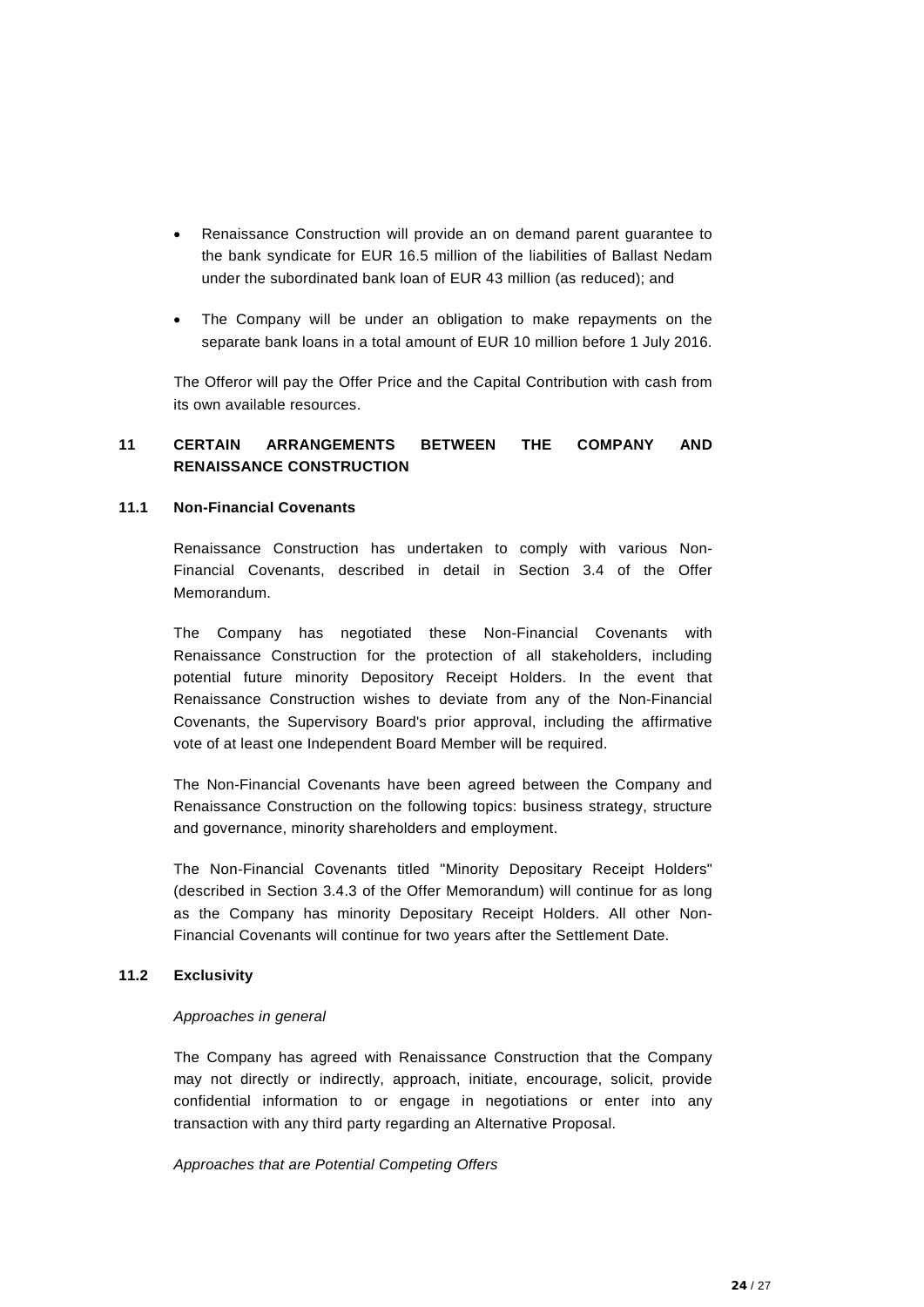However, following receipt of an unsolicited Potential Competing Offer, the Company may (subject to receiving confidentiality undertakings and non-trading undertakings from the relevant third party):

(a) provide confidential information to the third party making a Potential Competing Offer;

(b) engage in discussions or negotiations regarding such Potential Competing Offer;

(c) consider such Potential Competing Offer; and

(d) make public announcements in relation to a Potential Competing Offer to the extent required by law,

for a period of no longer than fifteen (15) business days following the receipt of a Potential Competing Offer, provided that the Company continues to cooperate with Renaissance Construction in accordance with the terms of the Merger Agreement.

## *Competing Offer*

A "**Competing Offer**" is a written proposal by a *bona fide* third party to make a (public) offer for all of the Depositary Receipts or for substantially all of the Company's business or a merger of the Company with a party or another proposal made by a *bona fide* third party that would involve a change of control of the Company or substantially all of the Company's business, which is in the reasonable opinion of the Boards, after having consulted its financial and legal advisors and considering, among others, the total value of such offer (specifically taking into account any value such third party is willing to contribute to the Company with the objective to increase the Company's solvency), certainty of financing and conditionality, a more beneficial offer than the Offer. The consideration offered per Depositary Receipt should exceed the Offer Price stated in the Initial Announcement Press Release (excluding, for the avoidance of doubt, any increases pursuant to any Revised Offers) by EUR 0.20 or more.

## *Revised Offer*

The Offeror has the right to make a Revised Offer with regard to any Competing Offer within five (5) business days following the date on which the Offeror has received written notice from the Company of such Competing Offer. If the Offeror has announced a revision of its Offer to the Boards in accordance and the Boards have qualified it as a Revised Offer, the Company will not be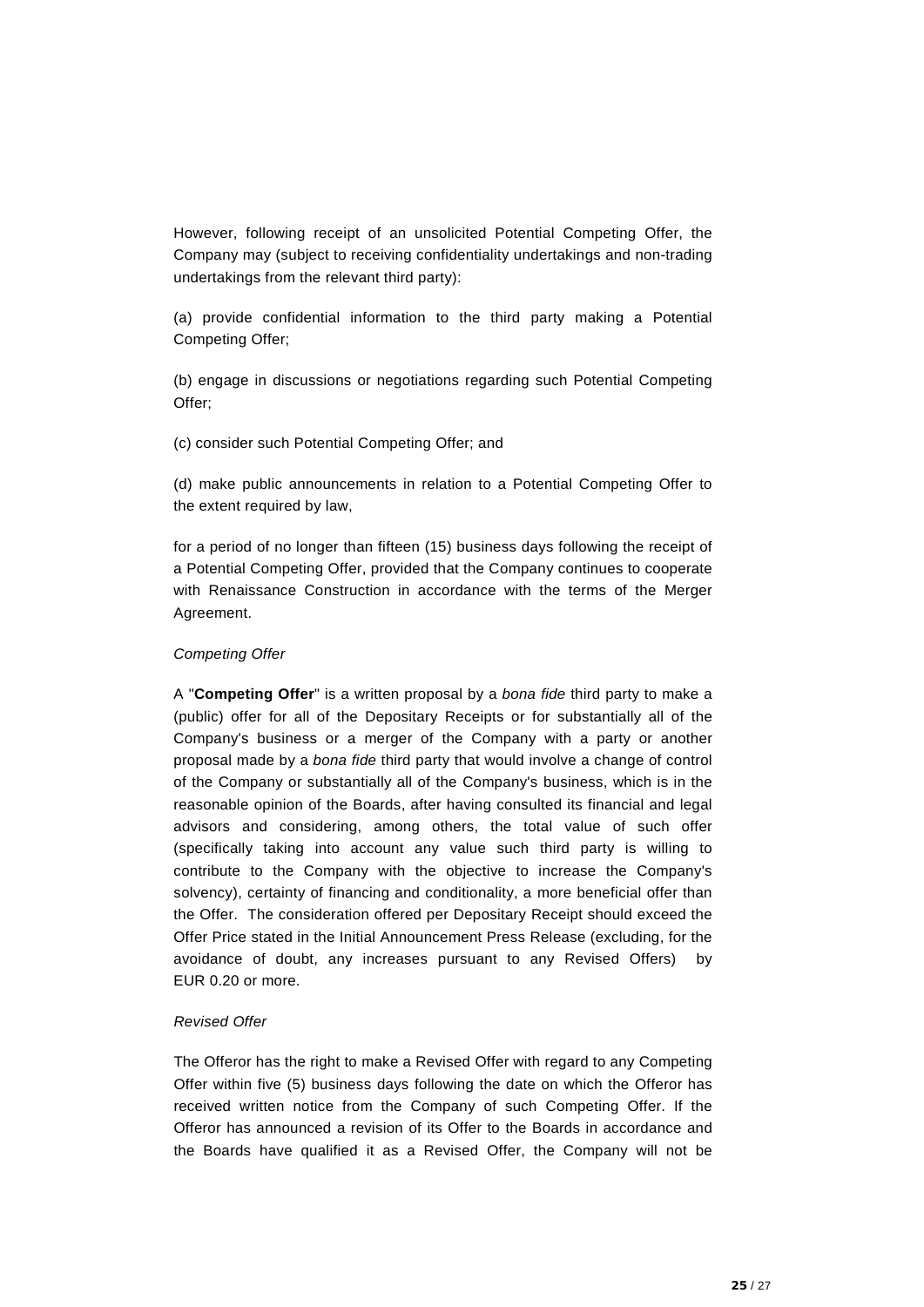entitled to accept or recommend the Competing Offer and the Company cannot terminate the Merger Agreement.

## <span id="page-25-0"></span>**11.3 Termination**

The Company and Renaissance Construction may terminate the Merger Agreement:

- (a) in the event that the Offer Conditions have not been satisfied or waived, as the case may be, on the Closing Date;
- (b) in the event of a Material Breach, provided that such Material Breach (i) has not been waived by the non-defaulting Party, or (ii) has not been remedied by the Defaulting Party within ten (10) Business Days after the Defaulting Party has obtained actual knowledge of such Material Breach; or
- (c) if the Company agrees to a Competing Offer.

If the Merger Agreement is terminated by Renaissance Construction in accordance with (b) or (c) above, the Company will pay Renaissance Construction an amount of EUR 750,000 for loss of management time and other costs and expenses which it has already incurred and will continue to incur in connection with the Offer and the preparation of the Offer.

If the Merger Agreement is terminated by the Company in accordance with (b) above, Renaissance Construction will pay the Company an amount of EUR 1,000,000 for loss of management time and other costs and expenses which it has already incurred and will continue to incur in connection with the Offer and the preparation of the Offer.

## <span id="page-25-1"></span>**12 FINANCIALS**

Reference is made to section 12 (*Financial information*) of the Offer Memorandum.

## <span id="page-25-2"></span>**13 OVERVIEW OF TRADING IN THE COMPANY**

## <span id="page-25-3"></span>**13.1 Depositary Receipts held by members of the Boards**

At the date of this Position Statement, Depositary Receipts and options for Depositary Receipts are held by the one member of the Board of Management as shown in the following table. No member of the Supervisory Board holds any Depositary Receipts or options for Depositary Receipts.

*Depository Receipts held by members of Boards*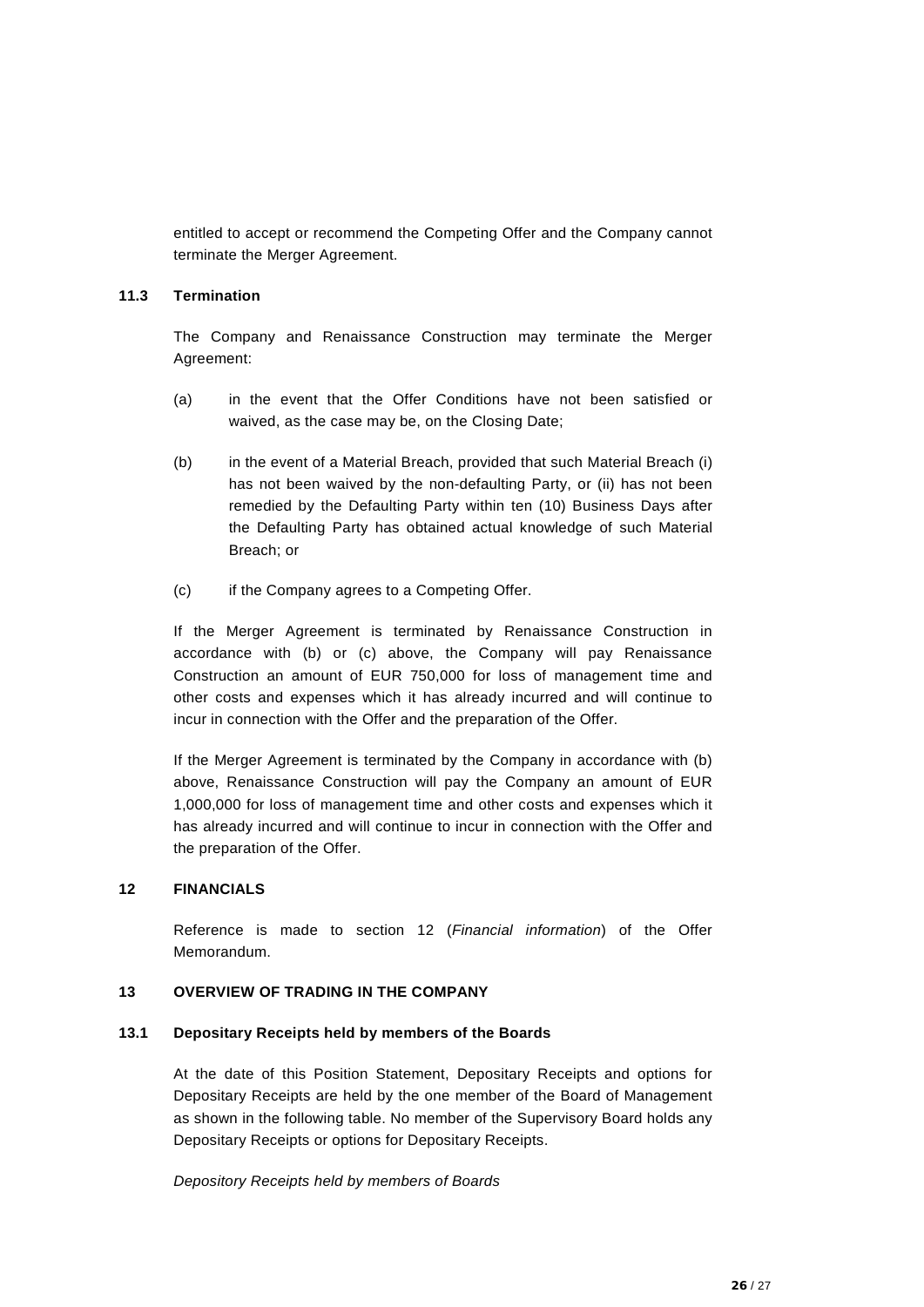| <b>Name</b>       | <b>Number of Depositary</b><br><b>Receipts</b> | % of the issued shares in the<br>Company's share capital |
|-------------------|------------------------------------------------|----------------------------------------------------------|
| Peter van Zwieten | 5.282                                          | 0.027% of the issued shares                              |

## *Options held by members of Boards*

| <b>Name</b>       | <b>Number of</b><br><b>Depositary</b><br><b>Receipts</b> | <b>Exercise</b><br>price | <b>Granted</b> | <b>Closed</b><br>period until | <b>Ultimate</b><br>exercise<br>date |
|-------------------|----------------------------------------------------------|--------------------------|----------------|-------------------------------|-------------------------------------|
| Peter van Zwieten | 30,000                                                   | EUR 12.67                | 2012           | 9 March 2015                  | 8 March<br>2018                     |

## <span id="page-26-0"></span>**13.2 Depositary Receipt transactions**

No transactions or agreements in respect of Depositary Receipts have been effected or have been concluded and no similar transactions have been effected in respect of Depositary Receipts, by any member of the Boards, nor by any of their spouses (*echtgenoten*), registered partners (*geregistreerde partners*), under aged children (*minderjarige kinderen*) and any entities over which these members or other persons referred to have control (*zeggenschap hebben in*), during the year preceding the date of publication of the Offer Memorandum.

## <span id="page-26-1"></span>**14 RECOMMENDATION**

Taking all strategic, financial and non-financial considerations into account, the Boards unanimously recommend the Offer for acceptance to the Depositary Receipt Holders and unanimously recommend the shareholders of the Company and the Depositary Receipt Holders who have obtained a voting proxy, to vote in favour of all resolutions at the EGM referred to in Schedule 3 to this Position Statement.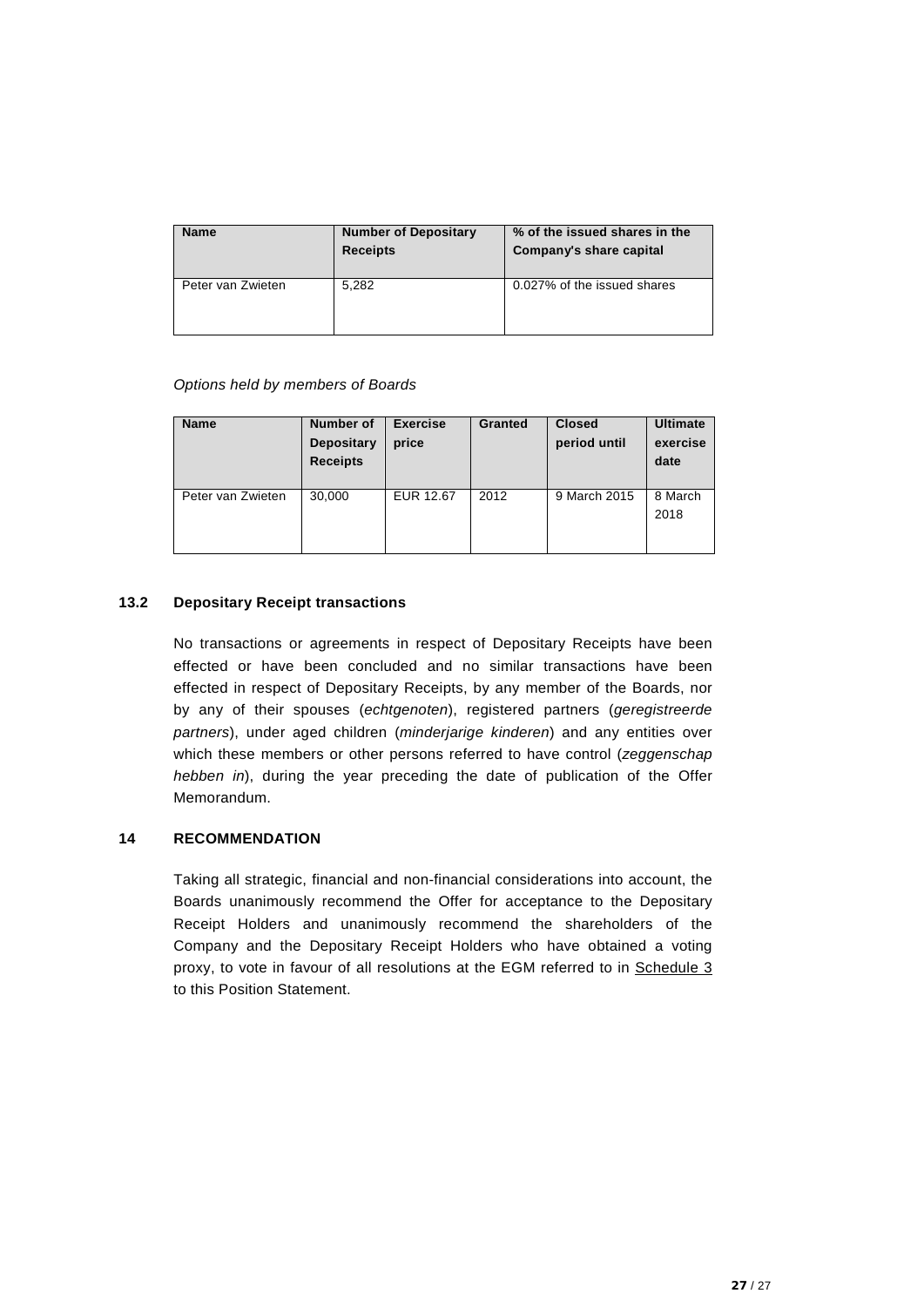**Schedule 1** Fairness Opinion KPMG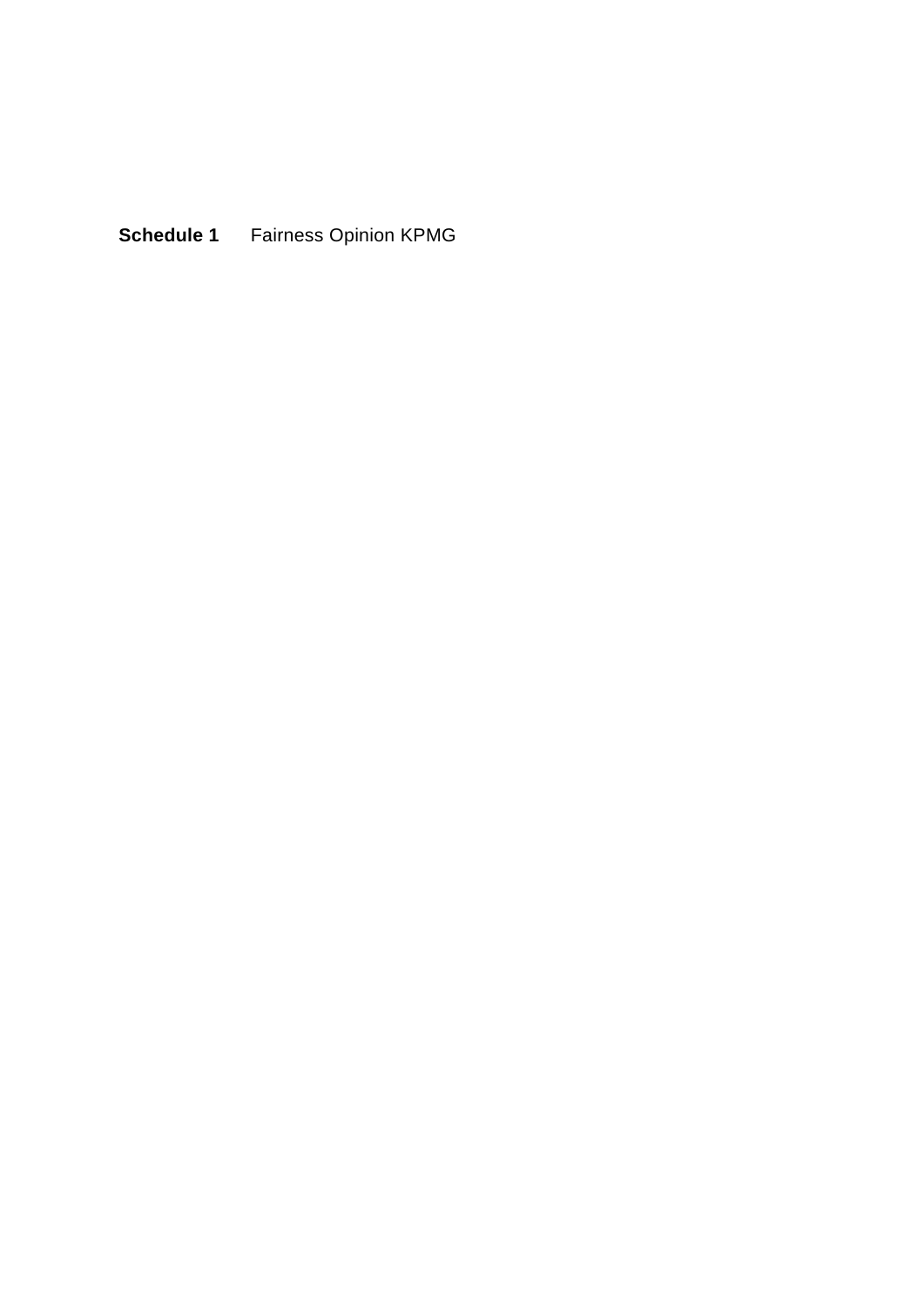

**KPMG Advisory** P.O. Box 74500 1070 DB Amsterdam The Netherlands

Laan van Langerhuize 1 1186 DS Amstelveen The Netherlands<br>Telephone Telephone +31 (0)20 656 7890<br>Fax +31 (0)20 656 8880 +31 (0)20 656 8880

Ballast Nedam N.V. Board of Directors Ringwade 71 3439 LM Nieuwegein

Amstelveen, 16 September 2015

To the Board of Directors,

## **Fairness Opinion**

KPMG Advisory N.V. ("KPMG Corporate Finance"), is acting as financial adviser to the Board of Directors of Ballast Nedam N.V. ("Ballast Nedam" or the "Company") in connection with the proposed revised offer (the "Offer") to acquire all of the depository receipts of Ballast Nedam (the "Depository Receipts"), listed on the Euronext Amsterdam, by means of a public tender offer (the "Transaction"). The Offer is made by RC Rönesans Inşaat Taahhüt A.Ş ("Renaissance Construction") or a fully owned subsidiary of Renaissance Construction (together the "Offerer") and described in the Amendment Agreement relating to the Merger Agreement dated 9 September 2015 and the Merger Agreement dated 21 July (together the "Agreements"). The consideration proposed to be paid by the Offerer pursuant to the Offer is EUR 0.30 per Depository Receipt of Ballast Nedam, to be paid in cash (the "Consideration"). Based on a total number of outstanding Depository Receipts of 19,335,000, the Consideration per Depository Receipt results in a total equity value of Ballast Nedam of EUR 5,800,500.00.

The Board of Directors of Ballast Nedam N.V. (the "Management Board"), has asked KPMG Corporate Finance pursuant to an engagement set out in our engagement letter and its attachments dated 12 June 2015 and the addendum engagement letter dated 7 September 2015, to provide an opinion (the "Opinion") as to whether the Consideration to be paid by the Offerer is fair from a financial point of view to the holders of Depository Receipts of the Company.

The opinion does explicitly not address the underlying business decision of Ballast Nedam to effect the Transaction nor does it address any potential alternatives. Consequently, no opinion is expressed whether an alternative transaction might be more beneficial to the holders of Depository Receipts of the Company.

In arriving at its Opinion, KPMG Corporate Finance has:

1. Reviewed those parts of the Agreements which we deemed relevant for the purpose of providing the Opinion; Reviewed certain internal reports and financial forecasts with respect to the Ballast Nedam business operations, earnings, cash flow, assets, liabilities and prospects, prepared by the Company;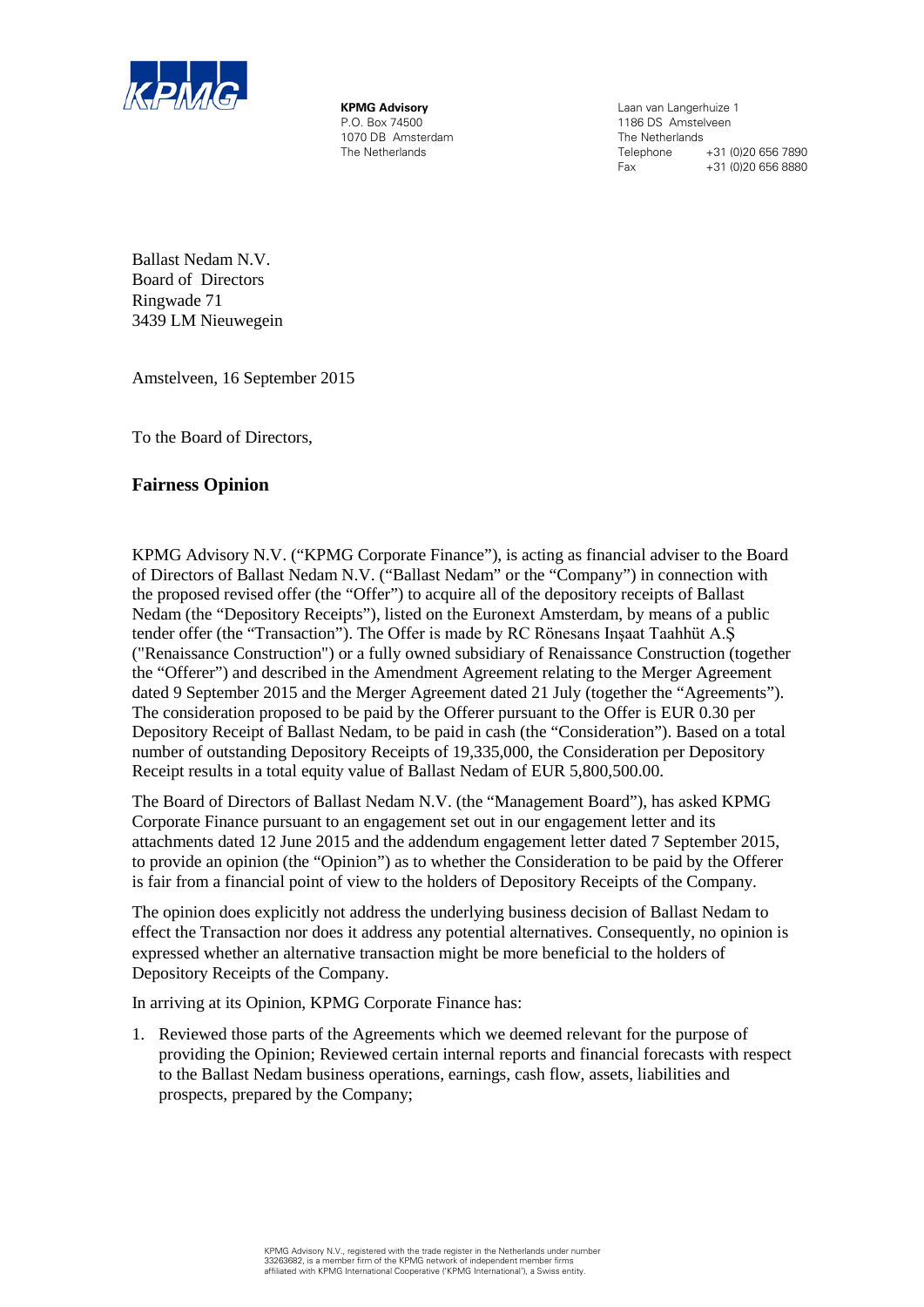

- 2. Held discussions with management of Ballast Nedam regarding the past and current business operations and financial condition and the expectations for the future relating to the strategic and financial development of Ballast Nedam;
- 3. Reviewed certain publicly available reports prepared by third parties, including analyst reports for Ballast Nedam;
- 4. Reviewed the reported prices and trading activity of Depository Receipts of Ballast Nedam;
- 5. Analysed the Agreements;
- 6. Considered the Offer versus the stand-alone value of Depository Receipts in Ballast Nedam from a financial point of view;
- 7. Reviewed certain comparable companies and transactions operating in sectors similar to Ballast Nedam and recent sector transactions; and
- 8. Performed other studies and analyses and considered such other matters as it deemed appropriate.

For the purpose of this Opinion, KPMG Corporate Finance has assumed and relied upon the accuracy and completeness of all information, whether furnished to it or publicly available, and has not assumed responsibility for independent verification of, and has not independently verified, any information concerning Ballast Nedam. KPMG Corporate Finance has not conducted any physical inspection of the properties or assets of Ballast Nedam and has not prepared or obtained any independent valuation or appraisal of any of the assets or liabilities (contingent or otherwise). In rendering this Opinion, KPMG Corporate Finance has assumed that the Transaction will be consummated on the terms described in the Agreements.

KPMG Corporate Finance has assumed that no information has been withheld from it which could have had a material influence on the assumptions underlying and consequently the outcome of this Opinion. Ballast Nedam has confirmed to KPMG Corporate Finance that, to the best of its knowledge and belief, the information made available to KPMG Corporate Finance is complete and not misleading in the manner of its portrayal and without omissions and therefore forms a reliable basis for the Opinion.

The fairness of the Consideration to the holders of Depository Receipts of Ballast Nedam expressed in this Opinion is only in the context of the Transaction and consequently this Opinion does not address any other transaction that the Company has considered, may consider or could have considered.

This Opinion is addressed solely to, and for the use and benefit of, the Board of Directors of Ballast Nedam and is not a recommendation of KPMG Corporate Finance to any holder of Depository Receipts or other security holder of the Company to accept or reject the Offer. Other parties cannot derive any rights from this Opinion and may not rely on its contents. This letter shall not, in whole or in part, be disclosed, reproduced, disseminated, quoted, summarised or referred to in any document or provided to any person without the prior written consent of KPMG Corporate Finance, other than through reproduction in full of this letter in the Position Statement and the Offer Memorandum that is expected to be published in relation to the Offer,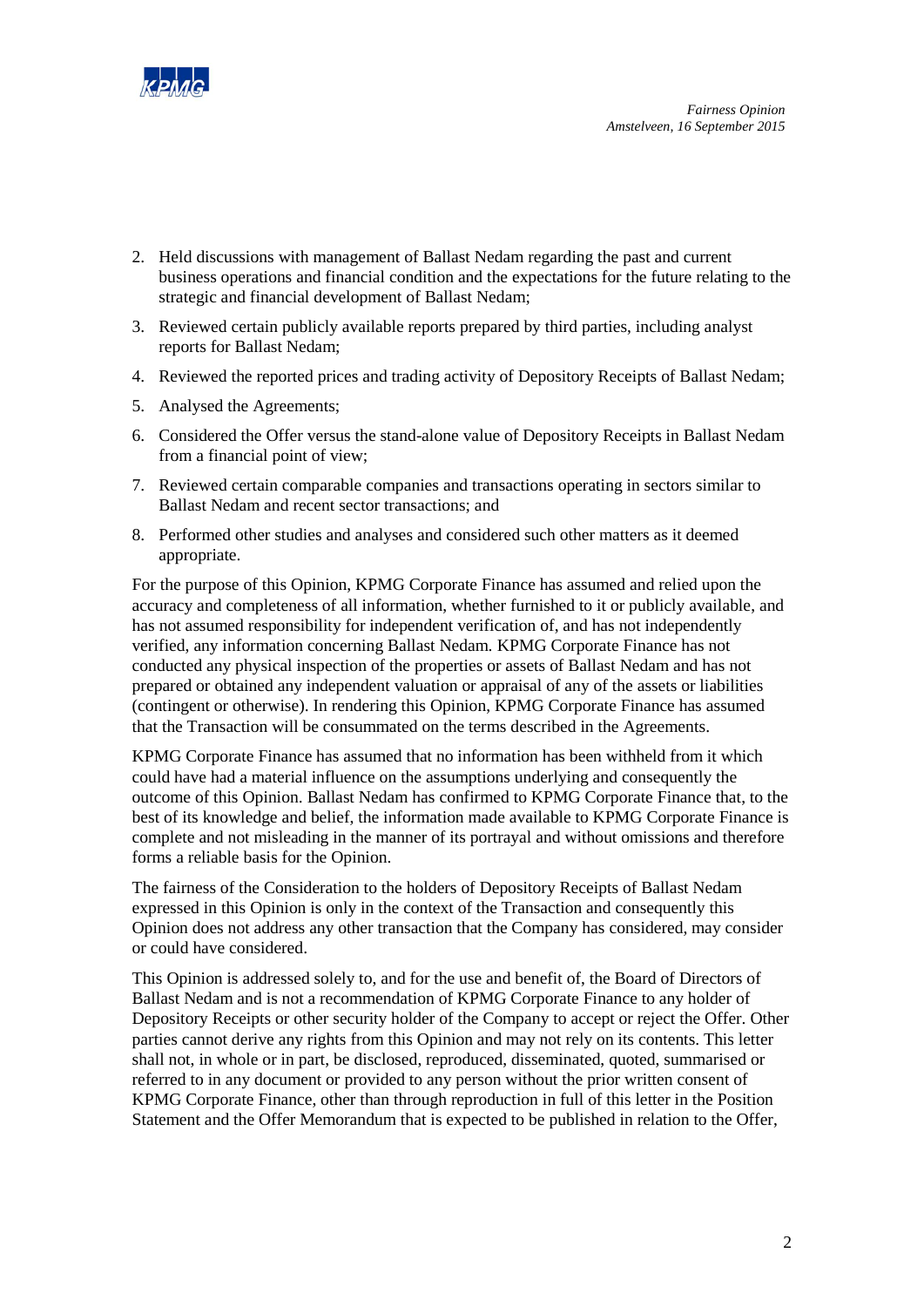

for information purposes to the holders of Depository Receipts of Ballast Nedam. References to the existence and conclusion of this Opinion can be made in public announcements of the Company which refer to the Offer.

In rendering this Opinion, KPMG Corporate Finance has not provided legal, regulatory, tax, accounting or actuarial advice and accordingly KPMG Corporate Finance does not assume any responsibility or liability in respect thereof.

KPMG Corporate Finance has been engaged by the Board of Directors of Ballast Nedam. Besides the Dutch corporate finance division known as KPMG Corporate Finance, no other practices or other KPMG member firms have been involved for the purpose of this Opinion. Information available to all these other independent KPMG practices cannot be considered part of the information that was available to KPMG Corporate Finance for the purpose of the Opinion.

KPMG Corporate Finance has acted as the financial advisor to the Board of Ballast Nedam throughout the process. However, the team responsible for the Opinion has not been involved in, nor have we influenced, the process of discussions and negotiations between Ballast Nedam and the Offerer.

KPMG Corporate Finance's Opinion is necessarily based on financial, economic, monetary, market and other conditions existing on, and the information which has been provided to us up until, the date of this letter. Any subsequent changes in respect of these conditions or this information could change both the assumptions on which this Opinion is based and the Opinion itself. In that case, KPMG Corporate Finance is not obliged to renew, review or confirm this Opinion.

This Opinion shall be governed by and construed in accordance with Dutch law and any claims or disputes arising out of, or in connection with, this letter shall be subject to the exclusive jurisdiction of the Dutch Courts.

Based upon and subject to the contents of this letter, KPMG Corporate Finance is of the opinion that as at the date of this letter the Consideration to be offered to the holders of Depository Receipts in Ballast Nedam is fair from a financial point of view.

Yours faithfully,

KPMG Corporate Finance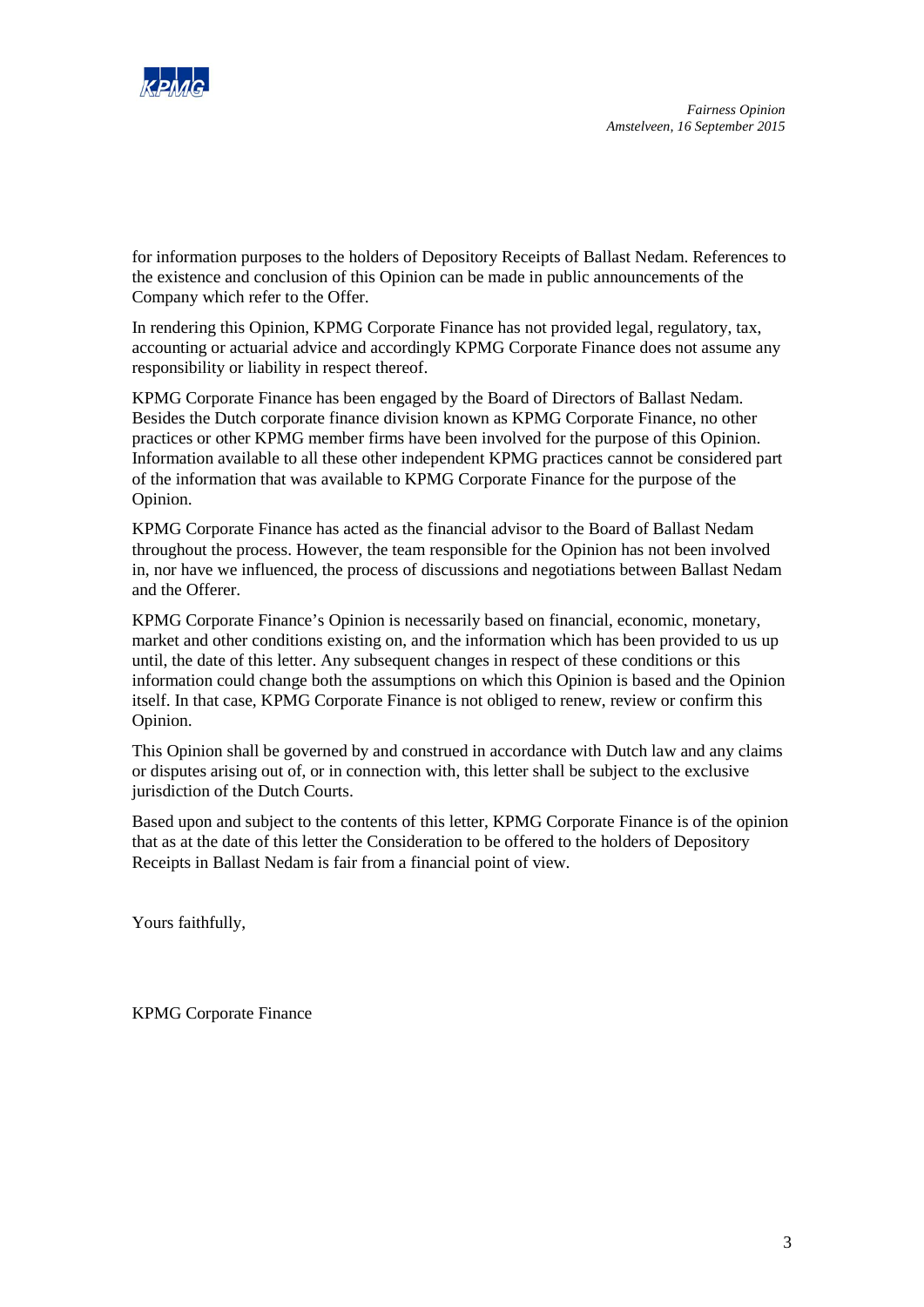**Schedule 2** Fairness Opinion Leonardo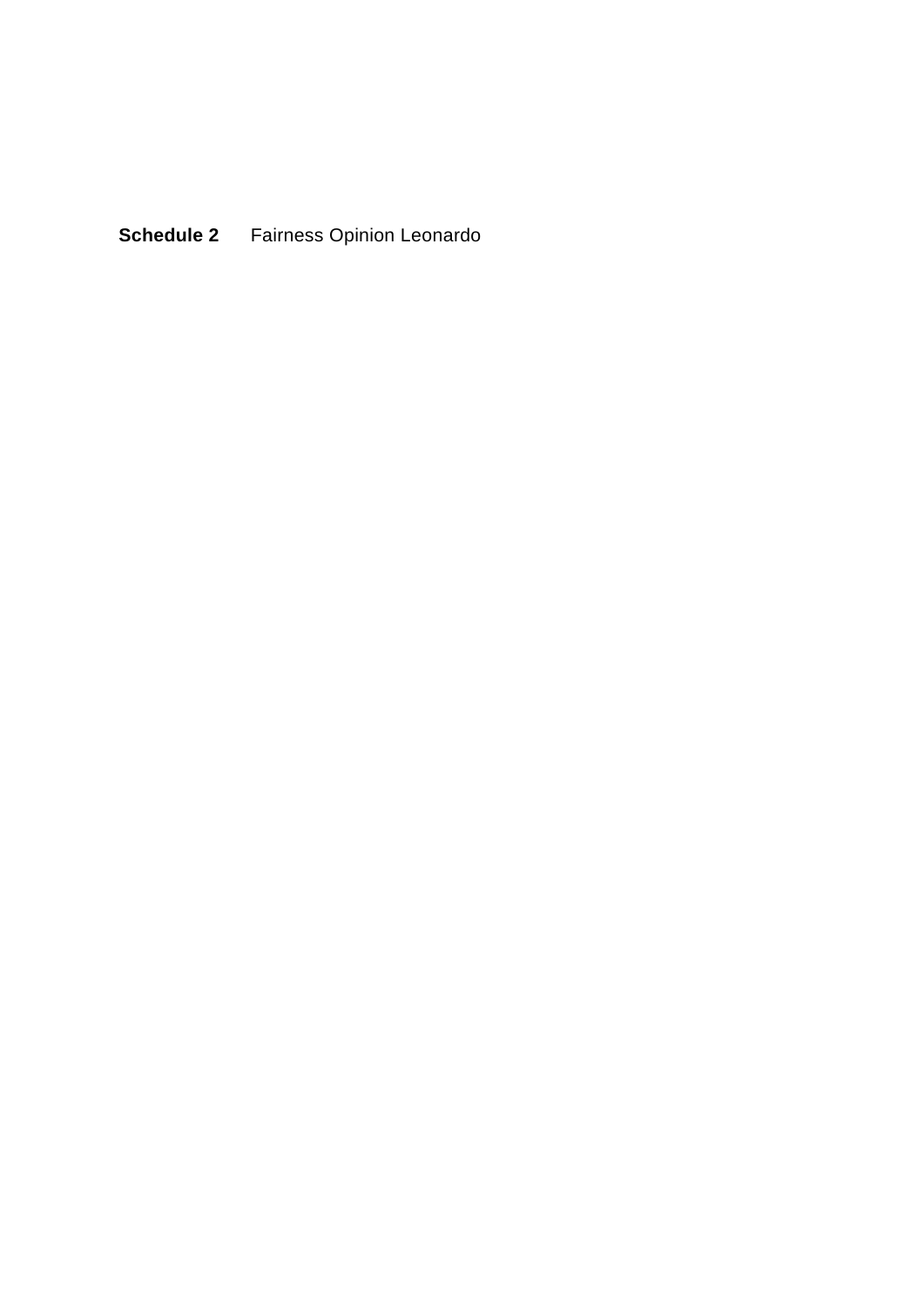

**Ballast Nedam N.V.** 

Attn.: Supervisory Board **Ballast Nedam N.V.** Ringwade 71 3439 LM Nieuwegein The Netherlands

Amsterdam, 10 September 2015

**Re: Fairness Opinion** 

Dear Sirs,

We understand that RC Rönesans Insaat Taahhüt A.S. or a subsidiary of RC Rönesans Insaat Taahhüt A.Ş. ("Rönesans" or the "Offeror") intends to make a recommended public offer (the "Offer") for all issued and outstanding Depositary Receipts (the "Depositary Receipts") of Ballast Nedam N.V. ("Ballast Nedam" or the "Company"). We understand from the Amendment Agreement (as defined below) that the Offeror will offer to the holders of these Depositary Receipts (the "Depositary Receipt Holders") for each Depositary Receipt tendered under the terms of the Offer EUR 0.30 per Depositary Receipt in cash to Depositary Receipt Holders holding Depositary Receipts (the "Consideration"). The Consideration and the other terms and conditions of the Offer are in more detail described in the Amendment Agreement. The description of the Offer set forth above and certain other information contained herein is qualified in its entirety by the terms of the Amendment Agreement.

You, the Supervisory Board of the Company, have asked for Leonardo & Co. B.V.'s ("Leonardo & Co.") opinion, pursuant to the engagement as set out in the engagement letter dated 5 March 2015 (the "Engagement Letter"), as to whether the Consideration offered to the Depositary Receipt Holders pursuant to the Offer is fair, from a financial point of view, to such Depositary Receipt Holders (the "Opinion").

In the event of any conflict between the terms of this letter and the Engagement Letter, the terms of this letter shall take precedence.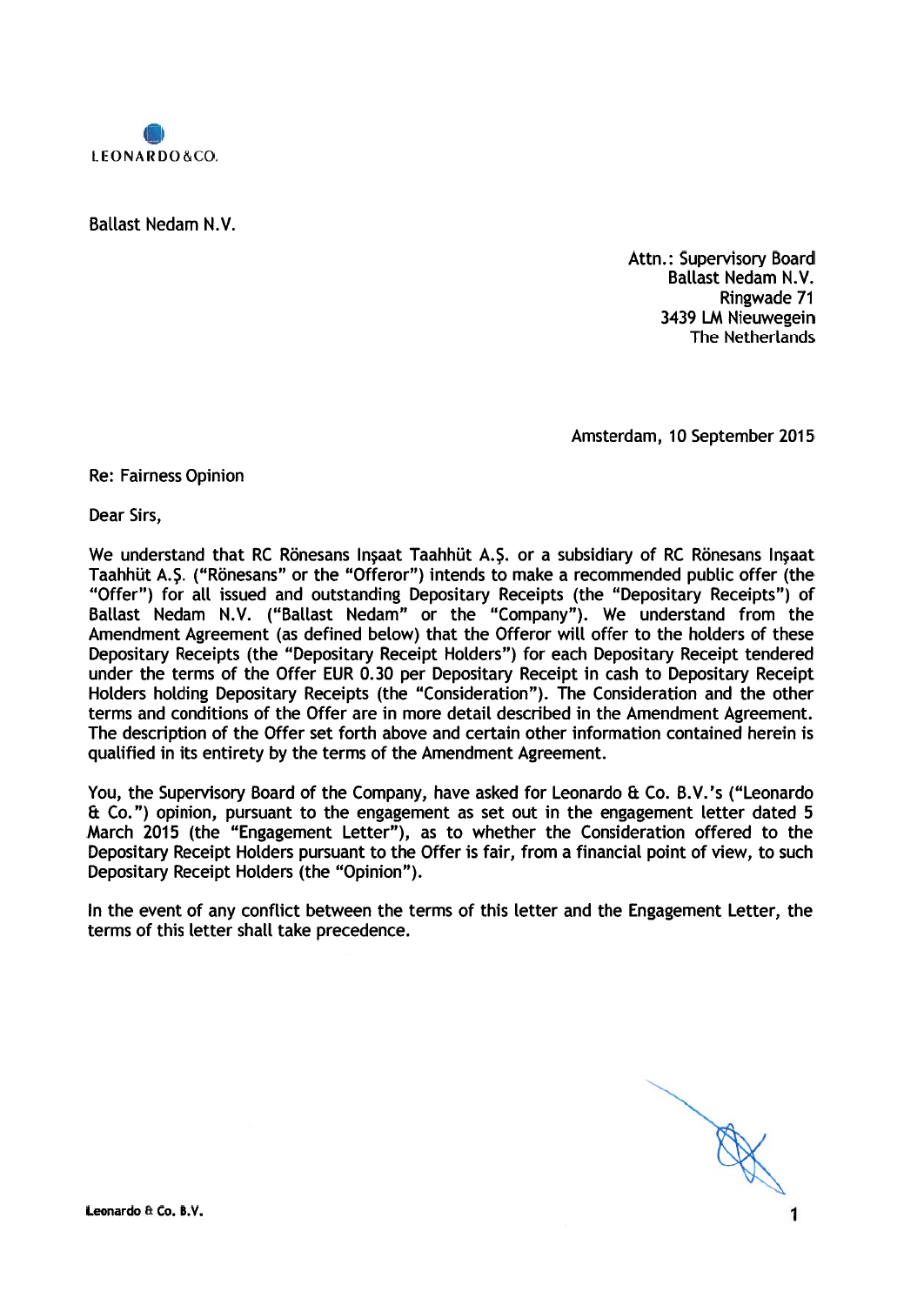In arriving at our Opinion, we have:

- $(i)$ Reviewed those parts of the Amendment Agreement relating to the Merger Agreement as per 8 September 2015 (the "Amendment Agreement") which we deemed relevant for the purpose of providing the Opinion:
- $(ii)$ Reviewed certain publicly available financial and other information relating to the Company which we deemed relevant for the purposes of providing the Opinion, including annual reports and interim reports, company presentations, press releases and research analyst reports relating to the expected future financial performance of the Company:
- $(iii)$ Reviewed certain internal, (unaudited) financial and operational information furnished to us by the Company, including financial forecasts, analyses, projections and assumptions relating to the business, operations and prospects of the Company:
- $(iv)$ Held discussions with members of the Supervisory Board and the Board of Directors as well as certain other members of senior management of the Company concerning the past and current business, operations, financial condition and prospects of the Company, the effects of the Offer on the prospects of the Company and certain other matters we believed necessary or appropriate to our inquiry:
- Reviewed the depositary receipt trading price history and valuation multiples  $(v)$ for the Depositary Receipts and compared them with those of certain publicly traded companies that we deemed relevant:
- $(v<sub>i</sub>)$ Reviewed certain publicly available financial and other information about certain publicly traded companies engaged in business comparable to the Company that we deemed to be relevant;
- Compared the proposed financial terms of the Offer with the financial terms, to  $(vii)$ the extent publicly available, of certain other transactions involving companies that we deemed relevant and the consideration paid for such companies;
- (viii) Considered the Offer versus the stand-alone value of the Depositary Receipts. from a financial point of view: and
- Conducted such other financial studies, analyses and investigations and  $(ix)$ considered such other information as we deemed appropriate for the purposes of the Opinion.

In preparing our Opinion, we have assumed and relied upon, but have not assumed any responsibility or liability to independently investigate or verify and have not independently investigated or verified, the accuracy and completeness of all financial and other information that was supplied or otherwise made available to or discussed with us by or on behalf of the Company or that is publicly available (including, without limitation, the information described above), or that was otherwise reviewed by us. We have not assumed and do not assume any responsibility or liability for any such information and have relied on assurances of the management of the Company that it is not aware of any facts, circumstances or events that would make such information inaccurate, incomplete or misleading or that may reasonably be expected to have an impact on the Opinion. We have assumed, to the extent reasonable, that no information has been withheld from us that could reasonably affect the Opinion.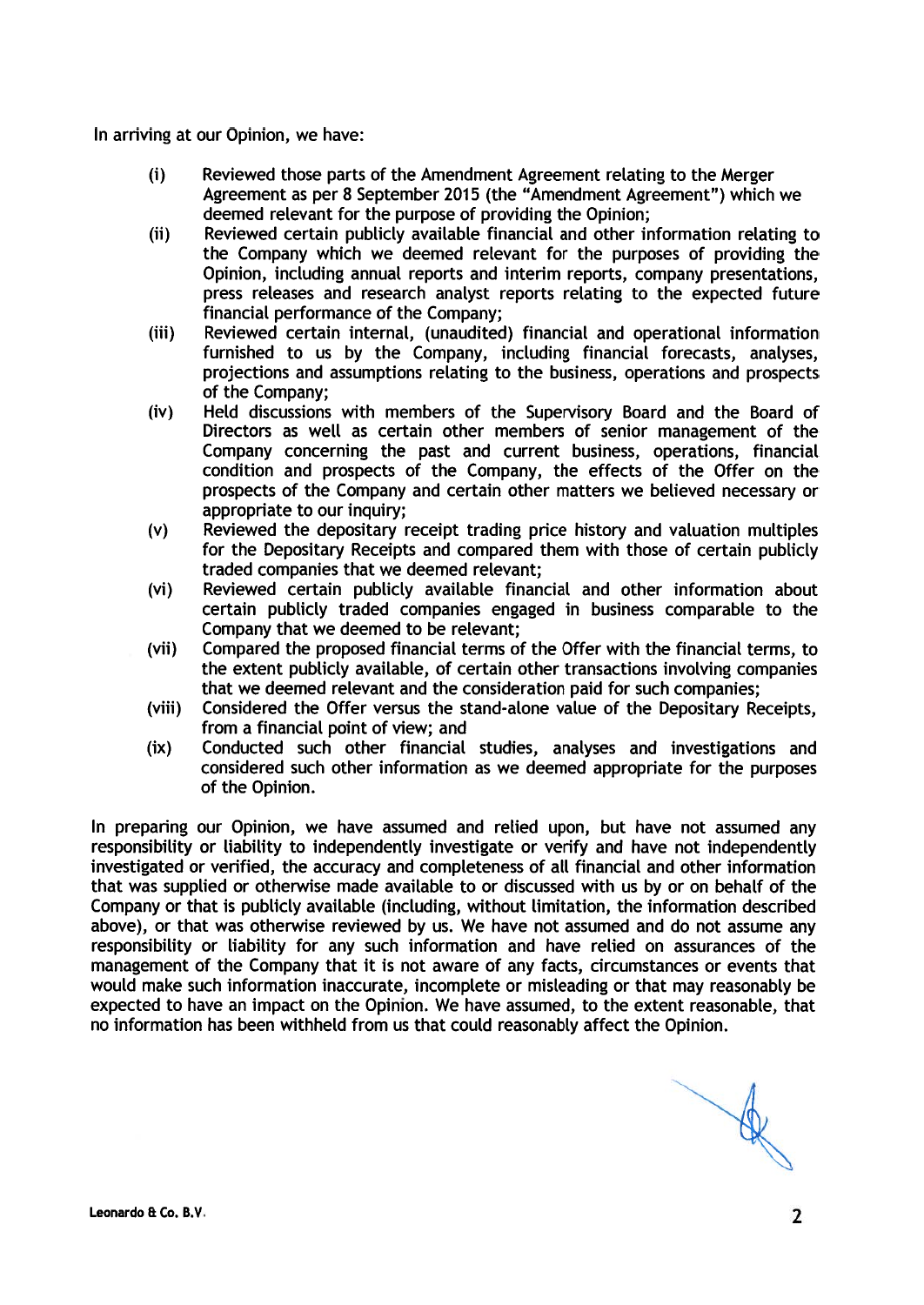We have not reviewed and do not opine on the question whether the Consideration is the fair price (billijke prijs) within the meaning of Section 5:80a of the Financial Supervision Act (Wet financieel toezicht).

In our review, we did not obtain any independent evaluation or appraisal of any of the assets or liabilities (contingent or otherwise) of, nor did we conduct a physical inspection of any of the properties or facilities of the Company, nor have we been furnished with any such evaluations or appraisals of such physical inspections, nor do we assume any responsibility to obtain any such evaluations or appraisals. We have also not evaluated the solvency or fair value of the Company under any laws relating to bankruptcy, insolvency or similar matters.

With respect to the financial analyses, projections, assumptions and forecast information furnished to, or discussed with, us by the Company, we have assumed that they have been reasonably prepared and reflect the best currently available estimates and judgement of the Company's management as to the expected future financial performance of the Company. To the extent we have relied on publicly available financial forecasts from various research analysts we have assumed that they were reasonably prepared on bases reflecting (and continuing to reflect) the best currently available estimates and good faith judgements of such analysts as to the future financial performance of the Company. We express no view or opinion as to such research analyst's financial forecasts or the Company's analyses, projections or forecast information or the assumptions on which they were based. The Company has confirmed that we may rely upon information furnished to, or discussed with, us by the Company based on the assumption that all such information and documentation is precise. sincere, accurate and complete.

We have not provided, obtained or reviewed on your behalf any specialist advice, including but not limited to, legal, accounting, actuarial, environmental, information technology or tax advice and as such assume no liability or responsibility in connection therewith. Accordingly, in providing the Opinion, we have not taken into account the possible implications of any such advice.

Our Opinion is necessarily based on financial, economic, monetary, regulatory and political market and other conditions and circumstances as in effect on, and the information made available to us as of, the date hereof. It should be understood that subsequent developments or circumstances and any other information that becomes available after this date may affect our Opinion. We expressly disclaim any undertaking or obligation to advise any person of any change in any fact or matter affecting our Opinion of which we become aware after the date hereof and we have not assumed any responsibility to update, revise or reaffirm our Opinion. We further note that volatility of and disruptions in the credit, financial and stock markets may affect the Offer, the financial terms of the Offer and/or the Company's or the Offeror's ability to consummate the Offer and we are not expressing an opinion as to the effects of such volatility or such disruption on any of the foregoing.

In addition, in preparing this Opinion, we have not taken into account any tax consequences of the Offer to any Depositary Receipt Holders.

Our Opinion is based on the Amendment Agreement and we have assumed that the Offer will be consummated in accordance with, and on the basis of, the terms and conditions set out in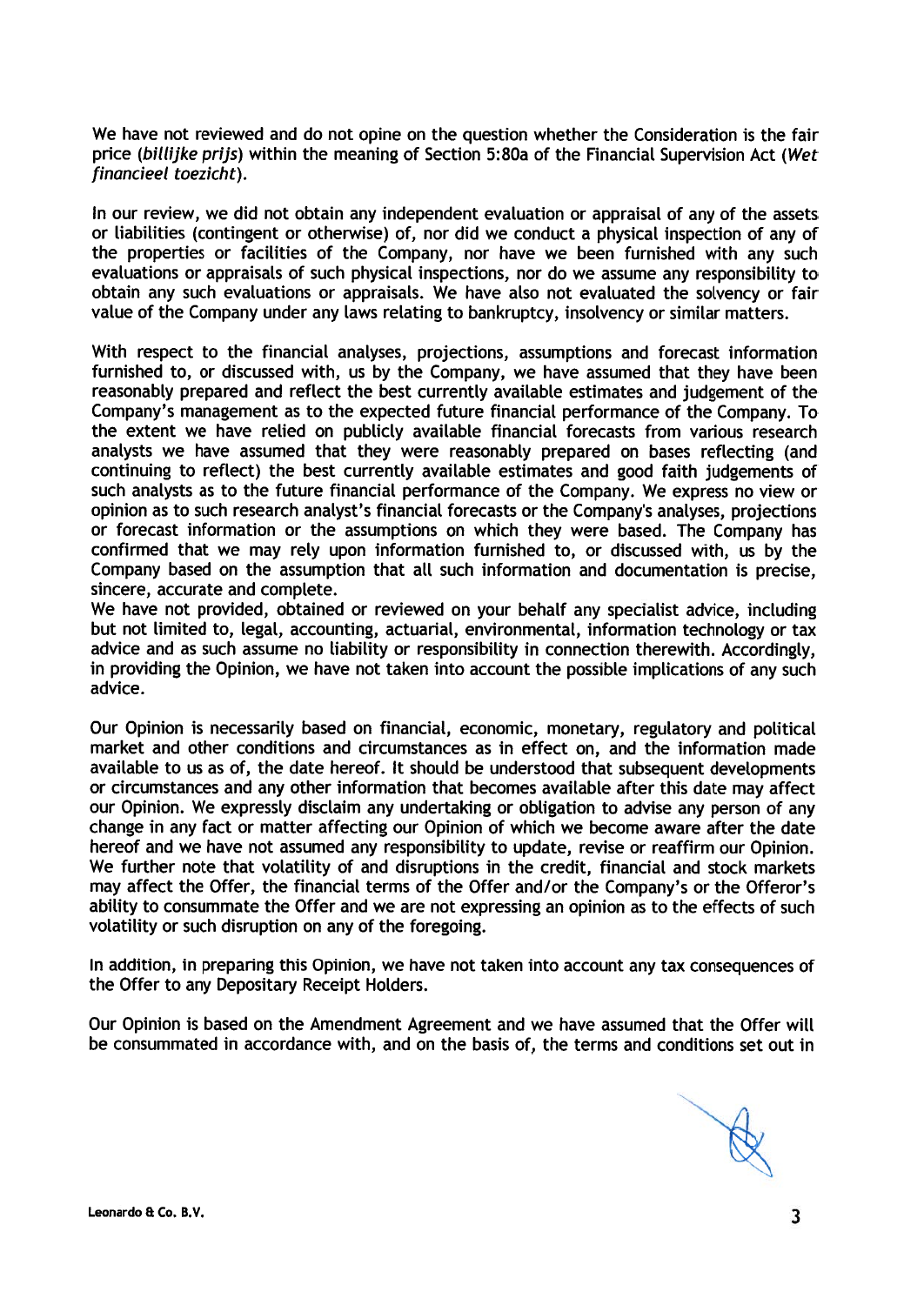the Amendment Agreement without any adverse waiver, amendment or breach of any material term or condition thereof.

We have assumed that all corporate and other actions required by the Company or its subsidiaries to complete the Offer and to carry out the Company's obligations thereunder has been or will be duly taken and that the execution, delivery and performance by the Company of the Offer will not violate or be prohibited by either the Company's internal constitution or by any provision of any existing law applicable to the Company or any agreement or instrument binding on the Company or any of its assets or constitute a default or termination event (however described) under any such agreement or instrument. In addition, we have assumed that the Consideration will not be reduced as a result of any declaration and/or payment of any dividend or other distribution or otherwise.

We have assumed that the Company complies in all material respects with all relevant applicable law and regulations and promptly discloses to the extent required under applicable laws and regulations any price sensitive information to the public. We have further assumed that all governmental, regulatory, third party or other consents, releases and approvals necessary for the consummation of the Offer will be obtained without any adverse effect on the Offeror or the Company or the contemplated benefits of the Offer.

This Opinion is solely for the use and benefit of the Supervisory Board of the Company (solely in its capacity as such) in connection with and for the purposes of its evaluation of the Offer and shall not be used for any other purpose. We accept no responsibility or liability to any person in relation to the contents of this letter other than the Supervisory Board of the Company, even if it has been disclosed with our consent. In addition, you agree that our liability to you will be limited to the manner set out in the Engagement Letter. This Opinion is not intended to be relied upon or confer any rights or remedies upon, nor may it be relied on by, any employee, creditor or depositary receipt holder of the Company, Rönesans or any other party.

Our Opinion is limited to the fairness, from a financial point of view, of the Consideration offered to the Depositary Receipt Holders pursuant to the Offer and does not in any manner address any other aspect or implication of the Offer (including the likelihood of the consummation of the Offer, the likely timetable of the Offer or the method or form of payment of the Consideration). We express no opinion as to the fairness of the Offer to, or any consideration of, the holders of any other class of securities, creditors or other constituencies of the Company. Our Opinion does not address the relative merits of the transaction contemplated by the Offer as compared to any alternative transaction or opportunity that might be available to the Company and whether any alternative transaction might be more beneficial to the Depositary Receipt Holders than the Offer, nor does it address the underlying business decision by the Company to engage in, recommend or proceed with the Offer or the terms of the Amendment Agreement. Our Opinion does not constitute a recommendation to any Depositary Receipt Holder as to whether such Depositary Receipt Holder should tender any Depositary Receipts pursuant to the Offer or as to how any Depositary Receipt Holder of the Company should vote or act with respect to the Offer or any other matter relating thereto or as to any other matter. We express no opinion as to the amount, the price or the structure of the intended capital injection as described in the Amendment Agreement or otherwise. We express no opinion as to the price at which Depositary Receipts will trade at any future time.

A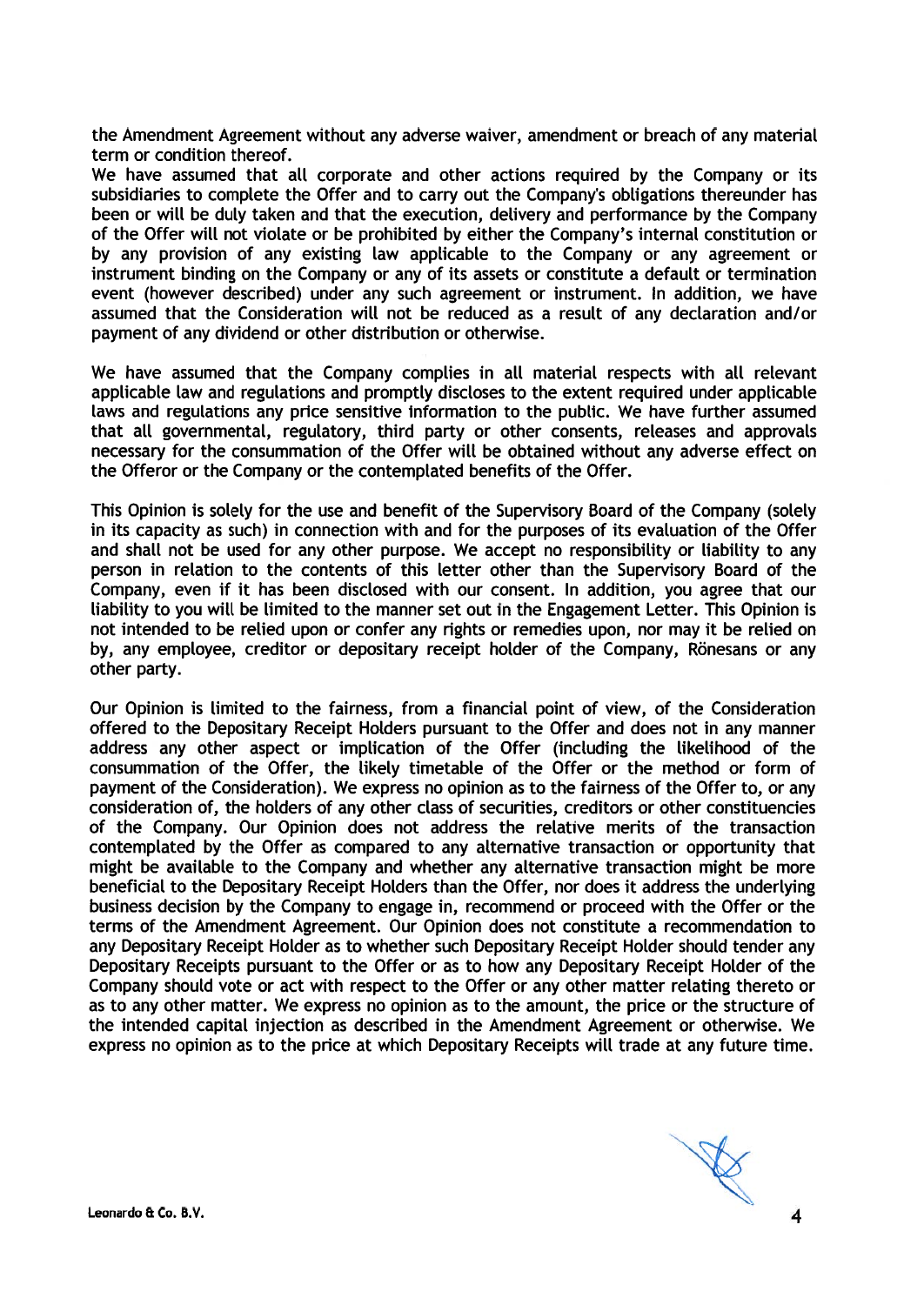Furthermore, we do not express any view or opinion as to the fairness, financial or otherwise, of the amount or nature of any compensation payable or to be received by any of the Company's officers, directors or employees of any party to the Offer, or any class of such persons, in connection with the Offer relative to the Consideration to be received by the Depositary Receipt Holders in the Offer.

We have been engaged by the Company to act as financial adviser to the Company on behalf of the Supervisory Board for the purposes of providing this Opinion in connection with the Offer and will receive a fee from the Company for our services pursuant to the Engagement Letter. We will receive our fee upon the issuance of the Opinion, irrespective of the contents of the Opinion and/or the completion of the Offer. We will furthermore be reimbursed for expenses incurred. The Company has agreed to indemnify us against certain liabilities arising out of, in connection with or based on the services rendered and to be rendered by us under the engagement as set out in the Engagement Letter or the involvement of the Company with the Offer. We may, from time to time, provide financial advisory services to and maintain a commercial or investment banking relationship with the Company and Rönesans and have received, and/or may receive, fees for the rendering of such services.

This Opinion may be incorporated in full, for information purposes only, in the position statement to be made available by the boards of the Company to the Depositary Receipt Holders in connection with the Offer. Notwithstanding the foregoing, our Opinion is rendered on the condition that it shall not, in whole or in part, be disclosed, reproduced, disseminated, quoted or summarised at any time, in any manner or for any purpose, without the prior written consent of Leonardo & Co. References to the existence and conclusion of this Opinion can be made in public announcements of the Company which refer to the Offer.

This Opinion is issued in the English language and reliance may only be placed on this Opinion as issued in the English language. If any translations of our Opinion will be delivered, they are provided only for ease of reference, have no legal effect and Leonardo & Co. makes no representation as to, and accepts no liability in respect of, the accuracy of any such translation. This Opinion and Leonardo & Co.'s obligations to you hereunder shall be governed by and construed in accordance with Dutch law and any claims or disputes arising out of, or in connection with, this letter shall be subject to the exclusive jurisdiction of the competent court in Amsterdam, the Netherlands.

On the basis of and subject to the foregoing, we are of the opinion that, as of the date of this letter, the Consideration offered to the Depositary Receipt Holders pursuant to the Offer is fair, from a financial point of view, to such Depositary Receipt Holders accepting the Offer.

Yours faithfully,

Leonardo & Co. B.V.

Rob Ordman, Managing Pirector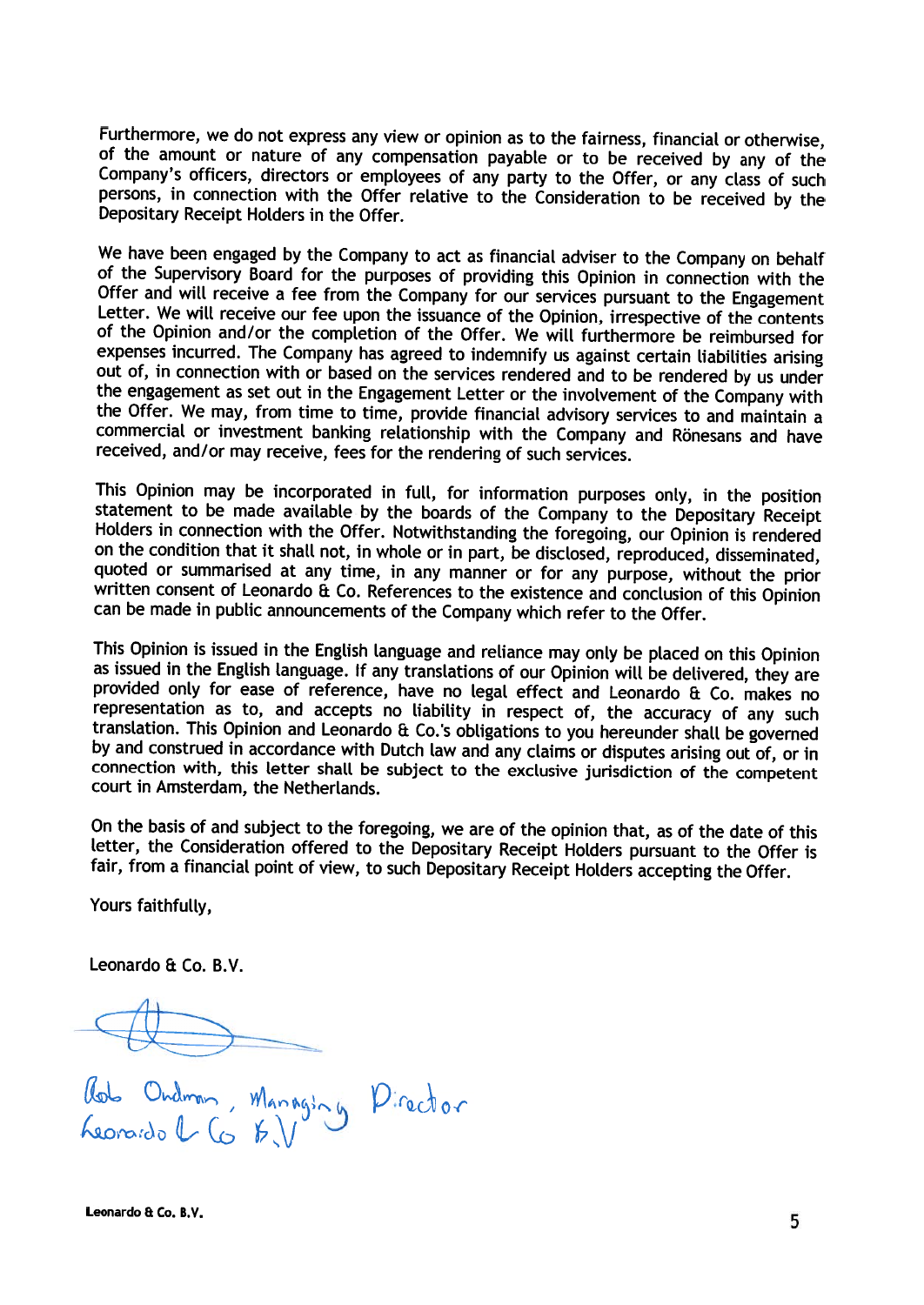**Schedule 3** Agenda and explanatory notes to the Extraordinary General Meeting of Shareholders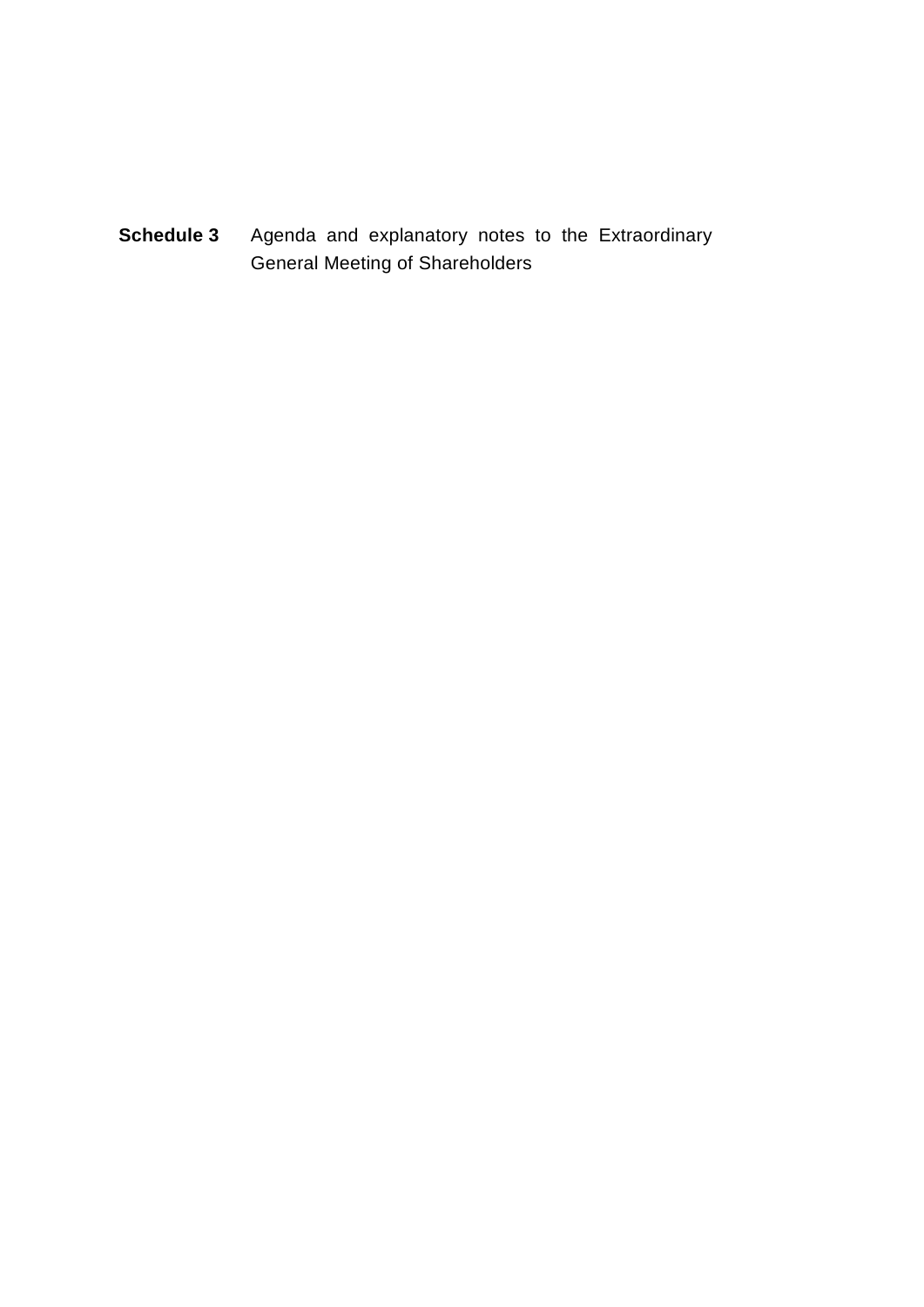# **Ballast Nedam**

## **AGENDA**

for the Extraordinary General Meeting ("**EGM**") of Ballast Nedam N.V., to be held at the offices of Ballast Nedam N.V., Ringwade 71, 3439 LM Nieuwegein, the Netherlands, at 2.00 p.m. on 30 October 2015

\_\_\_\_\_\_\_\_\_\_\_\_\_\_\_\_\_\_\_\_\_\_\_\_\_\_\_\_\_\_\_\_\_\_\_\_\_\_\_\_\_\_\_\_\_\_\_\_\_\_\_\_\_\_\_\_\_\_\_\_\_\_\_\_\_\_\_\_\_\_\_\_\_\_\_\_\_\_\_\_\_\_\_

## **1. Opening**

- **2. Explanation on the recommended public offer**
- **3. Notification conditional appointment of Mr Cenk Düzyol as member of the Board of Management**
- **4. Conditional discharge two members of the Supervisory Board (voting item)**
- **5. Conditional composition of the Supervisory Board**
- **5.1. Conditional resignation two members of the Supervisory Board**
- **5.2. Conditional appointment of Mrs Ipek Ilicak Kayaalp as member of the Supervisory Board** 
	- a. Announcement of a vacancy in the Supervisory Board
	- b. Opportunity to recommend persons for nomination to the Supervisory Board
	- c. Nomination by the Supervisory Board of Mrs Ipek Ilicak Kayaalp for conditional appointment as member of the Supervisory Board as per the Settlement Date and conditional upon Settlement<sup>[1](#page-38-0)</sup>
	- d. Conditional appointment, as per the Settlement Date and conditional upon Settlement, of Mrs Ipek Ilicak Kayaalp as member of the Supervisory Board **(voting item)**
- **5.3 Conditional appointment of Mr Hüseyin Avni Akvardar as member of the Supervisory Board** 
	- a. Announcement of a vacancy in the Supervisory Board
	- b. Opportunity to recommend persons for nomination to the Supervisory Board
	- c. Nomination by the Supervisory Board of Mr Hüseyin Avni Akvardar for conditional appointment as member of the Supervisory Board as per the Settlement Date and conditional upon Settlement
	- d. Conditional appointment, as per the Settlement Date and conditional upon Settlement, of Mr Hüseyin Avni Akvardar as member of the Supervisory Board **(voting item)**

<span id="page-38-0"></span> $1$  Settlement Date and Settlement as defined in the Offer Memorandum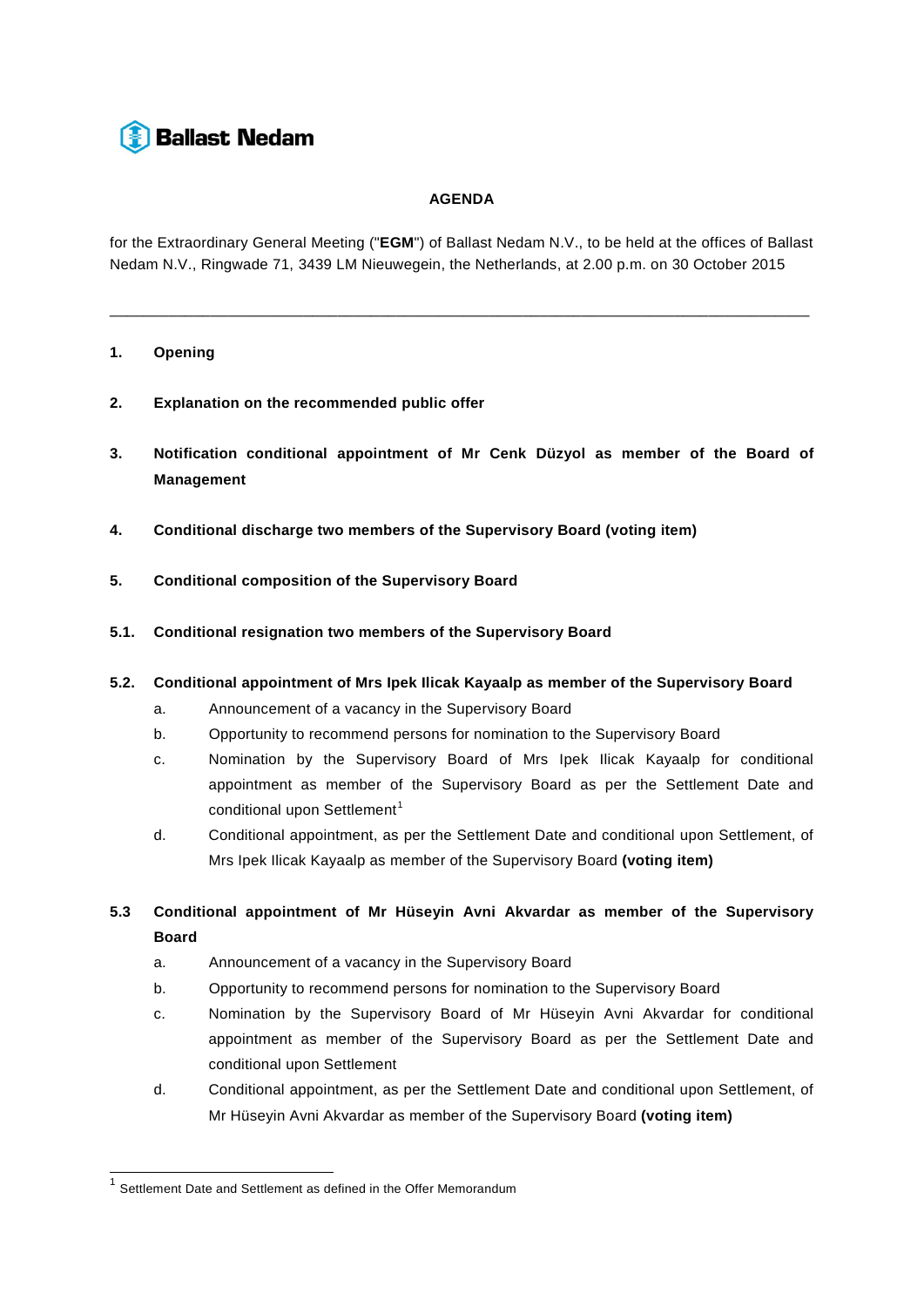## **5.4 Conditional appointment of Mr Emre Baki as member of the Supervisory Board**

- a. Announcement of a vacancy in the Supervisory Board
- b. Opportunity to recommend persons for nomination to the Supervisory Board
- c. Nomination by the Supervisory Board of Mr Emre Baki for conditional appointment as member of the Supervisory Board as per the Settlement Date and conditional upon **Settlement**
- d. Conditional appointment, as per the Settlement Date and conditional upon Settlement, of Mr Emre Baki as member of the Supervisory Board **(voting item)**
- **6. Proposals to conditionally apply the mitigated large company regime (***gemitigeerd structuurregime***) and to conditionally amend the articles of association**
- **6.1. Proposal to conditionally apply the mitigated large company regime (***gemitigeerd structuurregime***) (voting item)**
- **6.2. Proposal of the Board of Management, subject to the approval of the Supervisory Board, to conditionally amend the articles of association in connection with the implementation of the mitigated large company regime (***gemitigeerd structuurregime***) (voting item)**
- **7. Designation of issue right in connection with Capital Contribution**[∗](#page-39-0) **after Settlement**
- **7.1 Designation of issue right in connection with the Capital Contribution after Settlement with less than (i) 95% of the issued share capital (the "Percentage"), or (ii) a number of issued depositary receipts equal to the Percentage, held by the Offeror** [∗](#page-39-1)
	- a. Designation regarding the issuance of shares in the event of the Capital Contribution after Settlement when less than (i) 95% of the issued share capital (the "**Percentage**"), or (ii) a number of issued depositary receipts equal to the Percentage, is held by the Offeror **(voting item)**
	- b. Designation regarding the limitation or exclusion of pre-emption rights **(voting item)**
	- c. Confirmation capital reduction **(voting item)**
- **7.2 Designation of issue right in connection with the Capital Contribution after Settlement with the Percentage or more than the Percentage, or a number of issued depositary receipts equal to or higher than the Percentage, held by the Offeror**
	- a. Designation regarding the issuance of shares in the event of the Capital Contribution after Settlement when the Percentage or more than the Percentage, or a number of issued depositary receipts equal to or higher than the Percentage, is held by the Offeror **(voting item)**
	- b. Designation regarding the limitation or exclusion of pre-emption rights **(voting item)**

<span id="page-39-1"></span><span id="page-39-0"></span>Capital Contribution as defined in the Offer Memorandum

Offeror as defined in the Offer Memorandum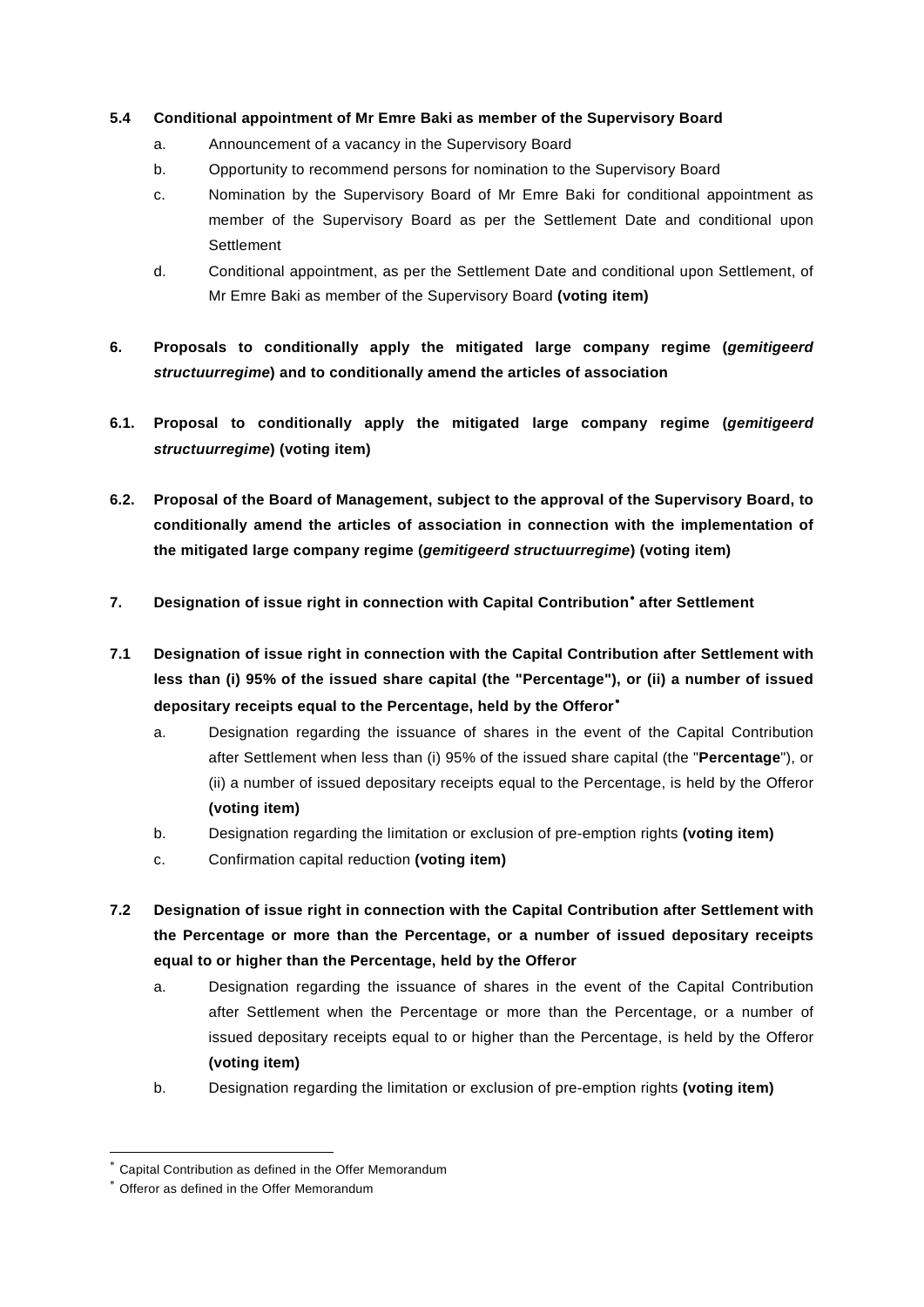# **8. Capital Contribution - issue and alternative consolidation of shares - proposals to amend the articles of association**

- a. Amendment to the articles of association by which the number of shares in the authorised capital will be increased **(voting item)**
- b. Amendment to the articles of association providing for the consolidation of shares in the capital **(voting item)**

## **9. Any other business**

## **10. Closing**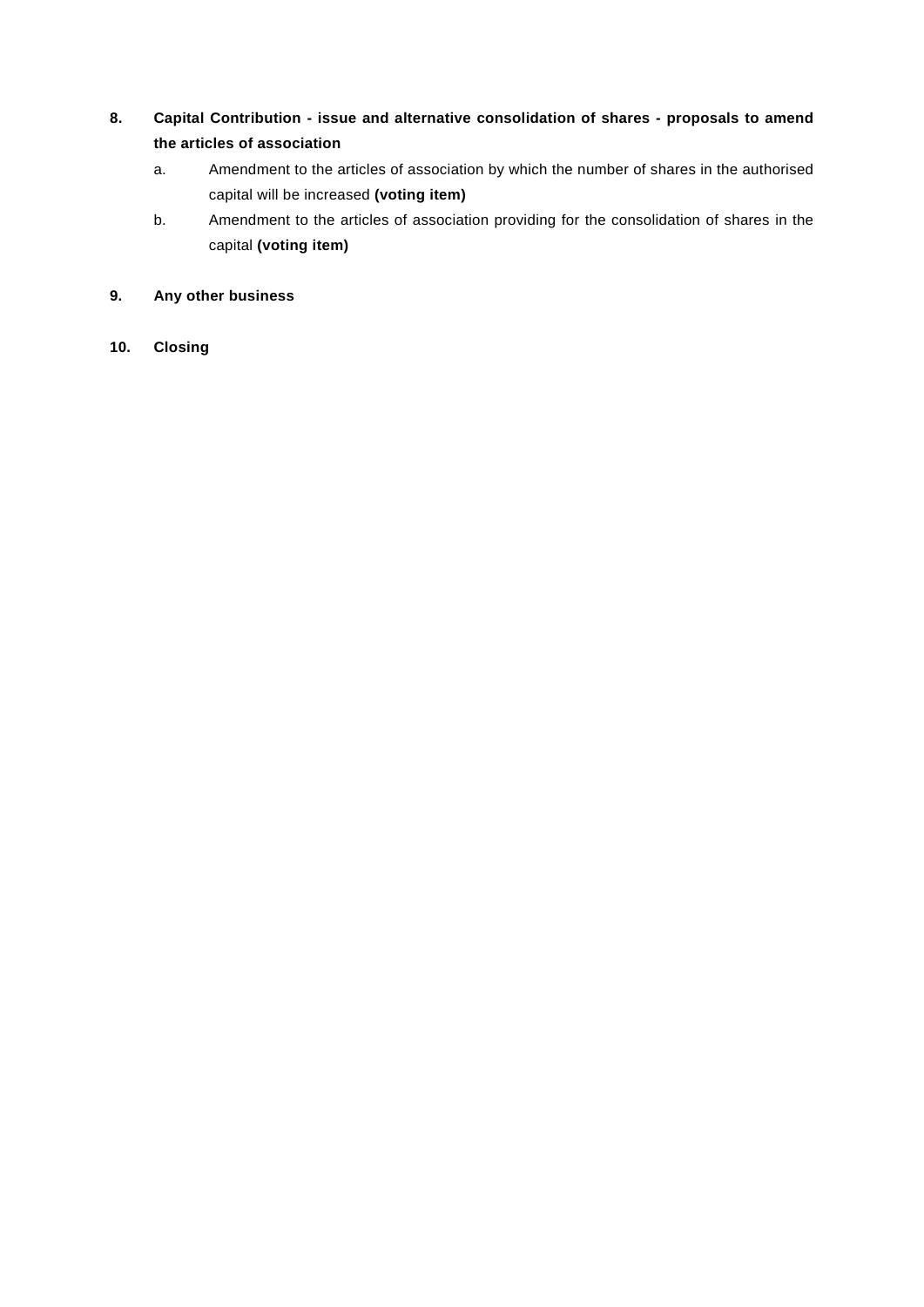**Notes** to the agenda for the Extraordinary General Meeting of Ballast Nedam N.V., to be held on 30 October 2015

## **Agenda item 2**

## **Explanation on the recommended public offer**

On 22 July 2015, Ballast Nedam N.V. (the "**Company**") and RC Rönesans Inşaat Taahhüt A.Ş. jointly announced that they reached conditional agreement in connection with a public offer by Renaissance Infrastructure B.V. for all issued and outstanding depositary receipts as issued for the shares in the share capital of the Company at an offer price of EUR 1.55 (cum dividend) in cash for each depositary receipt, subject to customary conditions (the "**Offer**").

On 9 September 2015, the Company and RC Rönesans Inşaat Taahhüt A.Ş. jointly accounced that they have agreed to changes in the terms of the Offer, pursuant to which the Offer will proceed against a price of EUR 0.30 for each depositary receipt, subject to further customary conditions of the Offer. Further reference is made to the in connection with the Offer issued Offer Memorandum (the "**Offer Memorandum**").

For the recommendation of the Offer, reference is made to the Position Statement (as defined in the Offer Memorandum).

At the EGM a presentation will be given on the Offer and the Offer will be discussed.

## **Agenda item 3**

## **Notification conditional appointment of Mr Cenk Düzyol as member of the Board of Management**

It is the intention of the Supervisory Board to appoint, as per the Settlement Date and subject to the Settlement, Mr Cenk Düzyol as member of the Board of Management. Pursuant to Dutch law and the articles of association of the Company, the Supervisory Board must notify the general meeting of an intended appointment of a member of the Board of Management. The Supervisory Board has the intention to appoint Mr Cenk Düzyol as member of the Board of Management for a period of four years, or at least up to the first general meeting that will be held after four years have lapsed since this appointment.

## Reason for nomination

The Supervisory Board is of the opinion that Mr Cenk Düzyol fits extremely well within the Board of Management through his extensive experience. Given previous managerial experience within the industry Mr Cenk Düzyol will be of added value within the Board of Management.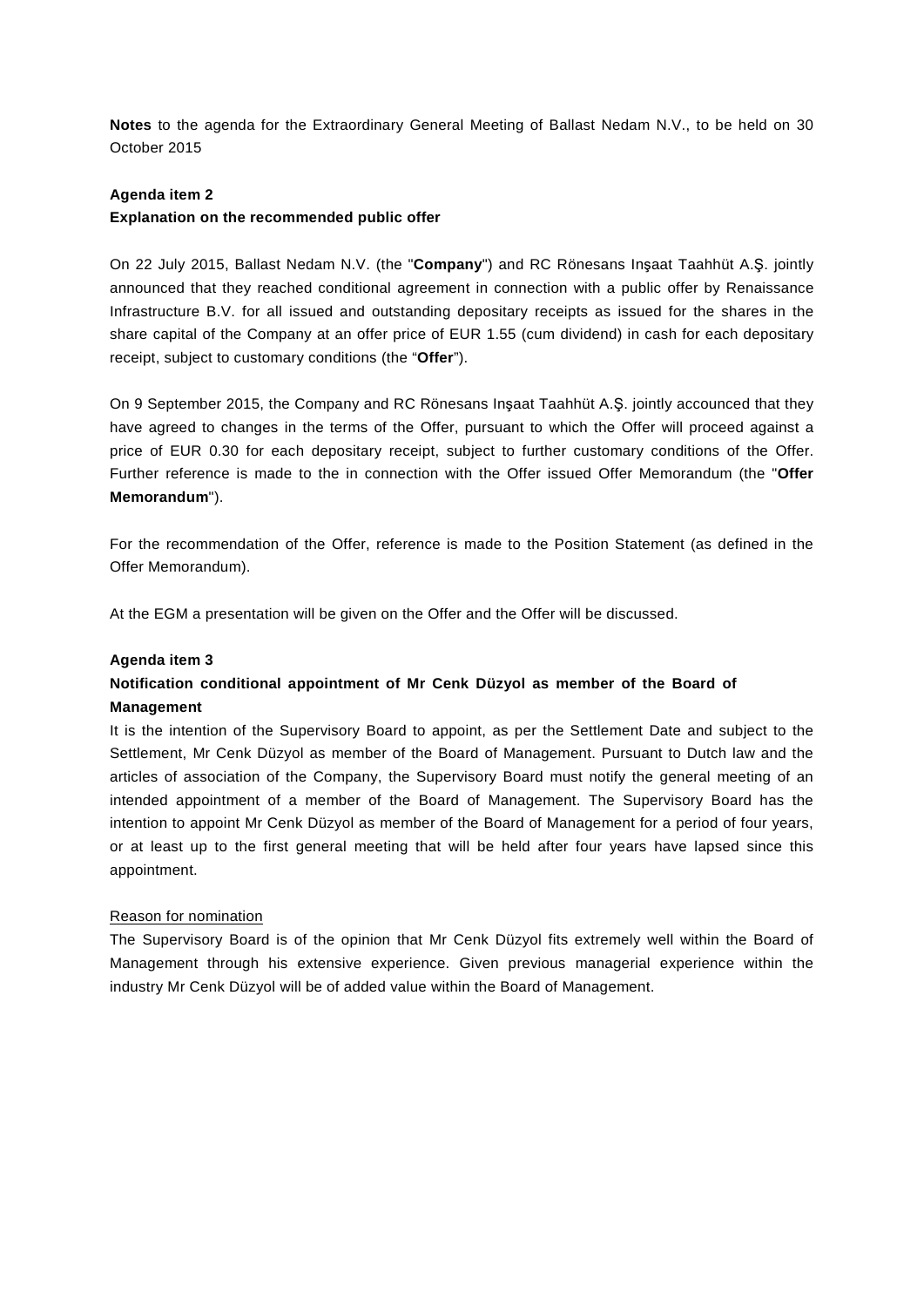| Name                      | Cenk Düzyol                    |
|---------------------------|--------------------------------|
| Nationality               | Turkish                        |
| Date of birth             | 3 May 1971                     |
| <b>Current Position</b>   | Board Member, Ronesans Russia  |
|                           | Construction; Management Board |
|                           | Member in the Europe-based     |
|                           | construction business          |
| Previous Position(s)      | CEO, Ronesans Russia           |
|                           | Construction                   |
| <b>Supervisory Board</b>  | None                           |
| Appointments              |                                |
| <b>Other Appointments</b> | None                           |
| Ballast Nedam N.V. shares | None                           |
| and/or options            |                                |

## **Agenda item 4 (voting item)**

## **Conditional discharge two members of the Supervisory Board**

Mr J.S.T. (Tjalling) Tiemstra and Mr Jan Bout have indicated to resign as members of the Supervisory Board as per Settlement and effective as of the Settlement Date. It is proposed to, subject to Settlement and effective as of the Settlement Date, grant Mr J.S.T. (Tjalling) Tiemstra and Mr Jan Bout discharge as per the Settlement Date in their capacity as member of the Supervisory Board with respect to their supervision performed. The discharge will take place on the basis of information available, known or presented to the general meeting.

## **Agenda item 5.1**

## **Conditional resignation two members of the Supervisory Board**

Subject to Settlement and effective as of the Settlement Date, Mr J.S.T. (Tjalling) Tiemstra and Jan Bout will resign from their positions as members of the Supervisory Board.

## **Agenda item 5.2a**

## **Announcement of a vacancy in the Supervisory Board**

The Supervisory Board has the intention, pursuant to the Offer Memorandum, to determine the number of members of the Supervisory Board at five members. To fill the vacancy resulting from this change in the number of members of the Supervisory Board, the Supervisory Board has resolved to open up a vacancy on the Supervisory Board by putting agenda item 5.2a on the agenda. This vacancy should be filled with due observance of the current profile of the Supervisory Board in accordance with the Merger Agreement<sup>\*</sup>.

#### **Agenda item 5.2b**

## **Opportunity to recommend persons for nomination to the Supervisory Board**

Pursuant to article 16, paragraph 5, of the articles of association of the Company, the general meeting and the Central Works Council have the right to recommend persons for nomination to the Supervisory Board. The Central Works Council has indicated that it will not exercise its right to recommend a person for nomination. In the event that the general meeting does not exercise its right to recommend a person for nomination, the Supervisory Board has the intention to nominate Mrs Ipek Ilicak Kayaalp as member

<span id="page-42-0"></span><sup>∗</sup> Merger Agreement as defined in the Offer Memorandum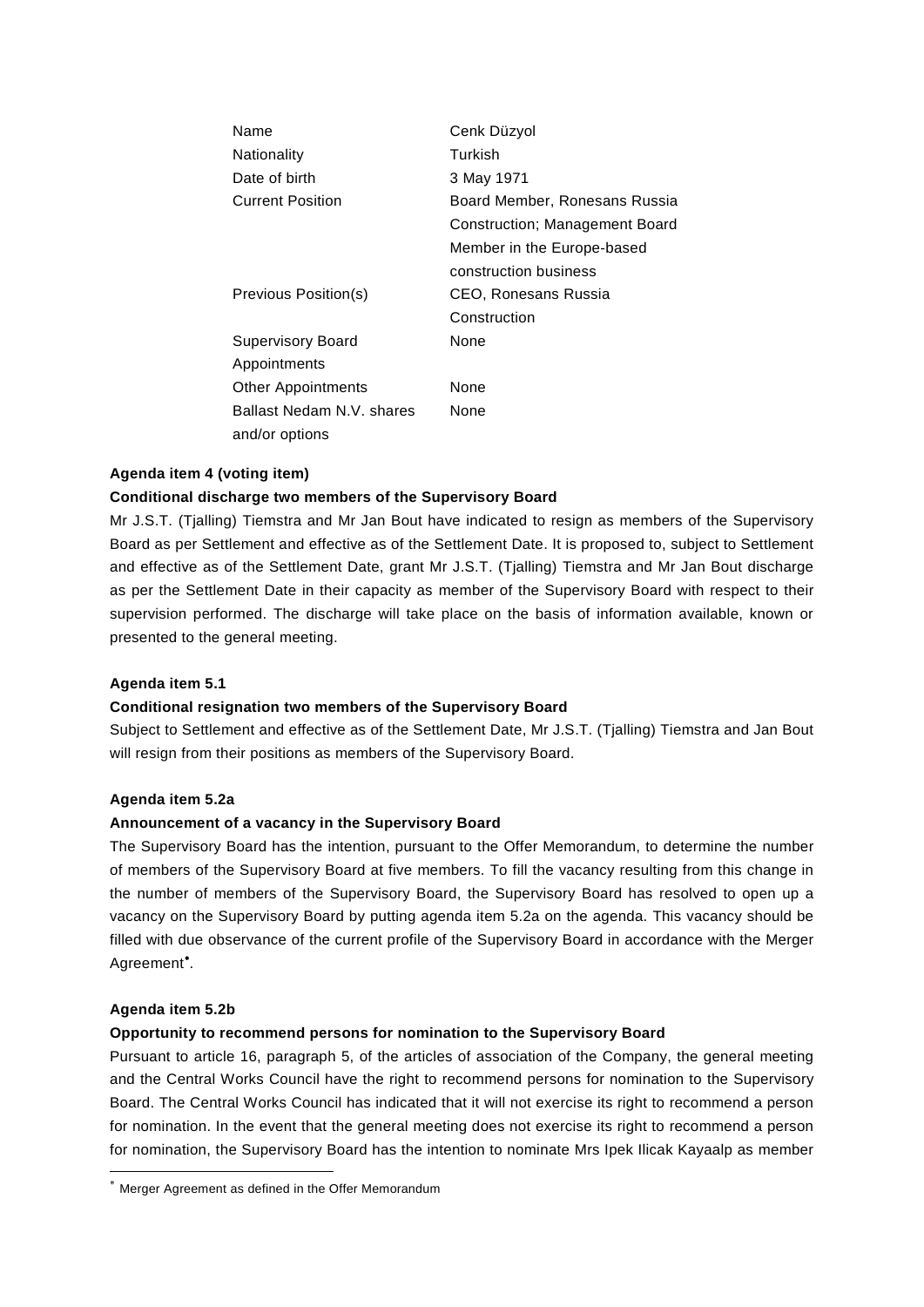of the Supervisory Board for a period of four years, or at least up to the first general meeting that will be held after four years have lapsed since this appointment.

## **Agenda item 5.2c**

**Nomination by the Supervisory Board of Mrs Ipek Ilicak Kayaalp for conditional appointment as member of the Supervisory Board as per the Settlement Date and conditional upon Settlement** The Supervisory Board nominates to the general meeting, with the agreement of the Board of Management, Mrs Ipek Ilicak Kayaalp for conditional appointment as member of the Supervisory Board as per the Settlement Date and subject to the Settlement for a period of four years, or at least up to the first general meeting that will be held after four years have lapsed since this appointment. It is envisaged that, as agreed in the Merger Agreement, Mrs Ipek Ilicak Kayaalp will be appointed as chairman of the Supervisory Board as per the Settlement Date. The current chairman Mr Leo van Doorne will thereafter remain in office as an ordinary member of the Supervisory Board.

## **Agenda item 5.2d (voting item)**

## **Conditional appointment, as per the Settlement Date and conditional upon Settlement, of Mrs Ipek Ilicak Kayaalp as member of the Supervisory Board (voting item)**

The Supervisory Board proposes to conditionally appoint Mrs Ipek Ilicak Kayaalp as member of the Supervisory Board as per the Settlement Date and subject to the Settlement for a period of four years, or at least up to the first general meeting that will be held after four years have lapsed since this appointment.

Mrs Ipek Ilicak Kayaalp meets the requirements of limitation of positions as prescribed in Book 2 of the Dutch Civil Code.

Information referred to in Section 142(3), Book 2 of the Dutch Civil Code:

| Name                      | Ipek Ilicak Kayaalp               |                  |         |  |  |
|---------------------------|-----------------------------------|------------------|---------|--|--|
| Nationality               | Turkish                           |                  |         |  |  |
| Date of birth             |                                   | 20 November 1978 |         |  |  |
| <b>Current Position</b>   | Chairperson and Board Member,     |                  |         |  |  |
|                           | Ronesans Holding; Board Member in |                  |         |  |  |
|                           | several subsidiaires              |                  |         |  |  |
| Previous Position(s)      | Executive Board Member, Ronesans  |                  |         |  |  |
|                           | Holding                           |                  |         |  |  |
| <b>Supervisory Board</b>  | Supervisory                       | Board            | Member, |  |  |
| Appointments              | Renaissance Construction A.G.     |                  |         |  |  |
| <b>Other Appointments</b> | None                              |                  |         |  |  |
| Ballast Nedam N.V. shares | None                              |                  |         |  |  |
| and/or options            |                                   |                  |         |  |  |

## Reason for nomination

The Supervisory Board is of the opinion that Mrs Ipek Ilicak Kayaalp fits extremely well within the profile of the Supervisory Board through her extensive experience in strategy and performance-driven organizations. Given previous managerial experience, as well as supervisory (board) positions within the industry, Mrs Ipek Ilicak Kayaalp will be of added value within the Supervisory Board.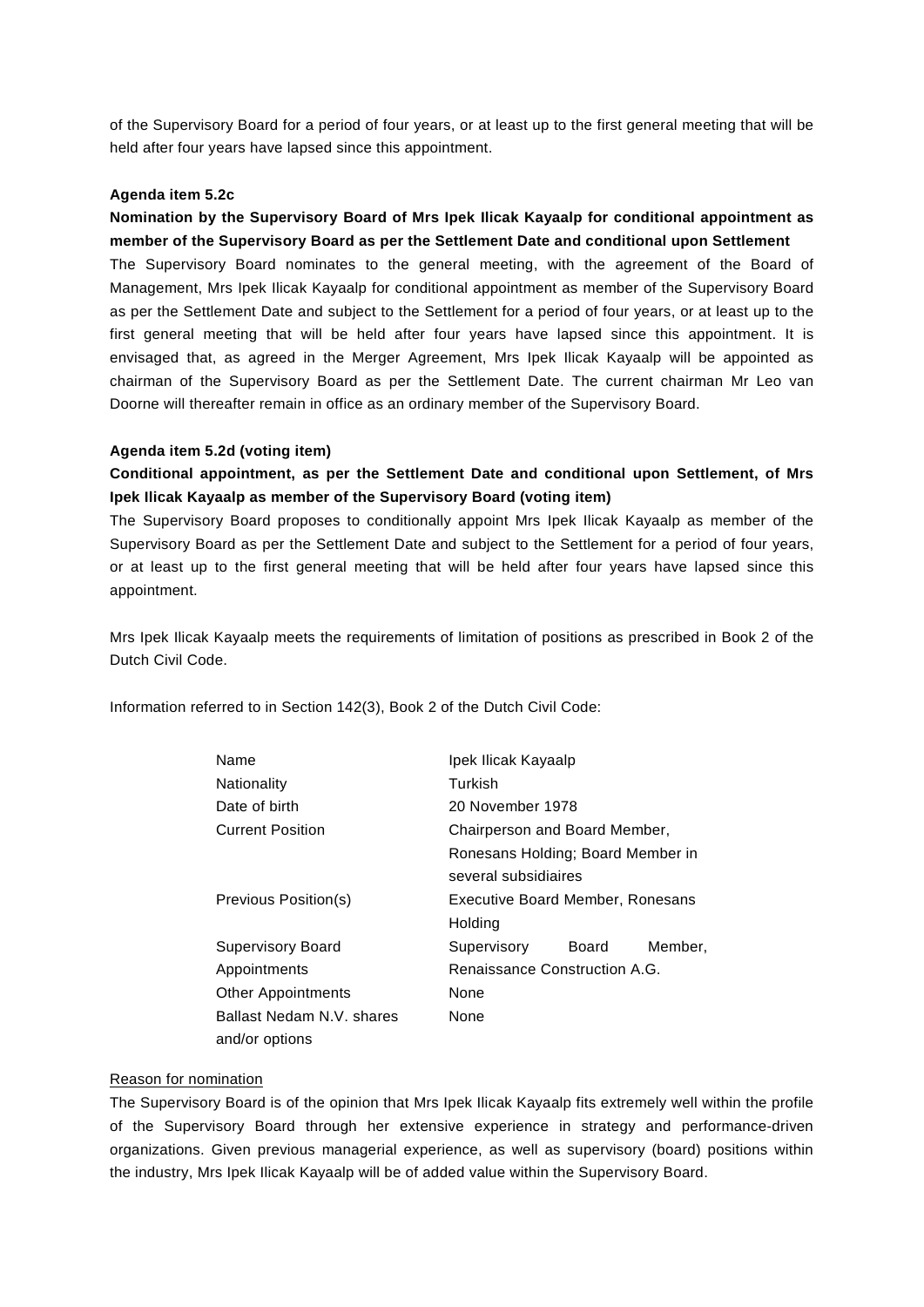#### **Agenda item 5.3a**

#### **Announcement of a vacancy in the Supervisory Board**

To fill the vacancy resulting from the resignation of the two members of the Supervisory Board, as set forth under agenda item 5.1, the Supervisory Board has resolved to fill this vacancy on the Supervisory Board by putting agenda item 5.3a on the agenda. This vacancy should be filled with due observance of the current profile of the Supervisory Board in accordance with the Merger Agreement.

#### **Agenda item 5.3b**

#### **Opportunity to recommend persons for nomination to the Supervisory Board**

Pursuant to article 16, paragraph 5, of the articles of association of the Company, the general meeting and the Central Works Council have the right to recommend persons for nomination to the Supervisory Board. The Central Works Council has indicated that it will not exercise its right to recommend a person for nomination. In the event that the general meeting does not exercise its right to recommend a person for nomination, the Supervisory Board has the intention to nominate Mr Hüseyin Avni Akvardar as member of the Supervisory Board for a period of four years, or at least up to the first general meeting that will be held after four years have lapsed since this appointment.

#### **Agenda item 5.3c**

**Nomination by the Supervisory Board of Mr Hüseyin Avni Akvardar for conditional appointment as member of the Supervisory Board as per the Settlement Date and conditional upon Settlement** The Supervisory Board nominates to the general meeting, with the agreement of the Board of Management, Mr Hüseyin Avni Akvardar for conditional appointment as member of the Supervisory Board as per the Settlement Date and subject to the Settlement for a period of four years, or at least up to the first general meeting that will be held after four years have lapsed since this appointment.

#### **Agenda item 5.3d (voting item)**

## **Conditional appointment, as per the Settlement Date and conditional upon Settlement, of Mr Hüseyin Avni Akvardar as member of the Supervisory Board (voting item)**

The Supervisory Board proposes to conditionally appoint Mr Hüseyin Avni Akvardar as member of the Supervisory Board as per the Settlement Date and subject to the Settlement for a period of four years, or at least up to the first general meeting that will be held after four years have lapsed since this appointment.

Mr Hüseyin Avni Akvardar meets the requirements of limitation of positions as prescribed in Book 2 of the Dutch Civil Code.

Information referred to in Section 142(3), Book 2 of the Dutch Civil Code: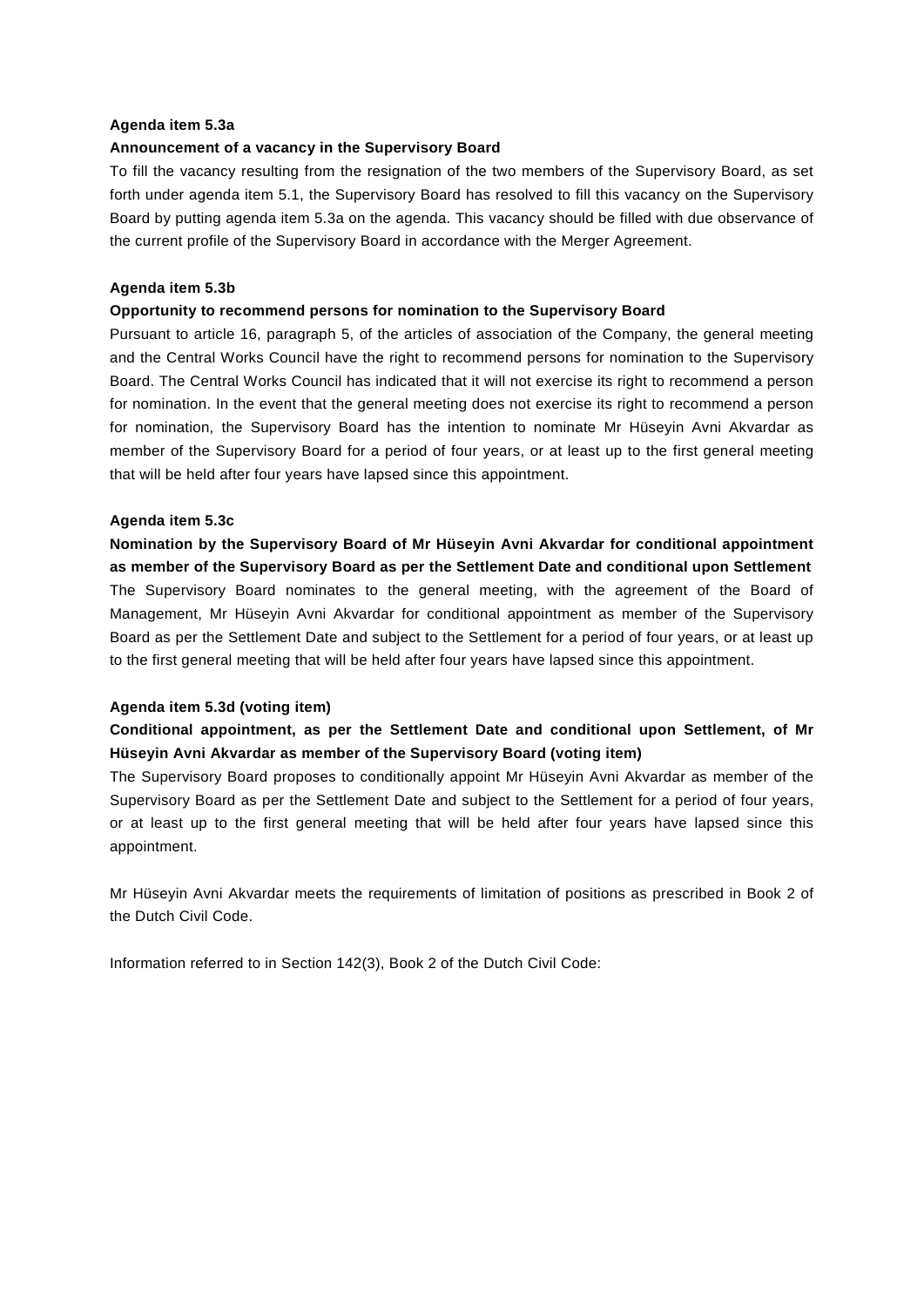| Name                      | Hüseyin Avni Akvardar                |
|---------------------------|--------------------------------------|
| Nationality               | Turkish                              |
| Date of birth             | 29 November 1965                     |
| Current Position          | Board Member, Ronesans Holding;      |
|                           | Board Member in several subsidiaries |
| Previous Position(s)      | Executive Board Member, Ronesans     |
|                           | <b>Russia Construction</b>           |
| Supervisory Board         | None                                 |
| Appointments              |                                      |
| Other Appointments        | None                                 |
| Ballast Nedam N.V. shares | None                                 |
| and/or options            |                                      |

#### Reason for nomination

The Supervisory Board is of the opinion that Mr Hüseyin Avni Akvardar fits extremely well within the profile of the Supervisory Board through his extensive experience with construction and development. Given previous managerial experience, as well as supervisory (board) positions within the industry, Mr Hüseyin Avni Akvardar will be of added value within the Supervisory Board.

### **Agenda item 5.4a**

#### **Announcement of a vacancy in the Supervisory Board**

To fill the vacancy resulting from the resignation of the two members of the Supervisory Board, as set forth under agenda item 5.1, the Supervisory Board has resolved to fill this vacancy on the Supervisory Board by putting agenda item 5.4a on the agenda. This vacancy should be filled with due observance of the current profile of the Supervisory Board in accordance with the Merger Agreement.

#### **Agenda item 5.4b**

## **Opportunity to recommend persons for nomination to the Supervisory Board**

Pursuant to article 16, paragraph 5, of the articles of association of the Company, the general meeting and the Central Works Council have the right to recommend persons for nomination to the Supervisory Board. The Central Works Council has indicated that it will not exercise its right to recommend a person for nomination. In the event that the general meeting does not exercise its right to recommend a person for nomination, the Supervisory Board has the intention to nominate Mr Emre Baki as member of the Supervisory Board for a period of four years, or at least up to the first general meeting that will be held after four years have lapsed since this appointment.

### **Agenda item 5.4c (voting item)**

## **Nomination by the Supervisory Board of Mr Emre Baki for conditional appointment as member of the Supervisory Board as per the Settlement Date and conditional upon Settlement**

The Supervisory Board nominates to the general meeting, with the agreement of the Board of Management, Mr Emre Baki for conditional appointment as member of the Supervisory Board as per the Settlement Date and subject to the Settlement for a period of four years, or at least up to the first general meeting that will be held after four years have lapsed since this appointment.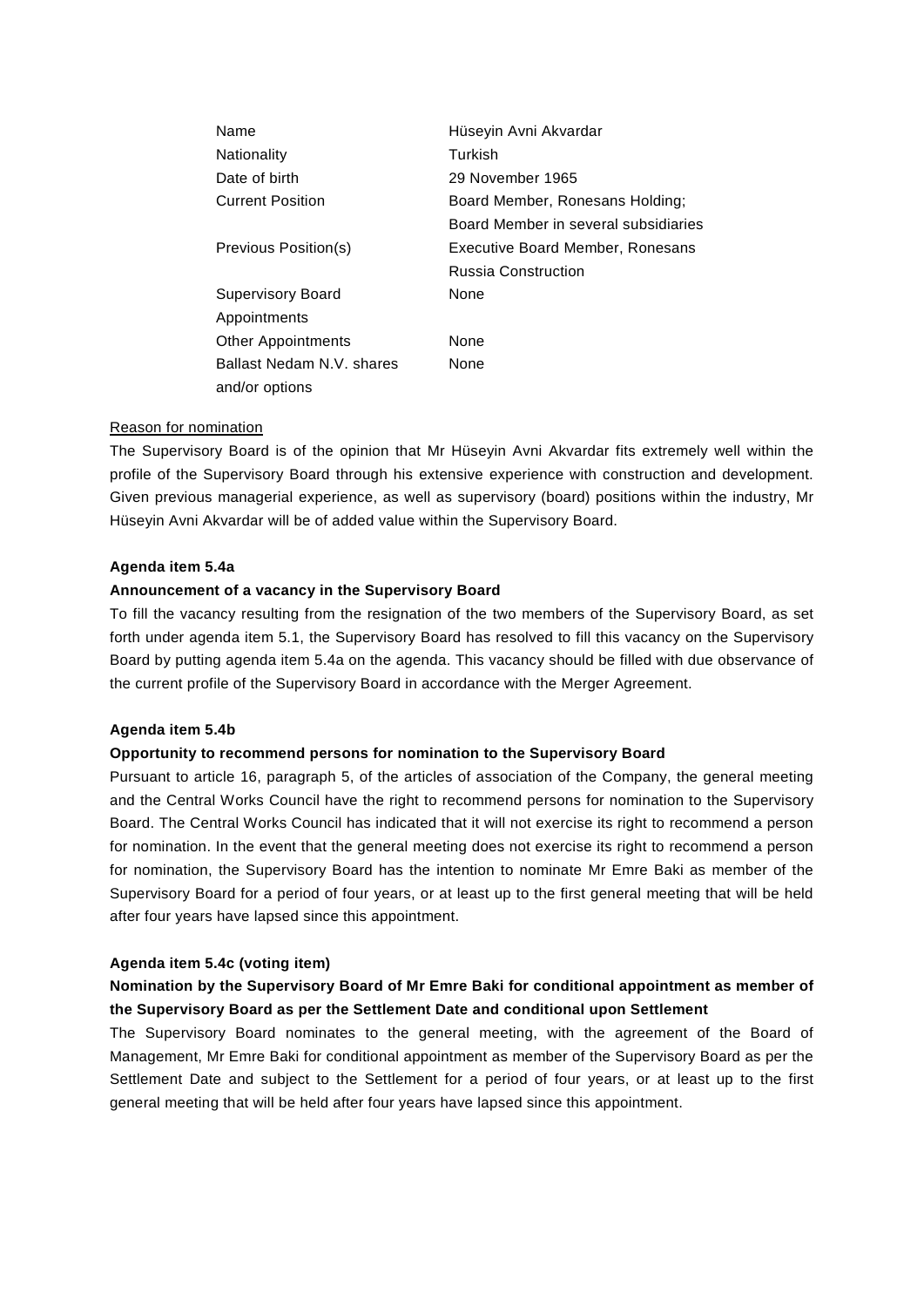## **Agenda item 5.4d (voting item)**

## **Conditional appointment, as per the Settlement Date and conditional upon Settlement, of Mr Emre Baki as member of the Supervisory Board (voting item)**

The Supervisory Board proposes to conditionally appoint Mr Emre Baki as member of the Supervisory Board as per the Settlement Date and subject to the Settlement for a period of four years, or at least up to the first general meeting that will be held after four years have lapsed since this appointment.

Mr Emre Baki meets the requirements of limitation of positions as prescribed in Book 2 of the Dutch Civil Code.

Information referred to in Section 142(3), Book 2 of the Dutch Civil Code:

| Name                      | Emre Baki                            |                       |         |  |  |
|---------------------------|--------------------------------------|-----------------------|---------|--|--|
| Nationality               | Turkish                              |                       |         |  |  |
| Date of birth             | 2 May 1975                           |                       |         |  |  |
| <b>Current Position</b>   | Board Member Ronesans Holding;       |                       |         |  |  |
|                           | Board Member in several subsidiaries |                       |         |  |  |
| Previous Position(s)      |                                      | CFO, Ronesans Holding |         |  |  |
| <b>Supervisory Board</b>  | Supervisory                          | Board                 | Member, |  |  |
| Appointments              | Renaissance Construction A.G.        |                       |         |  |  |
| <b>Other Appointments</b> | None                                 |                       |         |  |  |
| Ballast Nedam N.V. shares | None                                 |                       |         |  |  |
| and/or options            |                                      |                       |         |  |  |

#### Reason for nomination

The Supervisory Board is of the opinion that Mr Emre Baki fits extremely well within the profile of the Supervisory Board through his extensive experience with financial matters and business strategy. Given previous managerial experience, as well as supervisory (board) positions within the industry, Mr Emre Baki will be of added value within the Supervisory Board.

## **Agenda item 6.1 (voting item)**

## **Proposal to conditionally apply the mitigated large company regime (***gemitigeerd structuurregime***)**

It is proposed to apply the mitigated large company regime (*gemitigeerd structuurregime*), as per the Settlement Date and conditional upon Settlement. After Settlement the majority of the employees of the group of the Company will be employed outside the Netherlands pursuant to which the mitigated large company regime (*gemitigeerd structuurregime*) can be implemented. In a mitigated large company regime (*gemitigeerd structuurregime)*, the members of the Board of Management are appointed by the general meeting and the Supervisory Board will no longer have this right. The Central Works Council has indicated that it has provided a positive advice on the transition to the mitigated large company regime (*gemitigeerd structuurregime*).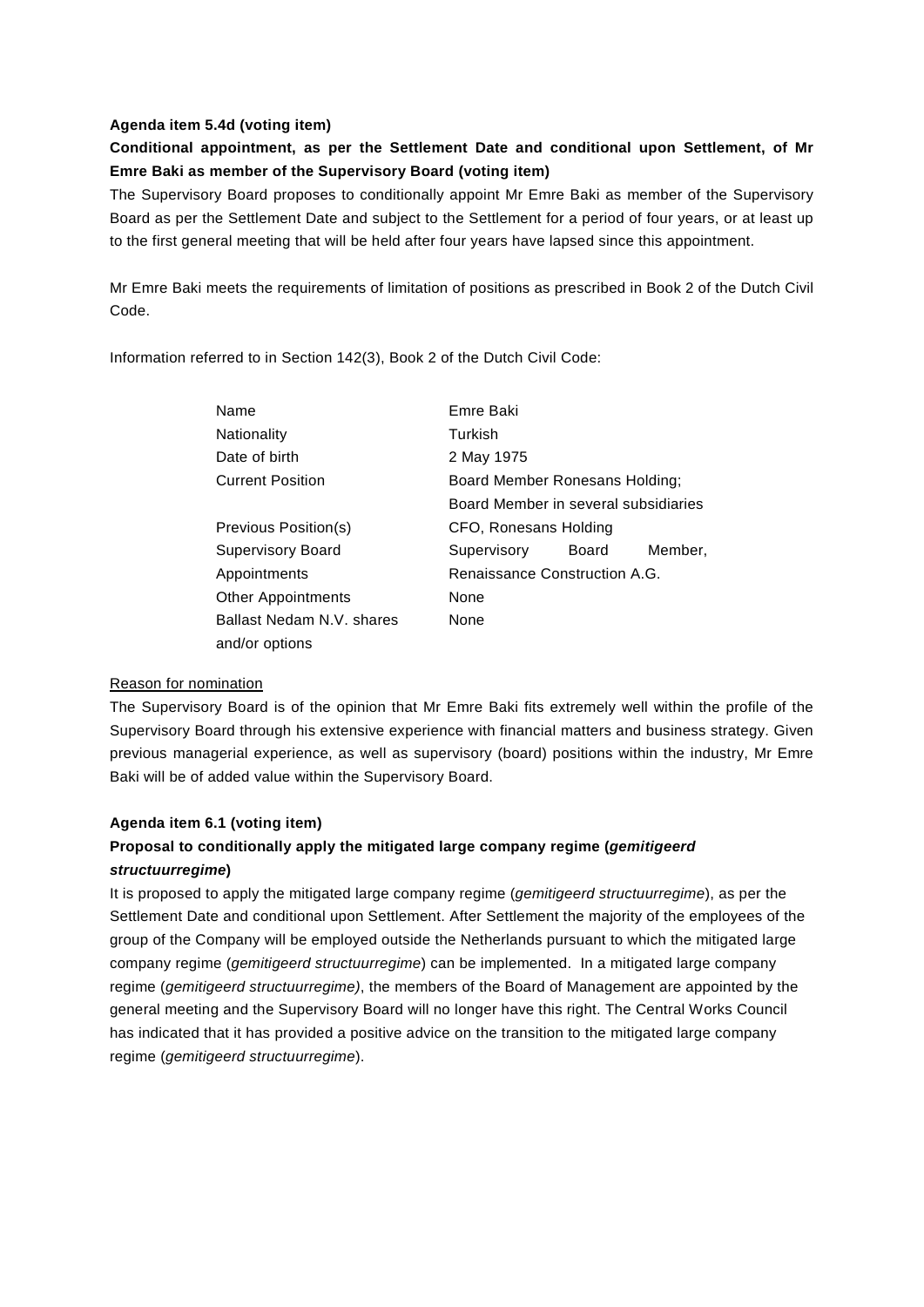## **Agenda item 6.2 (voting item)**

# **Proposal of the Board of Management, subject to the approval of the Supervisory Board, to conditionally amend the articles of association in connection with the implementation of the mitigated large company regime (***gemitigeerd structuurregime***)**

The Board of Management, subject to the approval of the Supervisory Board, proposes to implement this transition to the mitigated large company regime (*gemitigeerd structuurregime*) by amending the articles of association of the Company as per the Settlement Date and subject to Settlement taking place and subject to the adoption of the proposal as referred to under agenda item 6.1. This proposal comprises the authorisation to execute the deed of amendment of the articles of association. This amendment of the articles will include:

- Article 3: change of references to statutory provisions for the purpose of implementation of the mitigated large company regime (*gemitigeerd structuurregime*);
- Article 13.1: grant of the right to the general meeting to determine the number of members of the board of management and to grant the title of chairman, whether or not upon a proposal of the Supervisory Board;
- Article 13.2: grant of the right to the general meeting to appoint the members of the board of management, whether or not upon a proposal of the Supervisory Board;
- Article 13.2: removal of the reference to the right of the supervisory board to notify the general meeting of a proposed appointment of a member of the board of management;
- Article 13.3: grant of the right to the general meeting to dismiss members of the board of management, to hear these members of the board of management and to enable these members of the board of management to account for themselves in that connection;
- Article 16.1: grant of the right to the general meeting to determine the number of members of the supervisory board and amendment of the reference to "three" supervisory directors to "five" supervisory directors.

The full text of the proposed amendments to the articles of association, together with an explanation in the form of a tryptich, is available for holders with meeting rights at the office of ABN AMRO Bank N.V., ("**ABN AMRO**"), Gustav Mahlerlaan 10, in Amsterdam and can be requested at the offices of the Company or at ABN AMRO, Corporate Broking (telephone number +31 20 344 2000 / e-mail: corporate.broking@nl.abnamro.com). These documents are also available on the website www.ballast-nedam.nl or on [www.abnamro.com/evoting.](http://www.abnamro.com/evoting)

## **Votes, quorum and authorisation**

Pursuant to article 30, paragraph 1 under a, of the articles of association of the Company, an amendment of the articles of association requires an absolute majority of the votes cast.

By voting "FOR" agenda item 6.2, this proposal also includes granting an authorisation to every member of the Board of Management, the Company Secretary and any notarial employee of Stibbe to sign the deed of amendment pursuant to Dutch law.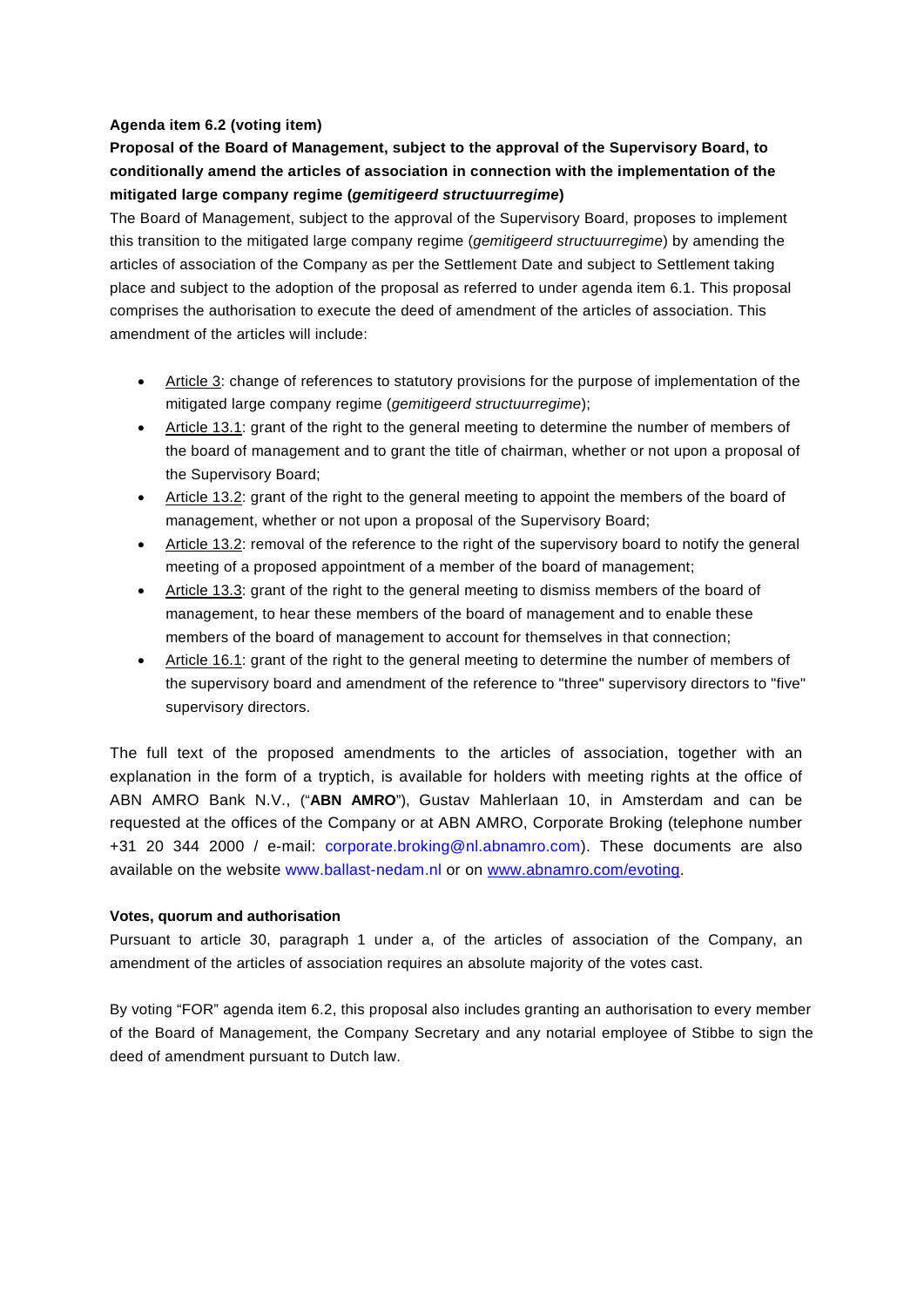#### **Agenda item 7.1a (voting item)**

**Designation regarding the issuance of shares in the event of the Capital Contribution after Settlement when less than (i) 95% of the issued share capital (the "Percentage"), or (ii) a number of issued depositary receipts equal to the Percentage, is or are held by the Offeror** It is proposed to approve a designation of the issue right in connection with the Capital Contribution, whereby in the event that after Settlement and the Post-acceptance period (as described in the Offer Memorandum) following the Offer Period (as described in the Offer Memorandum), less than (i) 95% of the issued share capital (the "**Percentage**") or (ii) a number of issued depositary receipts equal to the Percentage, is or are held by the Offeror. The Capital Contribution will be in the form of a rights issue of approximately EUR 20 million (in respect of which (i) all holders of depositary receipts, subject to applicable securities laws restrictions, shall be granted the opportunity to participate and (ii) it is envisaged that Offeror shall participate in such rights issue through the exercise of all rights granted to it and through the subscription and payment for any new depositary receipts for shares in the share capital of the company not subscribed for by other holders of depositary receipts) (the "**Rights Issue**"), and in the form of a private placement of approximately EUR 27,6 million at a discount of 30%, against the theoretical ex-rights price, the terms and conditions of which are to be determined in good faith between the Company and the Offeror (the "**Private Placement**").

As the specific number of ordinary shares to be issued pursuant to the Rights Issue and the Private Placement cannot yet at this moment be determined, the Board of Management with the approval of the Supervisory Board proposes to the general meeting to designate the Board of Management, subject to the approval of the Supervisory Board, to decide upon the issue of ordinary shares in the Private Placement and the Rights Issue (including the granting of rights in the Rights Issue), up to the maximum of the authorised share capital relating to ordinary shares with due observance of the articles of association of the Company, against an issue price to be determined by the Board of Management with the approval of the Supervisory Board. This designation can only be used to issue such a number of ordinary shares as required to raise up to approximately EUR 47,6 million equity (subject to being rounded up or down) with the Rights Issue and the Private Placement.

This designation is not privative, which means that the general meeting will remain authorised to resolve to issue shares at all times. This designation can be revoked by resolution of the general meeting at all times

This designation regarding the Rights Issue and the Private Placement is requested for a period of nine months, starting on the date of this EGM and ending on 30 July 2016 and can only be used under the condition that the rights issue, as resolved to by the general meeting of the Company on 29 June 2015 and announced by the general meeting on 29 April 2015, will not take place (as described in the Offer Memorandum) and only for the purposes of effectuating the Rights Issue and the Private Placement. These authorisations will lapse on the moment the Board of Management uses its designation as referred to under agenda item 7.2a, and in any case on 30 July 2016.

#### **Agenda item 7.1b (voting item)**

## **Designation regarding the limitation or exclusion of pre-emption rights**

The Board of Management with the approval of the Supervisory Board proposes to the general meeting to designate the Board of Management, subject to the approval of the Supervisory Board, to restrict or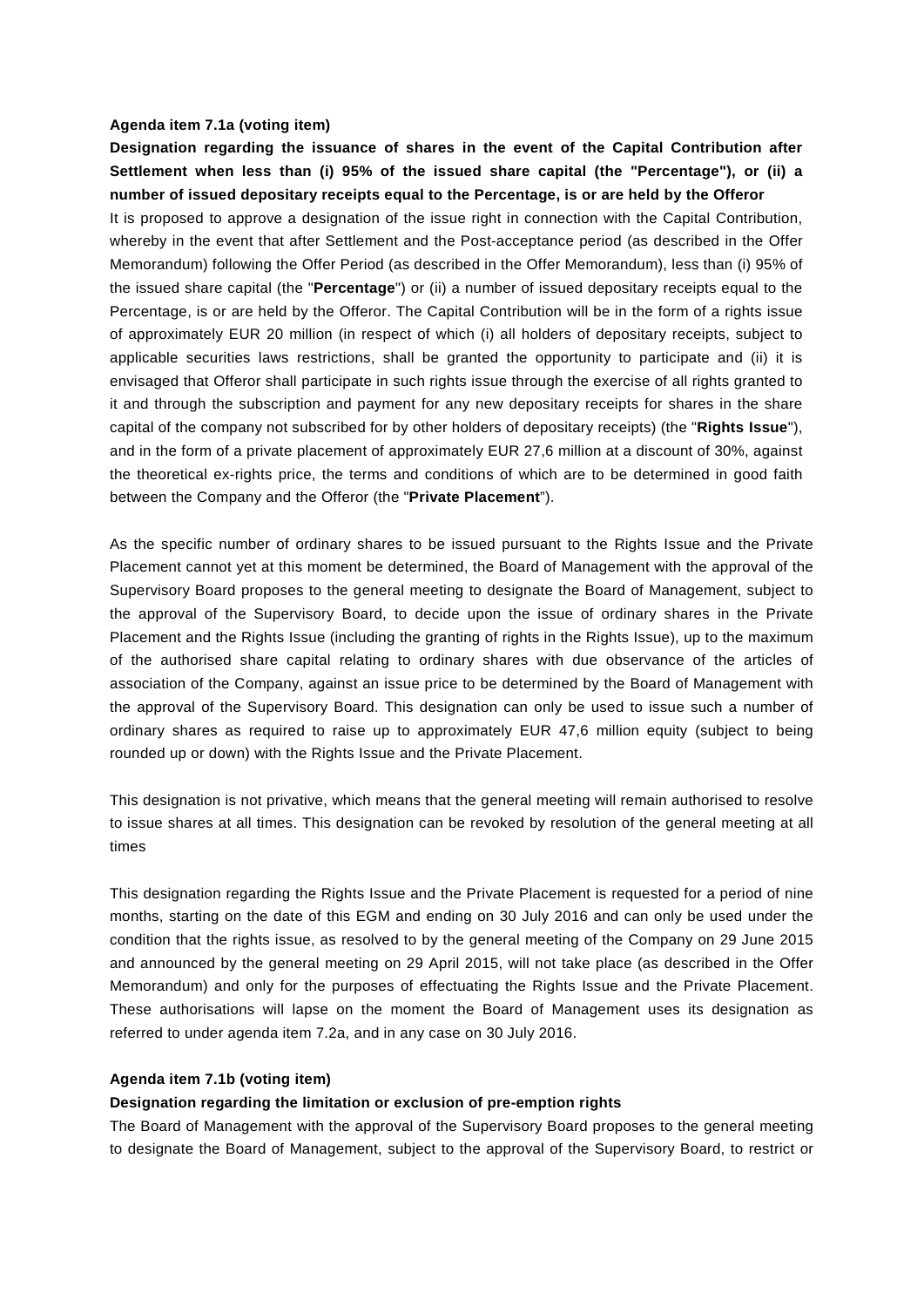exclude the statutory pre-emptive rights pertaining to the ordinary shares (and the rights pertaining thereto) in the Rights Issue and the Private Placement.

This designation regarding the restriction or exclusion of statutory pre-emptive rights can only be used under the condition that the rights issue, as resolved to by the general meeting of the Company on 29 June 2015 and announced by the general meeting on 29 April 2015, will not take place (as described in the Offer Memorandum) and only for the purposes of effectuating the Rights Issue and the Private Placement. This designation will lapse on the moment the Board of Management uses its authorisation as referred to under agenda item 7.2.a, and in any case on 30 July 2016.

## **Agenda item 7.1c (voting item) Confirmation capital reduction**

In the general meeting of 29 June 2015 it was resolved to reduce the capital of Ballast Nedam N.V. by reducing the nominal value of each share from EUR 1 to a nominal value of EUR 0.01 per share, without repayment, in order to create flexibility voor the at that time proposed rights issue which was part of the on 29 April 2015 announced agreements with the syndicate of financing banks of Ballast Nedam N.V.

This resolution to reduce the capital was filed with the Chamber of Commerce on 30 June 2015 and on 2 September 2015 the court, sector *Midden-Nederland*, confirmed that no opposition was made to the proposed capital reduction.

The Rights Issue requires the same capital reduction.

The Board of Management, subject to the approval of the Supervisory Board, proposes to the general meeting to implement the capital reduction, to which the general meeting has resolved on 29 June 2015, in order to create flexibility for the Rights Issue, which resolution comprises the authorisation to the Board of Management to, subject to the approval of the Supervisory Board, determine which option of the amendment of the articles of association, to which the general meeting has resolved on 29 June 2015, will be effectuated, and notwithstanding the possibility of the Board of Management to, subject to the approval of the Supervisory Board, implement the capital reduction for its original purpose, should the Rights Issue not take place. The capital reduction shall not be effectuated if both the Rights Issue as well as the rights issue to which the general meeting has resolved on 29 June 2015, will not take place.

## **Agenda item 7.2a (voting item)**

**Designation regarding the issuance of shares in the event of the Capital Contribution after Settlement when the Percentage or more than the Percentage, or a number of issued depositary receipts equal to or higher than the Percentage, is or are held by the Offeror**

It is proposed to approve a designation of the issue right in connection with the Capital Contribution, in the event that after Settlement and in the post-acceptance period following the Offer Period (as described in the Offer Memorandum), the Percentage or more than the Percentage, or a number of issued depositary receipts equal to or higher than the Percentage, is or are held by the Offeror whereby the Capital Contribution will be effectuated in a form to be further determined by the Offeror.

The Board of Management with the approval of the Supervisory Board proposes to the general meeting to designate the Board of Management, subject to the approval of the Supervisory Board, to decide upon an issue of ordinary shares (including the grant of rights under a possible rights issue) up to the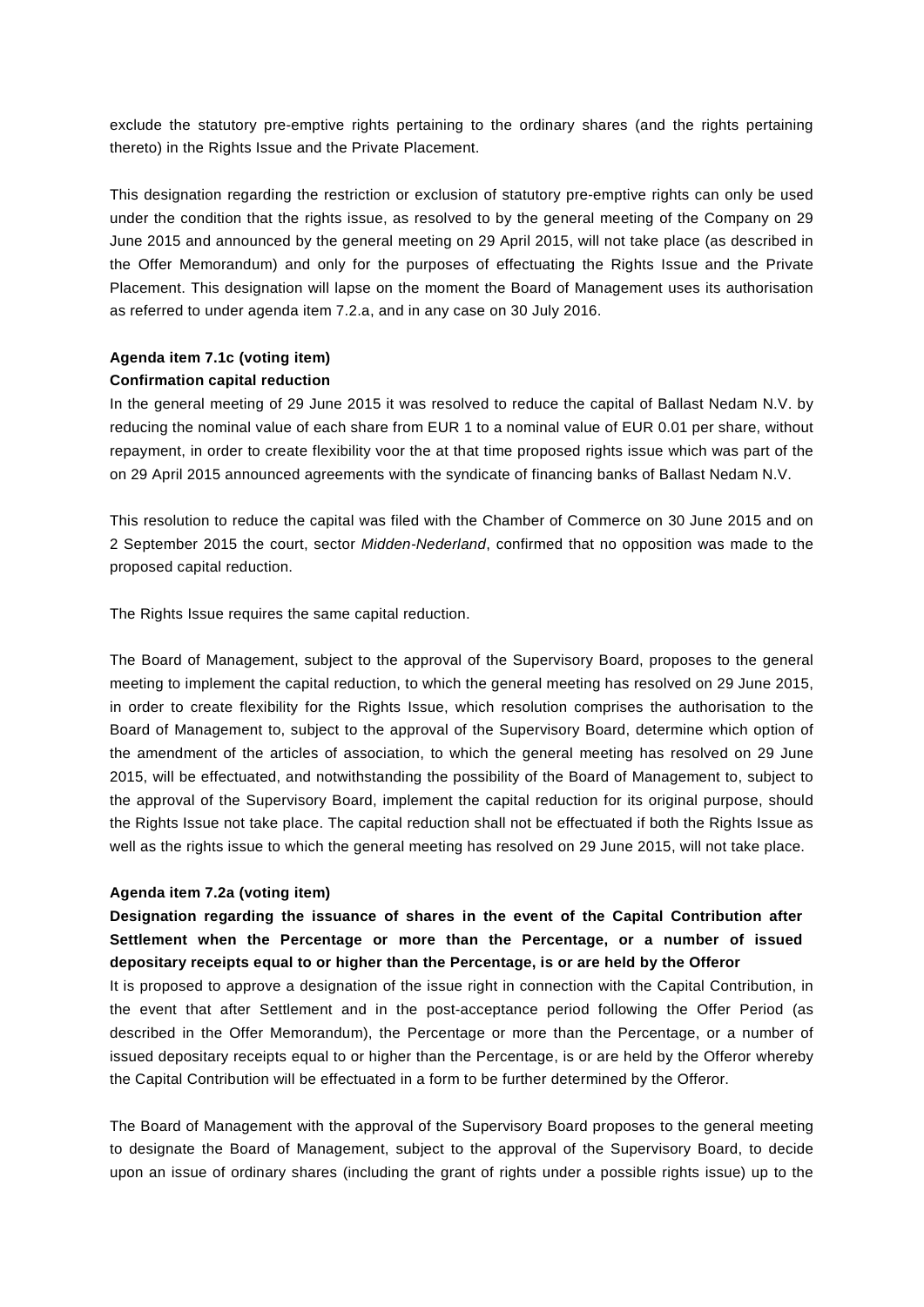maximum of the authorised share capital relating to ordinary shares with due observance of the articles of association of the Company, against an issue price to be determined by the Board of Management with approval of the Supervisory Board. This designation can only be used to issue such a number of ordinary shares as required to raise up to approximately EUR 47,6 million equity (subject to being rounded up or down).

This designation is not privative, which means that the general meeting will remain authorised to resolve to issue shares at all times. This designation can be revoked by resolution of the general meeting at all times.

This designation is requested for a period of nine months, starting on the date of this EGM and ending on 30 July 2016 and can only be used under the condition that the rights issue, as resolved to by the general meeting of the Company on 29 June 2015 and announced by the general meeting on 29 April 2015, will not take place (as described in the Offer Memorandum) and only for the purposes of effectuating this issue. This designation will lapse on the moment the Board of Management uses its authorisation as referred to under agenda item 7.1.a, and in any case on 30 July 2016.

## **Agenda item 7.2b (voting item)**

## **Designation regarding the limitation or exclusion of pre-emption rights**

Should a rights issue or issue occur as set forth under agenda item 7.2a, the Board of Management with the approval of the Supervisory Board proposes to the general meeting to designate the Board of Management, subject to the approval of the Supervisory Board, to restrict or exclude the statutory preemptive rights pertaining to the ordinary shares in that issue.

This designation regarding the restriction or exclusion of statutory pre-emptive rights can only be used under the condition that the rights issue, as resolved to by the general meeting of the Company on 29 June 2015 and announced by the general meeting on 29 April 2015, will not take place (as described in the Offer Memorandum) and only for the purposes of effectuating the issue mentioned under agenda item 7.2a. This designation will lapse on the moment the Board of Management uses its authorisation as referred to under agenda item 7.1.a, and in any case on 30 July 2016.

## **Agenda item 8**

## **Capital Contribution - issue and alternative consolidation of shares - proposals to amend the articles of association**

It is proposed to make the Capital Contribution in the form of the Rights Issue and in the form of the Private Placement if less than the Percentage will be acquired, and above that the Capital Contribution will be effectuated in the form as mentioned under agenda item 7.2.

## **Agenda item 8.1 (voting item)**

## **Increase of authorised capital; amendment to the articles of association**

The amendment to the articles of association proposed under this agenda item is meant to facilitate the Private Placement, as set out above, after the Rights Issue or the issue as referred to under agenda item 7.2 by increasing the number of shares included in the authorised capital.

At the moment of the convocation of this EGM it is insufficiently clear against which rate the shares in the Rights Issue and the Private Placement or the issue as referred to under agenda item 7.2 will be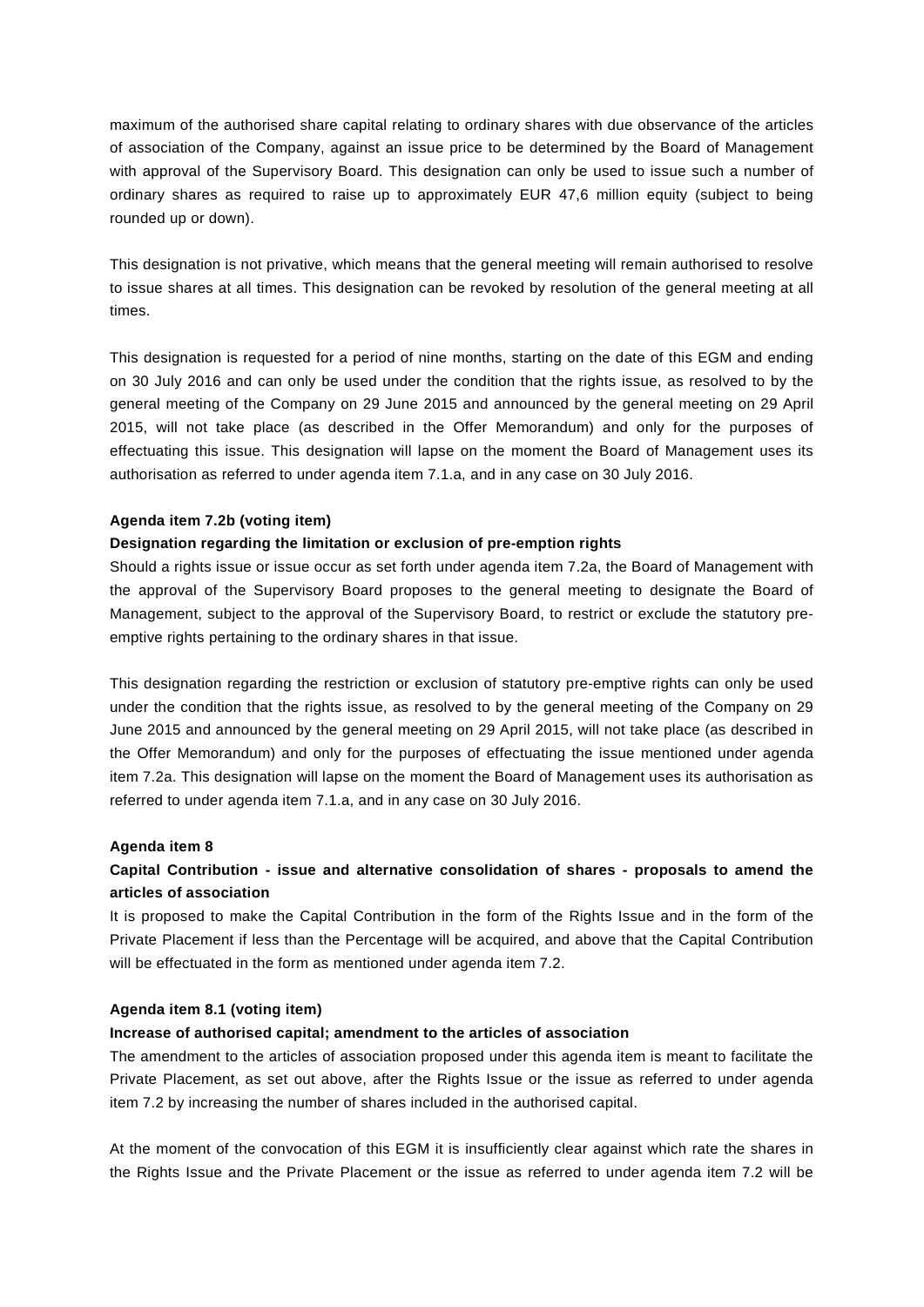issued. Hence, also the number of shares that is to be issued is undetermined. Dutch law prescribes that the total number of issued shares, the issued capital, can be a minimum of a fifth (1/5th) part of the authorised capital that is recorded in the articles of association. Since it is unknown how many shares will be issued, it is also unknown out of how many shares the authorised capital should consist. Three alternatives of the new authorised capital are feasible.

The three alternatives of the authorised capital are published in three alternatives of amendment to the articles of association, simultaneously with this agenda and explanatory notes.

This proposal includes an authorisation of the Board of Management to determine, under the approval of the Supervisory Board, if one of the amendments to the articles of association should take place, or, as the case may be, to choose the most appropriate alternative of the amendment to the articles of association, required to implement the Private Placement or the issue as referred to under agenda item 7.2, under exclusion of the other two alternatives.

The amendment of the articles of association can only be implemented after the amendment of the articles of association in which on 29 June 2015 is resolved to the captial reduction, is effectuated.

The full text of the proposed amendments to the articles of association, together with an explanation in the form of a tryptich, is available for holders with meeting rights at the office of ABN AMRO Bank N.V., ("**ABN AMRO**"), Gustav Mahlerlaan 10, in Amsterdam and can be requested at the offices of the Company or at ABN AMRO, Corporate Broking (telephone number +31 20 344 2000 / e-mail: corporate.broking@nl.abnamro.com). These documents are also available on the website www.ballast-nedam.nl or on [www.abnamro.com/evoting.](http://www.abnamro.com/evoting)

#### **Votes, quorum and authorisation**

Pursuant to article 30, paragraph 1 under a, of the articles of association of the Company, an amendment of the articles of association requires an absolute majority of the votes cast.

By voting "FOR" agenda item 8.1, this proposal also includes granting an authorisation to every member of the Board of Management, the Company Secretary and any notarial employee of Stibbe to sign the deed of amendment pursuant to Dutch law.

## **Agenda item 8.2 (voting item)**

#### **Alternative consolidation of shares; amendment to the articles of association**

On 29 June 2015 the general meeting has resolved to consolidate in connection with a rights issue that has been discussed in that meeting. If the rights issue, to which has been resolved on 29 June 2015, shall not take place, the consolidation, to which has been resolved on 29 June 2015, shall not be effectuated because of the Rights Issue and the Private Placement or the issue as referred to under agenda item 7.2, pursuant to which there may be a need for an alternative consolidation.

A higher nominal value and a higher market rate per share can be achieved by merging shares (the "**Consolidation**").

At the moment of the convocation of this EGM it is (i) not yet clear what the market rate of the depositary receipts for shares Ballast Nedam N.V. after the Rights Issue and the Private Placement or